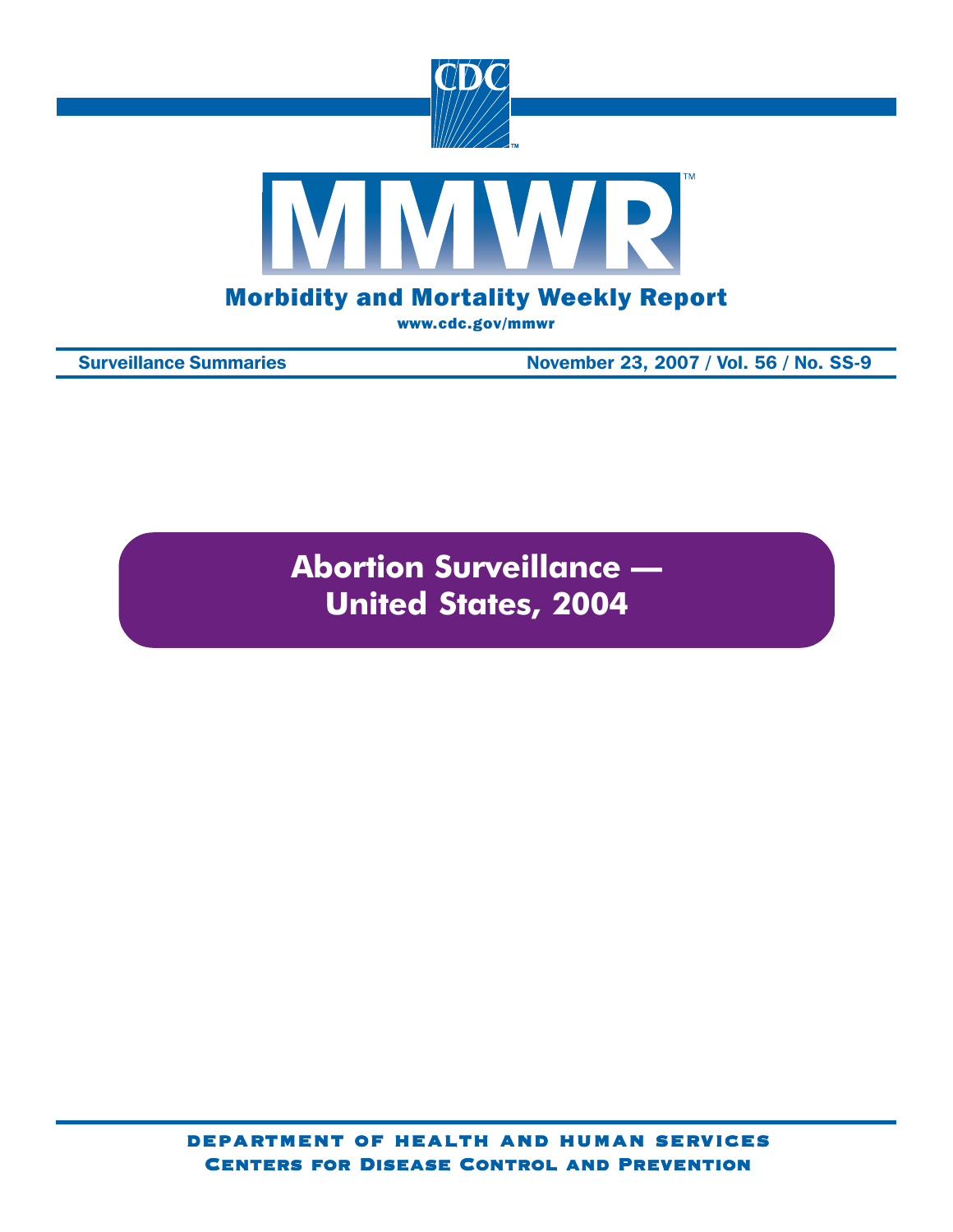The *MMWR* series of publications is published by the Coordinating Center for Health Information and Service, Centers for Disease Control and Prevention (CDC), U.S. Department of Health and Human Services, Atlanta, GA 30333.

**Suggested Citation:** Centers for Disease Control and Prevention. [Title]. Surveillance Summaries, [Date]. MMWR 2007;56(No. SS-#).

### **Centers for Disease Control and Prevention**

Julie L. Gerberding, MD, MPH *Director*

Tanja Popovic, MD, PhD *Chief Science Officer* James W. Stephens, PhD *Associate Director for Science*

Steven L. Solomon, MD *Director, Coordinating Center for Health Information and Service* Jay M. Bernhardt, PhD, MPH *Director, National Center for Health Marketing* Katherine L. Daniel, PhD *Deputy Director, National Center for Health Marketing*

#### **Editorial and Production Staff**

Frederic E. Shaw, MD, JD *Editor,* MMWR *Series*

Suzanne M. Hewitt, MPA *Managing Editor,* MMWR *Series* Teresa F. Rutledge *Lead Technical Writer-Editor*

> David Johnson *Project Editor*

Beverly J. Holland *Lead Visual Information Specialist*

Lynda G. Cupell Malbea A. LaPete *Visual Information Specialists*

Quang M. Doan, MBA Erica R. Shaver *Information Technology Specialists*

#### **Editorial Board**

William L. Roper, MD, MPH, Chapel Hill, NC, Chairman Virginia A. Caine, MD, Indianapolis, IN David W. Fleming, MD, Seattle, WA William E. Halperin, MD, DrPH, MPH, Newark, NJ Margaret A. Hamburg, MD, Washington, DC King K. Holmes, MD, PhD, Seattle, WA Deborah Holtzman, PhD, Atlanta, GA John K. Iglehart, Bethesda, MD Dennis G. Maki, MD, Madison, WI Sue Mallonee, MPH, Oklahoma City, OK Stanley A. Plotkin, MD, Doylestown, PA Patricia Quinlisk, MD, MPH, Des Moines, IA Patrick L. Remington, MD, MPH, Madison, WI Barbara K. Rimer, DrPH, Chapel Hill, NC John V. Rullan, MD, MPH, San Juan, PR Anne Schuchat, MD, Atlanta, GA Dixie E. Snider, MD, MPH, Atlanta, GA John W. Ward, MD, Atlanta, GA

### **CONTENTS**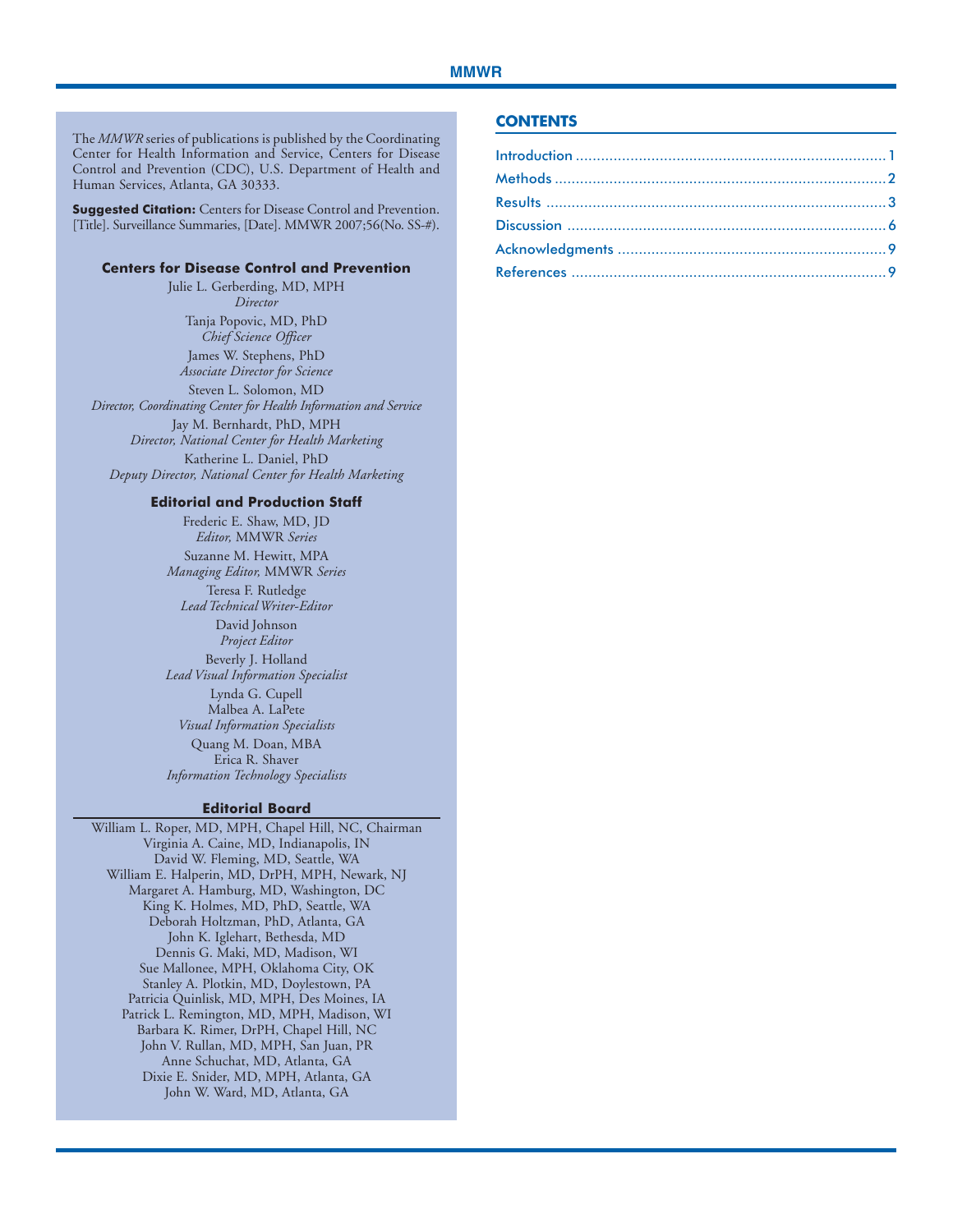# <span id="page-2-0"></span>**Abortion Surveillance — United States, 2004**

Lilo T. Strauss, MA, Sonya B. Gamble, MS, Wilda Y. Parker, Douglas A. Cook, MBIS, Suzanne B. Zane, DVM, Saeed Hamdan, MD, PhD *Division of Reproductive Health National Center for Chronic Disease Prevention and Health Promotion*

### *Abstract*

**Problem/Condition:** CDC began abortion surveillance in 1969 to document the number and characteristics of women obtaining legal induced abortions.

**Reporting Period Covered:** This report summarizes and describes data voluntarily reported to CDC regarding legal induced abortions obtained in the United States in 2004.

**Description of System:** For each year since 1969, CDC has compiled abortion data by state or area of occurrence. During 1973–1997, data were received from or estimated for 52 reporting areas in the United States: 50 states, the District of Columbia, and New York City. In 1998 and 1999, CDC compiled abortion data from 48 reporting areas. Alaska, California, New Hampshire, and Oklahoma did not report, and data for these states were not estimated. During 2000–2002, Oklahoma again reported these data, increasing the number of reporting areas to 49; for 2003 and 2004, Alaska again reported and West Virginia did not, maintaining the number of reporting areas at 49.

**Results:** A total of 839,226 legal induced abortions were reported to CDC for 2004 from 49 reporting areas, representing a 1.1% decline from the 848,163 legal induced abortions reported by 49 reporting areas for 2003. The abortion ratio, defined as the number of abortions per 1,000 live births, was 238 in 2004, a decrease from the 241 in 2003. The abortion rate was 16 per 1,000 women aged 15–44 years for 2004, the same since 2000. For the same 47 reporting areas, the abortion rate remained relatively constant during 1998–2004. In 2003 (the most recent years for which data are available), 10 women died as a result of complications from known legal induced abortion. No death was associated with known illegal abortion.

The highest percentages of reported abortions were for women who were known to be unmarried (80%), white (53%), and aged <25 years (50%). Of all abortions for which gestational age was reported, 61% were performed at <8 weeks' gestation and 88% at <13 weeks. From 1992 (when detailed data regarding early abortions were first collected) through 2004, steady increases have occurred in the percentage of abortions performed at  $\leq 6$  weeks' gestation, except for a slight decline in 2003. A limited number of abortions were obtained at >15 weeks' gestation, including 4.0% at 16–20 weeks and 1.4% at  $\geq$  21 weeks. A total of 35 reporting areas submitted data stating that they performed and enumerated medical (nonsurgical) procedures, making up 9.7% of all known reported procedures from the 45 areas with adequate reporting on type of procedure.

**Interpretation:** During 1990–1997, the number of legal induced abortions gradually declined. When the same 47 reporting areas are compared, the number of abortions decreased during 1996–2001, then slightly increased in 2002 and again decreased in 2003 and 2004. In 2000 and 2001, even with one additional reporting state, the number of abortions declined slightly, with a minimal increase in 2002 and a further decrease in both 2003 and 2004. In 2003, as in the previous years, deaths related to legal induced abortions occurred rarely.

**Public Health Action:** Abortion surveillance in the United States continues to provide the data necessary for examining trends in numbers and characteristics of women who obtain legal induced abortions and to increase understanding of this pregnancy outcome. Policymakers and program planners use these data to improve the health and well-being of women and infants.

The material in this report originated in the National Center for Chronic Disease Prevention and Health Promotion, Janet Collins, PhD, Director; and the Division of Reproductive Health, John Lehnherr, Acting Director. **Corresponding address:** CDC/National Center for Chronic Disease Prevention and Health Promotion/Division of Reproductive Health, 1600 Clifton Rd., NE, MS K-21, Atlanta, GA 30333. E-mail: cdcinfo@cdc.gov.

# **Introduction**

CDC began conducting abortion surveillance in 1969 to document the number and characteristics of women obtaining legal induced abortions. This report is based on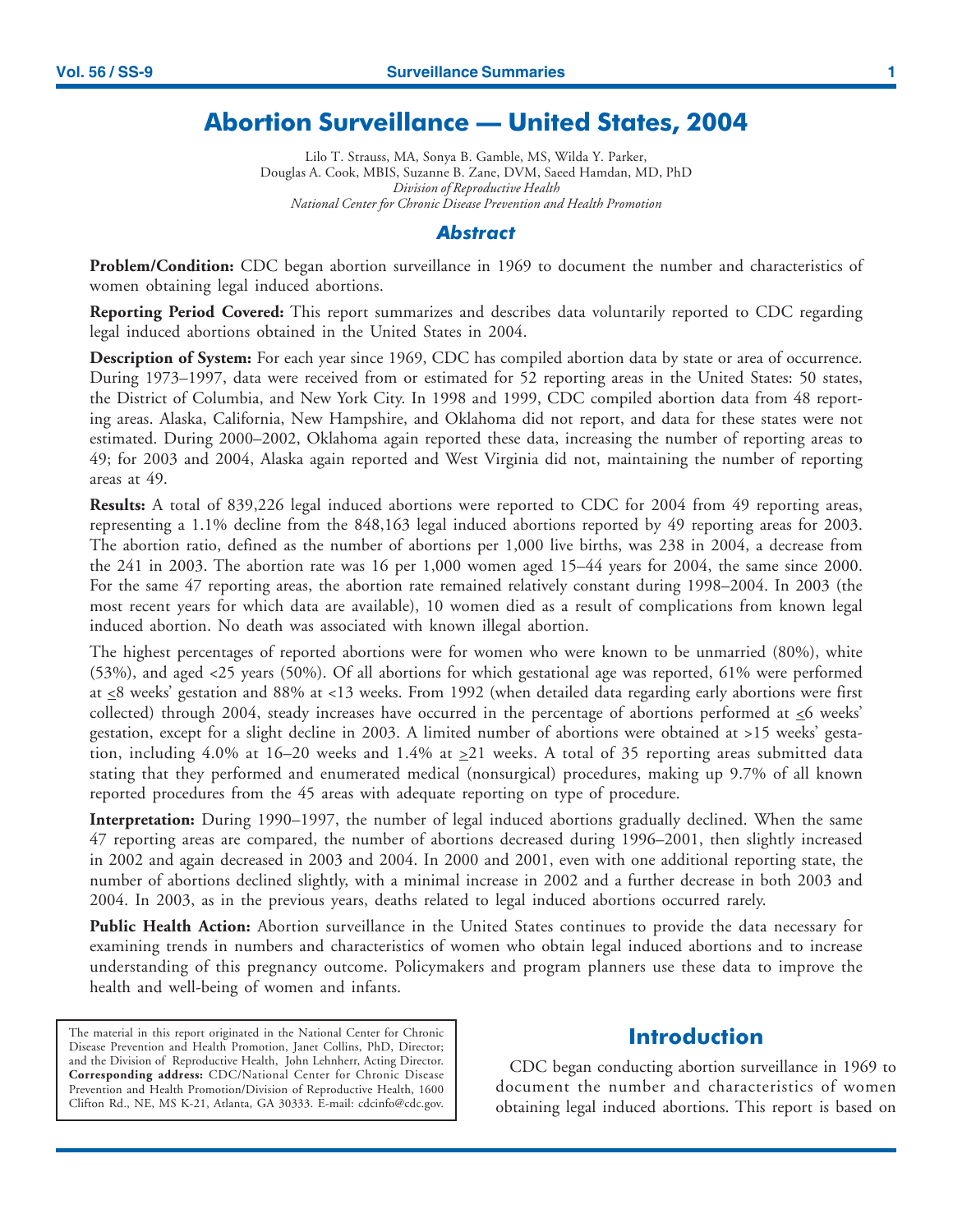<span id="page-3-0"></span>abortion data for 2004, provided voluntarily to CDC's National Center for Chronic Disease Prevention and Health Promotion (NCCDPHP), Division of Reproductive Health.

# **Methods**

For 2004, CDC compiled data that were voluntarily provided from 49 reporting areas in the United States: 47 states (excluding California, New Hampshire, and West Virginia), the District of Columbia (DC), and New York City (NYC). Legal induced abortion was defined as a procedure, performed by a licensed physician or someone acting under the supervision of a licensed physician, that was intended to terminate a suspected or known intrauterine pregnancy and to produce a nonviable fetus at any gestational age (*1,2*). The total number of legal induced abortions was available from all reporting areas; however, not all areas collected data on some or all characteristics of women who obtained abortions, and the availability of such data varied by reporting area.

Data on the age of women who obtained abortions were collected and reported adequately (i.e., categorized in accordance with surveillance variables and with <15% unknown values) by 48 reporting areas (46 states [excluding California, Florida, New Hampshire, and West Virginia], DC, and NYC), representing 88% of all reported procedures. Data on ethnicity were collected and reported adequately by only 27 reporting areas, representing 57% of all reported procedures. The findings in this report reflect characteristics of women only from reporting areas that submitted adequate data for the characteristics being examined. For the majority of state tables, the percentage data include a category for unknown values, and the percentage known to be in each category might be a slight understatement of the true percentage in that category because of missing information. However, for trend data, out-of-area residents, adolescent ages, and two-characteristics tables, percentages presented are based on known values only.

For the 49 reporting areas, data on the number of women obtaining legal induced abortions were provided by the central health agency.\* These agencies provided data on numbers of abortions and characteristics of women obtaining abortions by the reporting area in which the abortion was performed (i.e., state of occurrence). For the majority of reporting areas, abortion totals also were available by the woman's state or area of residence. However, three states (Delaware, Maryland, and Wisconsin) reported characteristics only for residents who obtained abortions in the state but not for women from out-of-state. Three states (Florida, Kentucky, and Louisiana) did not report abortion totals by resident status, and four states (Alaska, Arizona, Iowa, and Massachusetts) provided only the total number of abortions for out-of-state residents without specifying individual states or areas of residence.

This report provides overall and state-specific abortion statistics. For all characteristics for which birth or population data were available, abortion ratios (number of abortions per 1,000 live births) or abortion rates (number of abortions per 1,000 women in a given age group) are provided. Beginning with 1996 data, abortion ratios were calculated by using the number of live births to residents of each area from birth data reported to CDC's National Center for Health Statistics (NCHS); these numbers were previously received from state health departments. The population data used for calculating most recent abortion rates were obtained from the U.S. Census Bureau postcensual data (*3*).

Women aged 20–39 years who obtained legal induced abortions were categorized by 5-year age groups, adolescents aged 15–19 years were categorized by single years of age, and the relatively few abortions at age <15 years or  $\geq$ 40 years each had one group. Abortion numbers, ratios, and rates are presented by age group. Because 94% of abortions among adolescents aged <15 years occurred among those aged 13–14 years in 1988 (the latest year for which this information is known) (*4*), the population of adolescents aged 13–14 years was used as the denominator for calculating abortion rates for adolescents aged <15 years. Rates for women aged  $\geq 40$  years were based on the number of women aged 40–44 years. However, rates for all females who obtained abortions were based on the population of females aged 15–44 years.

 Race was categorized by three groups: white, black, and all other races. Other races included Asian or Pacific Islander, American Indian, Alaska Native, and women classified as "other" race. Ethnicity was categorized as either Hispanic or non-Hispanic. As in previous reports, race and ethnicity were provided as separate variables, and abortions were not cross-classified by race and ethnicity. Abortion numbers, ratios, and rates are presented by both race and ethnicity.

Despite efforts to collect and provide a cross-classification of race and ethnicity for the 2001 report in compliance with OMB Directive 15, which specifies federal standards for the collection of data on race and ethnicity (*5*), only 28 states (accounting for 39% of the total number of reported \* Includes state, DC, and NYC health departments. abortions) were able to provide adequate data for use of the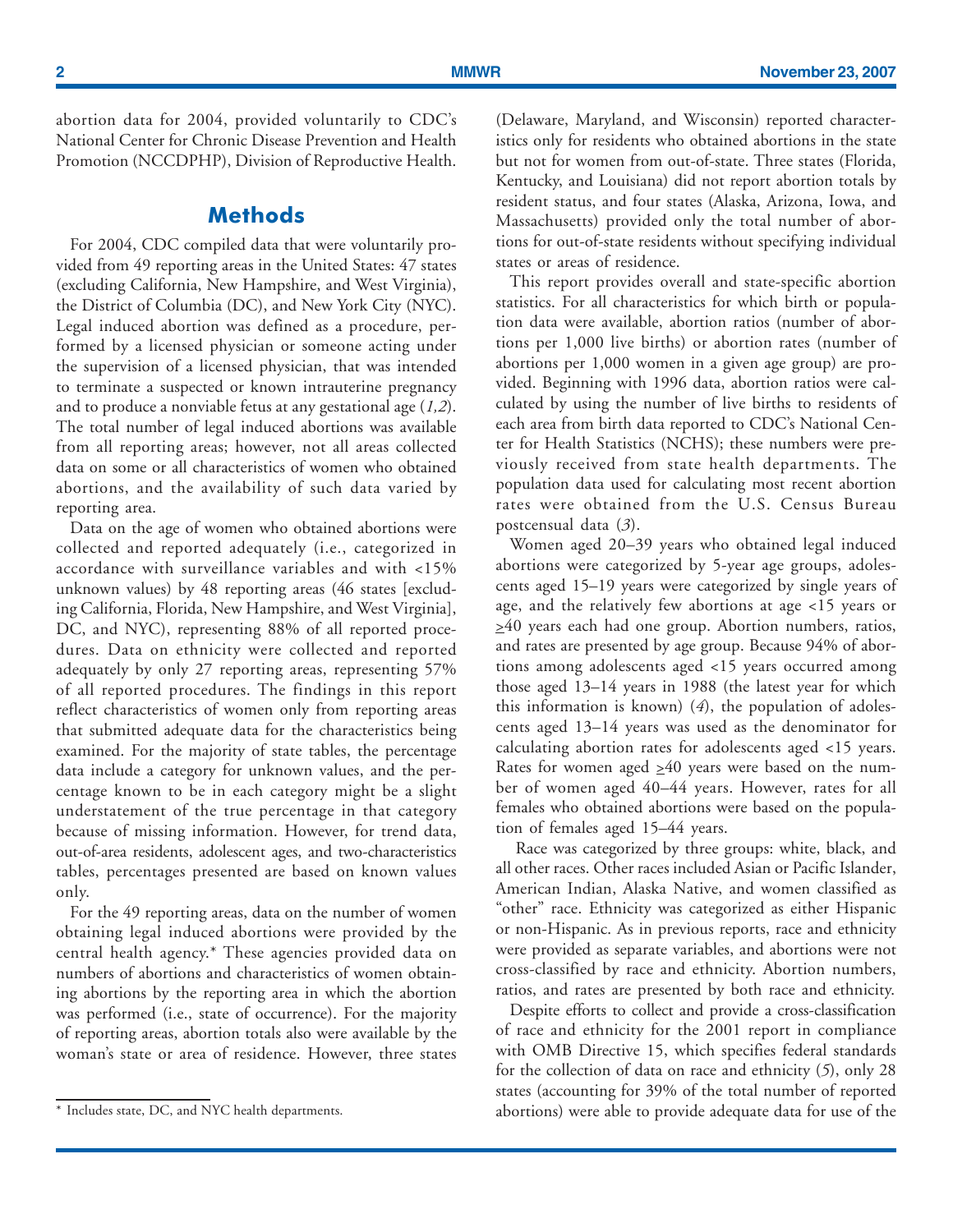<span id="page-4-0"></span>recommended race categories. Eleven states could not adequately break down the data by ethnicity. Moreover, three recommended racial categories (Asian, Native Hawaiian or other Pacific Islander, and American Indian or Alaskan Native) had to be combined into one category of "other" to accommodate overlapping categories provided by multiple states. For these reasons, no additional information regarding race or ethnicity was obtained as a result of unavailable data. Therefore, further efforts to collect cross-classified race and ethnicity will not be attempted unless additional states start collecting such data.

Marital status was reported as either married (including women who were married or separated) or unmarried (including those who were never married, widowed, or divorced). Abortion numbers and ratios are presented by marital status.

Gestational age (in weeks) at the time of abortion was categorized as  $\leq 6$ , 7, 8 and  $\leq 8$ , 9-10, 11-12, 13-15, 16-20, and  $\geq$ 21. Weeks of gestation were estimated in 11 reporting areas as the time elapsed since the woman's most recent menstrual period. For 27 other states, gestational age was reported on the basis of the physician's estimate (data from the clinical examination, including ultrasound results). For the remaining six states, gestational age was derived from a combination of the physician's estimates and the time elapsed since the woman's most recent menstrual period. Of the 44 areas that reported adequate data on weeks of gestation at the time of abortion, 41 also reported abortions performed at  $\leq 8$  weeks' gestation separately for those performed at  $\leq 6$ , 7, and 8 weeks' gestation. Abortion numbers are presented by gestational age.

The type of abortion procedure was categorized as curettage (including suction and/or sharp curettage at any gestational age) and reported separately for  $\leq$ 12 weeks and >12 weeks, intrauterine instillation, medical (nonsurgical) abortion (methotrexate and misoprostol or mifepristone and misoprostol were reported for abortions performed at  $\leq$ 8 weeks gestation; vaginal prostaglandins were primarily reported for abortions performed at later weeks of gestation), and procedures described as other (including hysterectomy and hysterotomy).

CDC has reported data on abortion-related deaths periodically since these deaths were first included in the Abortion Surveillance Report in 1972 (*6,7*). An abortion-related death was defined as a death resulting from a direct complication of an abortion, an indirect complication caused by the chain of events initiated by abortion, or aggravation of a preexisting condition by the physiologic or psychologic effects of the abortion (*1,2*). All deaths causally related to induced abortion are classified as induced abortion-related regardless of the duration of time between the abortion and the death.

Sources of data for abortion-related deaths included national and state vital records, maternal mortality review committees, surveys, private citizens and groups, media reports, health-care providers, medical examiners' reports, public health agencies, and computerized searches of fulltext newspaper/print media databases. For each death possibly related to an induced abortion or an abortion of unknown type, clinical records and autopsy reports were requested and reviewed by two clinically experienced medical epidemiologists to determine the cause of death and whether the death was abortion related. Each abortionrelated death was then categorized by abortion type as legal induced, illegal induced, spontaneous, or unknown type. Data on abortion-related deaths for 1972–2003 are provided in this report. The 2003 data have not been published previously and are the most recent data available. National case-fatality rates were calculated as the number of known legal induced abortion-related deaths per 100,000 reported legal induced abortions. Case fatality rates for 1972–1997 are provided in this report. Case fatality rates for 1998–2003 cannot be calculated because a substantial number of abortions occur in the nonreporting states; as a result, the total number of abortions (the denominator) is unknown.

# **Results**

Overall, the annual number of legal induced abortions in the United States increased gradually from 1973 until it peaked in 1990, and it generally declined thereafter (Figure 1). In 2004, a total of 839,226 legal induced abortions were reported to CDC by 49 reporting areas. This change represents a 1.1% decline from 2003, for which 49 areas reported 848,163 legal induced abortions (Tables 1 and 2).

The national legal induced abortion ratio increased from 196 per 1,000 live births in 1973 (the first year that 52 areas reported) to 358 per 1,000 in 1979 and remained nearly stable through 1981 (Figure 1; Table 2). The ratio peaked at 364 per 1,000 in 1984 and since then has demonstrated a generally steady decline. In 2004, the abortion ratio was 238 per 1,000 in 49 reporting areas and 239 for the same 47 reporting areas for which data were available since 1998 (Table 2).

The national legal induced abortion rate increased from 14 per 1,000 women aged 15–44 years in 1973 to 25 per 1,000 in 1980. The rate remained stable, at 23–24 per 1,000 during the 1980s and early 1990s and at 20–21 per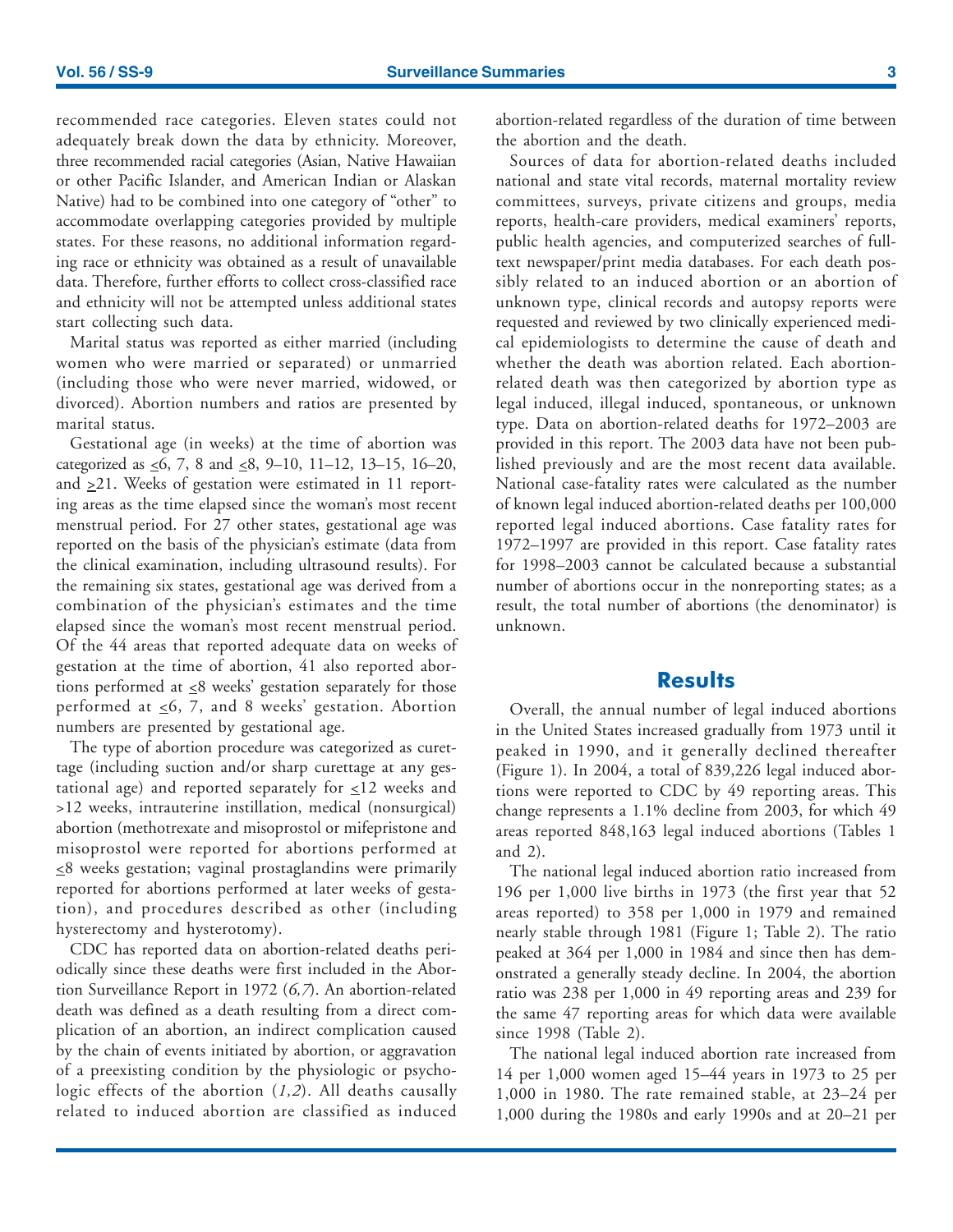1,000 during 1994–1997. The abortion rate remained unchanged at 17 per 1,000 during 1998–1999 and at 16 per 1,000 during 2000–2002 both overall and in the same 47 reporting areas. During 2003–2004, the abortion rate remained unchanged overall at 16 per 1,000, decreased to 15 per 1,000 in 2003, and to 16 in 2004 in the 47 reporting areas.

The numbers, ratios, and rates of reported legal induced abortions are presented by area of residence and by area of occurrence (Table 3). In 2004, the highest number of reported legal induced abortions occurred in Florida (91,710), NYC (91,673), and Texas (74,801); the fewest<sup>†</sup> occurred in Wyoming (12), South Dakota (814), and Idaho (963) (Table 3). The abortion ratios by state or area of occurrence ranged from 43 per 1,000 live births in Idaho to 770 per 1,000 in NYC. Among women aged 15–44 years, rates by occurrence ranged from three per 1,000 women in Idaho to 30 per 1,000 in New York. These ratios and rates should be viewed with consideration of the sizable variation by state in the percentage of abortions obtained by out-of-state residents. In 2004, approximately 8% of reported abortions were obtained by out-of-state residents (range: from 0.2% [in Alaska] to 53% [in DC]) (Table 3). Data by state of residence are incomplete because three states (California, New Hampshire, and West Virginia) did not report any data on abortion, and seven states (Alaska, Arizona, Florida, Iowa, Kentucky, Louisiana, and Massachusetts) did not provide data concerning the residence status of all women obtaining abortions in their state. Thus, ratios and rates by state of residence should be viewed with caution because of the substantial variation in completeness of reporting of residence information.

Women known to be aged 20–24 years obtained 33% of all abortions for which age was adequately reported. Adolescents reported as age <15 years obtained <1.0% of all abortions in the 48 areas that reported age. Among the 48 reporting areas, age was not reported for 0.5% of patients; however, this percentage ranged from 0.0% (in 18 areas) to 4.5% (Nevada) (Table 4). Abortion ratios were highest for adolescents aged <15 years (762 per 1,000 live births) and lowest for women aged 30–34 years (143 per 1,000) (Figure 2; Table 4). In contrast to abortion ratios, among females for whom age was reported, abortion rates were highest for women aged 20–24 years (30 per 1,000 women) and lowest for females at the extremes of reproductive age

(1 per 1,000 adolescents aged 13–14 years and 3 per 1,000 women aged  $\geq 40$  years) (Table 4). Among women aged <20 years (46 reporting areas), the percentage of abortions obtained increased with age (Table 5); however, the abortion ratio was highest for adolescents aged <15 years<sup>§</sup> (773) per 1,000 live births) and lowest for women aged 19 years (325 per 1,000). Conversely, the rates of abortions were lowest (1 per 1,000) for adolescents aged <15 years and highest (27 per 1,000) for women aged 19 years (Table 5).

Abortion trends by age indicate that since 1973, abortion ratios have been higher for adolescents aged <15 years than for any other age group (Figure 3). For females aged  $\leq$ 19 years and those aged  $\geq$ 40 years, the abortion ratio generally increased from 1974 through the early 1980s and declined thereafter. The abortion ratio for women aged 20– 34 years (those with the highest fertility rates) has declined slightly since the mid-1980s. The abortion ratio for women aged 35–39 years has declined gradually over time (Figure 3).

In 2004, for women from areas where weeks of gestation at the time of abortion were adequately reported (44 reporting areas), 61% of reported legal induced abortions were known to have been obtained at  $\leq 8$  weeks' gestation and 87% at  $\leq$ 12 weeks (Table 6). Overall (41 reporting areas), 28% of abortions were known to have been performed at  $\leq$ 6 weeks' gestation, 18% at 7 weeks, and 15% at 8 weeks (Table 7). Few reported abortions were known to have occurred after 15 weeks' gestation: 3.7% at 16–20 weeks and 1.3% at >21 weeks.

For women whose type of procedure was adequately reported, 87% of abortions were known to have been performed by curettage (which includes dilatation and evacuation [D&E]) and 0.6% by intrauterine instillation (Table 8). A total of 35 reporting areas submitted information regarding performance of medical (nonsurgical) procedures¶ (hereafter referred to as medical abortion). Known medical abortions make up approximately 10% of all procedures reported from the 45 areas with adequate reporting on type of procedure. In addition, two areas that did not collect data separately for medical abortions on their abortion reporting form included medical abortions in the "other" category. For the 35 areas that reported medical abortions separately, 66,033 medical abortion procedures were performed in 2004. Eight states reported that no

<sup>†</sup> Wyoming reported 12 abortions that occurred in 2004. As a result of the small number and because computing abortion ratios and rates for such a limited number is not appropriate, Wyoming was not included in this sequence in the text.

<sup>§</sup> Ratios for adolescents aged <15 years differ in Tables 4 and 5 because a different number of areas reported; Table 4 includes 48 reporting areas, and Table 5 includes 46.

<sup>¶</sup> Medical (nonsurgical) abortion procedures involve the administration of a medication or medications to induce abortion.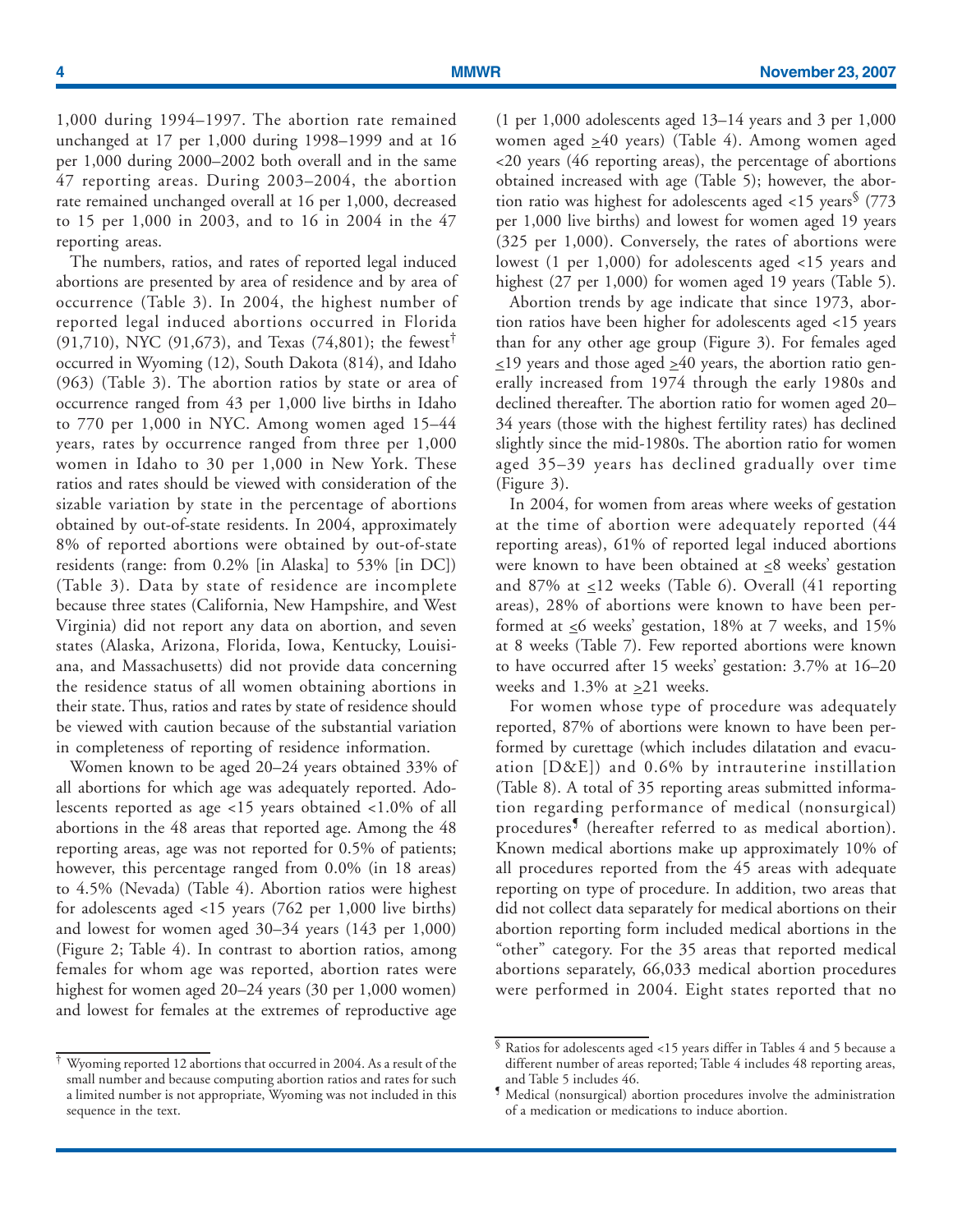medical abortions were performed in 2004 but did not specify whether such abortions were available. For the 32 reporting areas that reported one or more medical abortion for both 2003 and 2004, the data reflect an increase of 17%, from 54,703 in 2003 to 63,975 in 2004 (*8*). The extent to which the 66,033 medical abortions reported to CDC for 2004 represent the use of this procedure in all reporting areas is unknown. Hysterectomy and hysterotomy were included in the "other" procedure category and were used in <0.01% of all abortions.

In the 38 reporting areas for which race was provided, classified according to the same categories used in previous years, approximately 53% of women who obtained legal induced abortions were white; 35%, black; and 8%, other; race was not known for 4% (Table 9). The abortion ratio for black women (472 per 1,000 live births) was 2.9 times the ratio for white women (161 per 1,000), and the ratio for women of the nonhomogeneous "other" race category (330 per 1,000) was 2.0 times the ratio for white women. The abortion rate for black women (28 per 1,000 women) was 2.9 times the rate for white women (10 per 1,000), and the abortion rate for women of other races (22 per 1,000 women) was 2.2 times the rate for white women.

A total of 27 reporting areas had separate and adequate data<sup>\*\*</sup> on the ethnicity of women who obtained legal induced abortions (Table 10). The percentage of abortions known to have been obtained by Hispanic women in these reporting areas was 19% overall (range: from 0.6% [in Mississippi] to 50% [in New Mexico]). For Hispanic women in these reporting areas, the abortion ratio was 211 per 1,000 live births, and the abortion rate was 26 per 1,000 women. However, only 46% of Hispanic women in the United States resided in these reporting areas.

Because reporting areas provide data voluntarily, they are not required to use the 31 race/ethnicity categories mandated by the Office of Management and Budget (OMB) for federally funded data collection. Although providing data cross-classified by race and ethnicity would be helpful, collecting these data will not be continued unless a substantial number of states change their race/ethnicity questions in this direction.

For women whose marital status was adequately reported (41 reporting areas), 80% of women who obtained abortions were known to be unmarried (Table 11). The abortion ratio for unmarried women (510 per 1,000 live births) was 8.4 times that for married women (61 per 1,000).

For women who obtained legal induced abortions and for whom data on previous live births were adequately reported (41 reporting areas), 40% were known to have had no previous live births, and 32% had had two or more previous live births (Table 12). The abortion ratio was highest for women who had three previous live births (274 per 1,000 live births) and lowest for those who had one previous live birth (190 per 1,000).

For women who obtained an abortion and whose number of previous abortions were adequately reported (41 reporting areas), 54% were reported to have obtained an abortion for the first time, and 19% were reported to have had at least two previous abortions (Table 13).

For women whose age and race were known (36 reporting areas), the differences in age distributions of white and black women were relatively small. White women had a slightly higher percentage of abortions in the youngest  $(≤19)$ years) and oldest ( $\geq$ 35 years) age groups compared with black women (17.3% versus 16.9% and 12.5% versus 10.0%, respectively), whereas women of other races who had abortions tended to be older (Table 14). For women whose marital status and race were both known (32 reporting areas), the percentage of reported abortions among black women who were unmarried was higher (89%) than that among white women (81%) or among women of other races (64%). Among older (aged >35 years) women obtaining abortions whose age and ethnicity were known and reported adequately (26 reporting areas), the percentage of abortions obtained by non-Hispanic women (12%) exceeded that for Hispanic women (10%) (Table 15). Among women whose marital status and ethnicity were known and reported adequately (25 reporting areas), the percentage of reported abortions obtained by unmarried women was slightly higher for non-Hispanic women (83%) than for Hispanic women (82%) (Table 15).

Approximately 88% of all abortions for which gestational age at the time of abortion was known and reported adequately (44 reporting areas) were obtained at  $\leq$ 12 weeks' gestation (Table 1). The percentage of women who obtained an abortion at  $\leq 8$  weeks' gestation increased with age (Figure 4; Table 16). This association was most pronounced for abortions obtained at  $\leq$ 6 weeks' gestation (41 reporting areas) (Table 17). The percentage of women who obtained an abortion decreased with age for women who obtained an abortion at 9–10, 11–12, and 13–15 weeks' gestation, through age 30–34 years at 16–20 weeks' gestation, and through age 25–29 years at  $\geq$ 21 weeks' gestation (Table 16). Among women with adequately reported race and weeks of gestation (33 reporting areas), white women and women of other races were more likely than black women to obtain

<sup>\*\*</sup> After exclusion of 13 areas in which ethnicity data were unknown for >15% of women who obtained an abortion.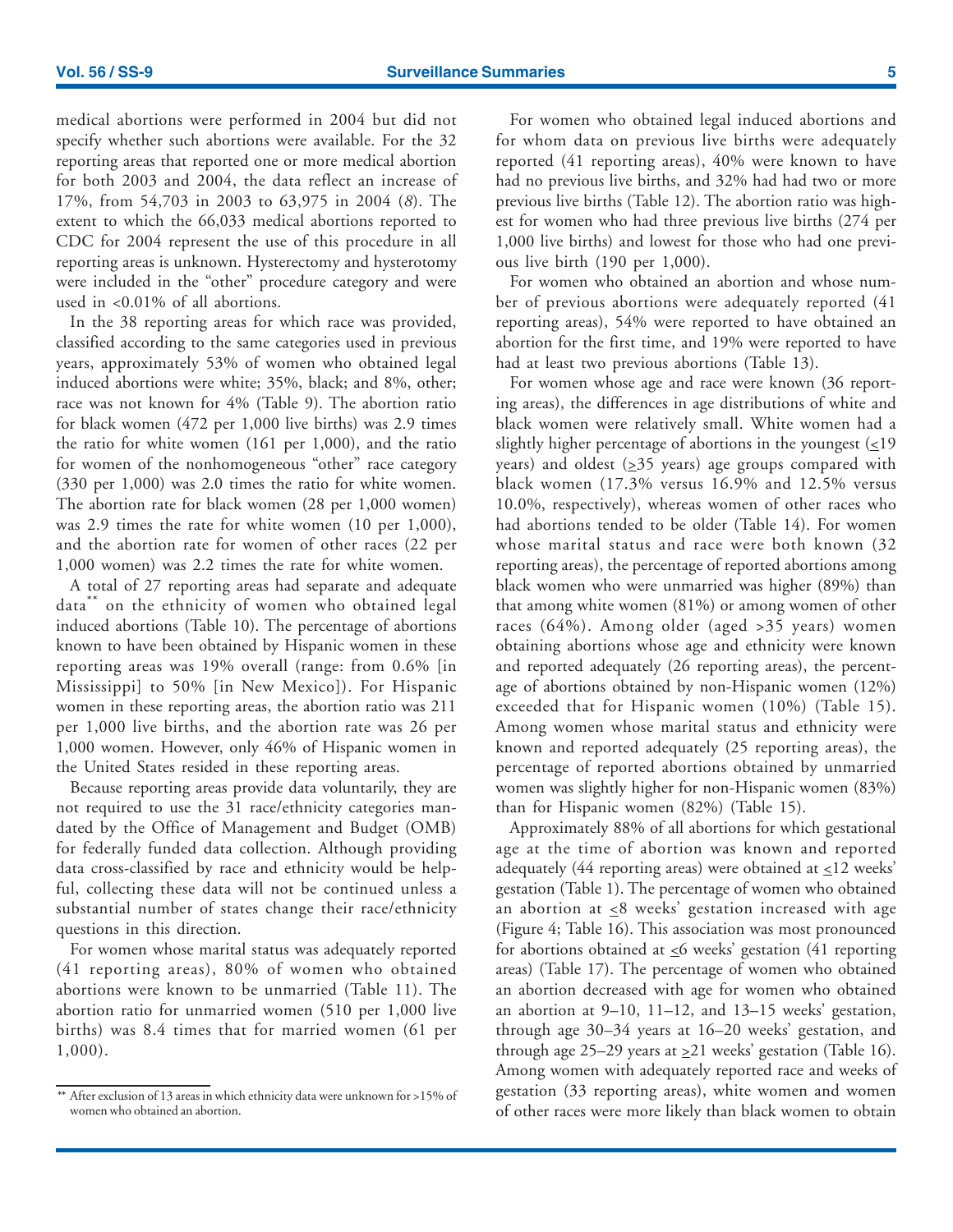<span id="page-7-0"></span>abortions at  $\leq 6$  and 7 weeks' gestation, but less likely after that (Tables 16 and 17). Among women with adequately reported known ethnicity and weeks of gestation (25 reporting areas), the difference in timing of their abortions between Hispanic and non-Hispanic women was minimal  $(\leq 4.3\%)$  at any gestational age (Tables 16 and 17).

For women whose type of procedure and weeks of gestation were known and adequately reported (40 reporting areas), approximately 89% of reported abortions obtained at  $\leq$ 15 weeks' gestation were performed by using curettage (primarily suction procedures) (Table 18). Approximately 93% of the 68,099 reported medical abortions were performed at  $\leq$ 8 weeks' gestation, representing 14.2% of all abortions performed at  $\leq 8$  weeks' gestation. At  $\geq 16$  weeks' gestation, medical abortions (n = 888) made up 2.2% of all abortions. Medical abortions constituted 1.5% of procedures performed in the 9–15 weeks' gestation range. Intrauterine instillation involving use of saline or prostaglandin was used rarely (0.1% of all abortions), primarily at  $\leq$ 8 weeks or at  $\geq$ 16 weeks' gestation.

From the National Pregnancy Mortality Surveillance System, CDC identified 26 deaths for 2003 that were thought to be potentially related to abortion. These deaths were identified either by some indication of abortion on the death certificate, from health-care providers, or from information such as a news or public health report associated with the death. Investigation of the 2003 cases revealed that 10 of the 26 deaths were related to legal induced abortion and none to illegal induced abortion (Table 19). Four of the 10 legal induced abortion-related deaths occurred following a medical (nonsurgical) abortion procedure. Ten deaths were related to spontaneous abortion, and four deaths were found not to be abortion related. The remaining three deaths were found to be not pregnancy related. Numbers of deaths related to legal induced abortion were highest before the 1980s, with few deaths occurring in 2003. Possible abortion-related deaths that occurred during 2004–2007 are being investigated.

# **Discussion**

A total of 839,226 legal induced abortions were reported in the United States for 2004 from 47 states, DC, and NYC, reflecting a decline of 1.1% from the number of legal induced abortions reported for 2003. After five previous annual decreases, a slight increase of 0.1% in the number of abortions occurred in 2002, with another decline of 0.7% in 2003 and a further decline of 1.1% in 2004. This pattern also is apparent when the same 47 reporting areas that reported for all years, 1998–2004, are compared with those that reported for 2001–2004 (Table 2). Before 1998, a substantial number of legal induced abortions were estimated to have been performed in California (e.g., >23% of the U.S. total in 1997) (*9*). The lack of data for California for 2004 largely explains the majority of the 28% decrease from the annual number of abortions reported for 1997 (*9*) and part of the decrease in the total ratio and rate.

Overall, abortion ratios and rates have declined over time until 2002 (Figure 1). The abortion ratio for 2004 (238 per 1,000 live births for 49 reporting areas) decreased from the previous year (241). For the same reporting areas as 2000–2002, the abortion rate for women aged 15–44 years (16 per 1,000 women) remained identical to the rate reported since 2000, then was 15 per 1,000 women for 2003 and 16 for 2004 (Table 2). The overall declines in the abortion ratio and rate over time might reflect multiple factors, including a decrease in the number of unintended pregnancies (*10*); a shift in the age distribution of women toward the older and less fertile ages (*11*); reduced or limited access to abortion services, including the passage of abortion laws that affect adolescents (e.g., parental consent or notification laws and mandatory waiting periods) (*12–16*); and changes in contraceptive practices, including increased use of contraceptives (e.g., condoms and, among young women, long-acting hormonal contraceptive methods that were introduced in the early 1990s) (*17–22*).

In this report, the abortion rate for the United States was higher than rates reported for Canada and Western European countries and lower than rates reported for China, Cuba, the majority of Eastern European countries, and certain Newly Independent States of the former Soviet Union (*23–25*).

As in previous years, the abortion ratio in 2004 varied substantially by age. Although the abortion ratio was highest for adolescents in 2004, since the mid-1980s, the ratio had gradually declined for those aged <15 and 15–19 years, through 2000, but then increased through 2003, and again declined for 2004 (Figure 3). Other studies also have indicated a decrease in birth rates for females aged 10–14 and 15–19 years during 1991–2003 and a decrease in adolescent pregnancy rates during 1990–2000 (*26–34*). However, abortion rates have not varied equally among women of all races and ethnicities. Abortion rates are declining more slowly among adolescents who are not enrolled in school (*10,34*).

The percentage distribution of abortions by known weeks of gestation has shifted slightly since the late 1970s. From 1992 (when detailed data on early abortions were first available) through 2002, data have indicated steady increases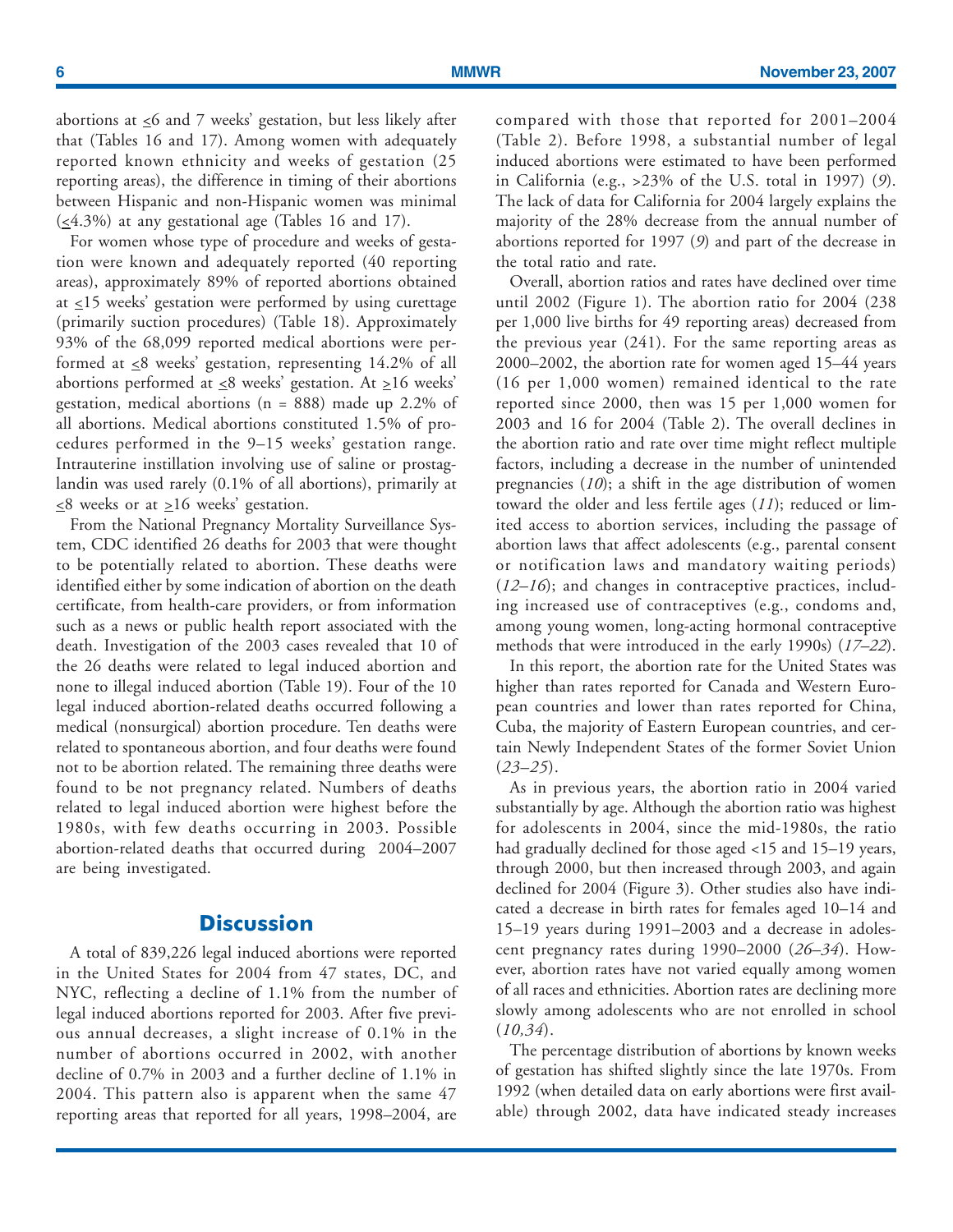in procedures performed at  $\leq 6$  weeks' gestation, with a minimal decrease in 2003 but another increase in 2004. Decreases occurred in the percentage of abortions performed at 8 and 9–10 weeks, and at 11–12 weeks' gestation through 2002, with a minimal increase at 11–12 weeks in 2003, but further decreases in all these groups for 2004. The increase in the percentage of abortions performed at  $\leq$ 6 weeks' gestation might be related to an increase in the availability of early abortion services since 1992 and an increase in medical and surgical procedures that can be performed early in gestation (*35,36*). Abortions performed early in pregnancy are associated with lower risks for mortality and morbidity (*37,38*). The proportions of abortions performed later in pregnancy  $( \geq 13$  weeks) have varied minimally since 1992. The gestational age at which an abortion is obtained can be influenced by multiple factors in addition to those for which surveillance data are available (i.e., age, race, and ethnicity). These additional factors include level of education, availability and accessibility of abortion services, timing of confirmation of pregnancy, timing of personal decision-making, timing of prenatal diagnosis, level of fear of discovery of pregnancy, and denial of pregnancy (*39–41*).

 Since the mid-1990s, two medical regimens (mifepristone and methotrexate, each used in conjunction with misoprostol) have been tested in clinical trials and used by clinical practitioners to perform early medical abortions (*36,42*). CDC surveillance data indicate that approximately 61% of all U.S. abortions are performed at  $\leq$ 8 weeks' gestation, which is similar to the timing of the regimen used for both mifepristone and methotrexate (*38,43*). Mifepristone for medical abortion was approved in September 2000 by the U.S. Food and Drug Administration (FDA) for distribution and use in the United States. The FDA-approved protocol can be initiated at <49 days of gestation and requires three office visits by the patient: administration of oral mifepristone, followed 48 hours later by oral misoprostol in the health-care provider's office, and a follow-up visit in approximately 14 days. Clinical studies of alternative medical abortion regimens have been performed in multiple countries and are ongoing (*44–52*). Second trimester nonsurgical abortion with mifepristone and misoprostol or misoprostol alone also have been clinically effective (*53,54*).

In 1997, the U.S. ITOP standard report published by NCHS and used by providers for abortion reporting to state health departments was revised to include a category for "medical (nonsurgical)" procedures (*55*). Medical abortion procedures have been included in this report since then as a separate category. CDC will continue to monitor early

medical procedures and to report on the number of these procedures (Table 8).

The percentage of abortions known to be performed by curettage increased from 88% in 1973 to  $\geq$ 96% during 1980–2001 and then decreased to 89% in 2004 (Table 1), and the percentage of abortions performed by intrauterine instillation declined sharply, from  $10\%$  in  $1973$  to  $\lt 1\%$ since 1989. The increase in use of curettage at  $\geq$ 13 weeks probably is attributable to the lower risk for complications associated with the procedure (*56,57*). The percentage of abortions performed by curettage at  $\geq$ 13 weeks' gestation (D&E) increased from 31% in 1974 (the first year for which these data were available) to 97% in 2004, and the percentage of abortions performed by intrauterine instillation at  $\geq$ 13 weeks' gestation decreased from 57% to 0.5%; the percentage of medical abortions increased from 1.0% in 2000 to 9.3% in 2004 (Table 18) (*58,59*).

The proportion differential of the abortion ratio for black women and that for white women increased from 2.0 in 1989 (the first year for which black and other races were reported separately) to 2.9 in 2004 (*60*). In addition, the abortion rate for black women has been approximately three times as high as that for white women (range: 2.6–3.1) since 1991 (the first year for which rates by race were published) (*61*). These rates by race are substantially lower than rates previously published by NCHS (*33*) and indicate that the reporting areas for the 2004 report might not be representative of the U.S. black female population of reproductive age. The lack of data from California in this report skews the rates. Abortion patterns among white and Hispanic women should be considered with the understanding that a substantial majority of Hispanic women report themselves as white (*3,26*). Therefore, data for certain white women represent white women of Hispanic ethnicity.

In 2004, a total of 38 states, DC, and NYC reported Hispanic ethnicity of women who obtained abortions. Because of concerns regarding the completeness of such data (>15% unknown data) in certain states, in 2004, data from only 25 states, DC, and NYC were used to determine the number and percentage of abortions obtained by women of Hispanic ethnicity. These geographic areas represent approximately 46% of reproductive-age Hispanic women in the United States for 2004 and approximately 50% of U.S. Hispanic births (*3,26*). Therefore, the number of Hispanic women who obtained abortions was underestimated, and the number, ratio and rate of abortions for Hispanic women in this report are not generalizable to the overall Hispanic population in the United States. In addition, the value of making comparisons between the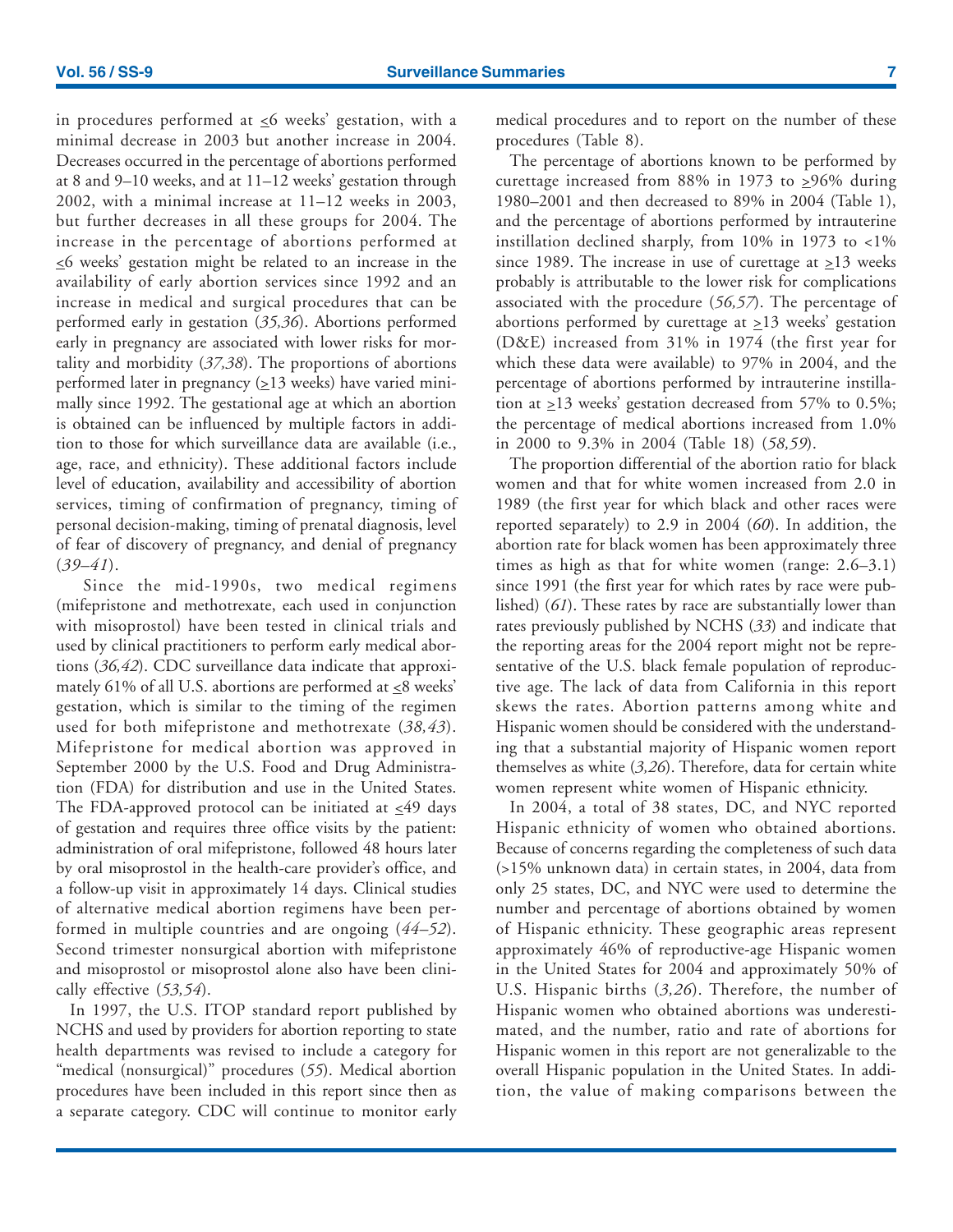Hispanic and non-Hispanic populations is difficult because of the diversity in nationality.

Abortion ratios for both Hispanic and non-Hispanic women have declined considerably since 1992 (31% and 27% respectively). As in the past, the abortion rate for Hispanic women was higher (26 per 1,000 women) than the rate for non-Hispanic women (13 per 1,000). Raceand ethnicity-specific differences in legal induced abortion ratios and rates might reflect differences among populations in socioeconomic status, access to and use of family planning and contraceptive services, contraceptive use, and incidence of unintended pregnancies.

NCHS vital statistics reports indicate that fertility and live birth rates were substantially higher for Hispanic women than for non-Hispanic women for all age groups in 2004 (*26*). However, because fertility and live birth rates differ substantially among both the different Hispanic (i.e., Mexican, Puerto Rican, Cuban, and other Hispanic) and non-Hispanic (white, black, and other) subpopulations, comparisons between Hispanic and non-Hispanic populations are of limited value (*26*). Available abortion surveillance data do not permit cross-classification of race by Hispanic ethnicity.

 Compared with the early 1970s, the annual number of deaths associated with known legal induced abortion in the early 2000s has decreased by approximately two thirds (Table 19). In 1972, a total of 24 women died from causes known to be associated with legal abortions, and 39 died as a result of known illegal abortions. At most, two illegal abortion deaths have occurred in any year since 1979. In 2003, 10 women died from causes known to be associated with legal induced abortions, and none died as a result of known illegal induced abortion. National case-fatality rates for 1998–2003 cannot be calculated because a substantial number of abortions occur in nonreporting states (four states in 1998 and 1999 and three states in 2000–2003); therefore, the total number of abortions (the denominator) is unknown.

Of the 10 legal induced abortion-related deaths identified in 2003, four occurred following a medical (nonsurgical) abortion procedure. Two of these cases have been described previously (*62*). This is the first year for which maternal deaths related to medical abortion procedures have been identified.

# **Limitations**

These data are reported voluntarily and are subject to at least five limitations. First, abortion data are compiled and reported to CDC by the central health department in the reporting area in which the abortion was performed rather than the area in which the woman resided. This choice of area inflates the numbers, ratios, and rates of abortions for areas in which a high proportion of legal abortions are obtained by out-of-state residents and undercounts procedures for states with limited abortion services or more stringent legal requirements for obtaining an abortion (causing women to seek abortions elsewhere). Second, four states (Alaska, California, New Hampshire, and Oklahoma) did not report abortion data for 1998–1999, three states (Alaska, California, and New Hampshire) did not report data for 2000–2002, and three states (California, New Hampshire, and West Virginia) did not report data for 2003–2004. Data for California and Oklahoma were estimated before 1998; however, data for nonreporting states have not been estimated since then. Third, data provided to state or area health departments by providers might be incomplete (*63*). Fourth, the overall number, ratio, and rate of abortions are conservative estimates; the total numbers of legal induced abortions provided by central health agencies and reported to CDC for 2004 were probably lower than the numbers actually performed. In addition, the abortion total for 2000 provided to CDC by central health agencies are 20% lower than that reported for 2000 (the most recent year for which data are available) for the same reporting areas by The Alan Guttmacher Institute, a private organization that contacts abortion providers directly (*64*). A previous report documented a discrepancy of approximately 12% (*65*); the reasons for this larger discrepancy are unclear. Finally, because not all states collected or reported data on all characteristics (e.g., age, race, and the number of weeks' gestation) of women obtaining a legal induced abortion in 2004, the numbers, rates, and ratios derived in this analysis might not be representative of all women who obtained abortions.

# **Public Health Actions**

Despite these limitations, findings from ongoing national surveillance of legal induced abortion are useful for at least five purposes. First, public health agencies use data from abortion surveillance to identify characteristics of women who are at high risk for unintended pregnancy and use this information to develop interventions to prevent such pregnancies. Second, ongoing annual surveillance is used to monitor trends in the number, ratio, and rate of abortions in the United States. Third, statistics regarding the number of pregnancies ending in abortion are used in conjunction with birth data and fetal death computations to estimate pregnancy rates (e.g., pregnancy rates among adolescents) (*27–31,33*). Fourth, abortion and pregnancy rates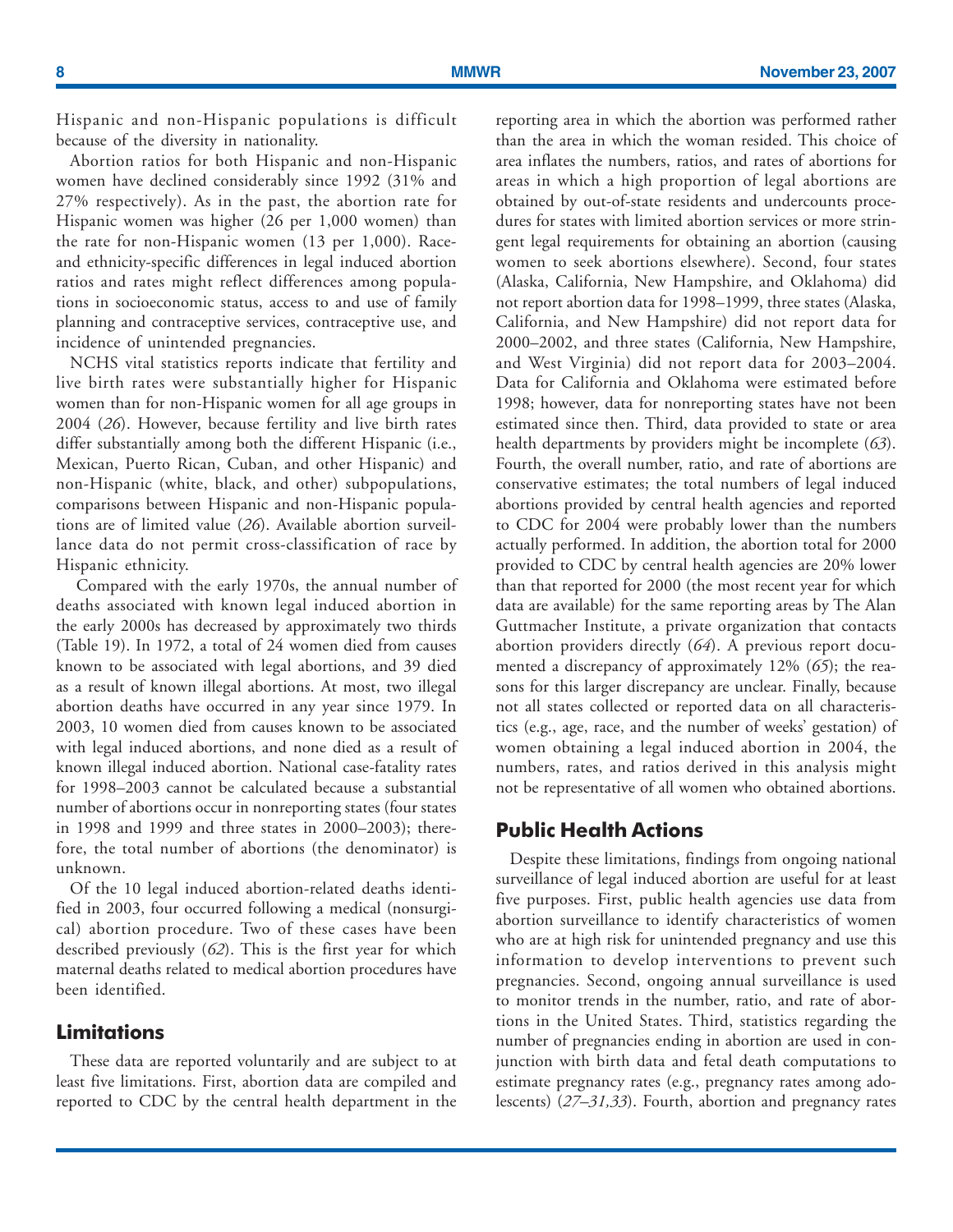<span id="page-10-0"></span>can be used to evaluate the effectiveness of family planning programs and programs for preventing unintended pregnancy. Finally, ongoing surveillance provides data for assessing changes in clinical practice patterns related to abortion (e.g., longitudinal changes in the types of procedures and trends in weeks of gestation at the time of abortion).

The Health Insurance Portability and Accountability Act (HIPAA) was enacted by Congress in 1996 to facilitate the electronic transfer of health data relating primarily to insurance coverage and transferability (*66*). HIPAA provisions mandate adoption of federal privacy protections for certain individually identifiable health information. The U.S. Department of Health and Human Services issued the Privacy Rule that became effective on April 14, 2003. Because the Privacy Rule exempts protected health information required for public health purposes from privacy protections, covered entities might provide such information without a person's authorization to a public health authority (e.g., CDC) whose stated purpose is to prevent and control disease. Collection of surveillance data for this report is exempt from the Privacy Rule. However, the complexity of the rule might result in difficulties in its interpretation and, therefore, in collecting surveillance data on the part of certain contributing agencies (*66*).

Approximately one in five U.S. pregnancies have ended in abortion according to a national sample survey conducted by AGI during 2001–2002 among women having abortions (*64*). Inconsistent method use of the oral contraceptives (75.9%) or condoms (49.3%) was the most common reason that women became pregnant and obtained abortions (*22*). Unintended pregnancy is a pervasive public health problem for all population subgroups and women of reproductive age (*10,61,67*).

Although induced abortions usually are performed for women who have unintended pregnancies, which often occur despite the use of contraception, the approximately 4.6 million women who have had intercourse during the preceding 3 months but were not using contraception might be the most at risk for unintended pregnancy (*18*). Therefore, a reduction in the number of abortions will require adapting complex strategies aimed at reducing such pregnancies. Insurance coverage of reversible contraception (e.g., vasectomy and tubal ligation) has increased substantially since 1993 (*68*), although gaps in coverage remain substantial. Education regarding abstinence and contraceptive use, including emergency contraception, combined with access to and education regarding safe, effective contraception and family planning services, might help reduce the incidence of unintended pregnancy and the number of legal induced abortions in the United States (*69,70*).

### **Acknowledgments**

The authors thank Kristi Seed, Division of Reproductive Health, National Center for Chronic Disease Prevention and Health Promotion, CDC, for her help with the tables.

### **References**

- 1. CDC. Abortion surveillance, 1977. Atlanta, GA: US Department of Health, Education, and Welfare, Public Health Service, CDC; 1979.
- 2. CDC. Abortion surveillance, 1978. Atlanta, GA: US Department of Health and Human Services, Public Health Service, CDC; 1980.
- 3. US Census Bureau, Population Estimates Branch. State estimates by demographic characteristics, 6 race group. Released August 4, 2006. Available at [http://www.census.gov/popest/states/asrh/files/](http://www.census.gov/popest/states/asrh/files/SC_EST2005_alldata6.txt) [SC\\_EST2005\\_alldata6.txt.](http://www.census.gov/popest/states/asrh/files/SC_EST2005_alldata6.txt)
- 4. Kochanek KD. Induced terminations of pregnancy: reporting states, 1988. Hyattsville, MD: US Department of Health and Human Services, CDC, National Center for Health Statistics; 1991. (Monthly vital statistics reports; vol 39, no. 12 Suppl).
- 5. Office of Management and the Budget. Provisional guidance on the implementation of the 1997 standards for federal data on race and ethnicity. Washington, DC: Office of Management and Budget; 2000. Available at [http://www.ofm.wa.gov/pop/race/omb.pdf.](http://www.ofm.wa.gov/pop/race/omb.pdf)
- 6. CDC. Abortion surveillance, 1972. Atlanta, GA: US Department of Health, Education, and Welfare, Public Health Service, CDC; 1974.
- 7. Strauss LT, Gamble S, Parker W, et al. Abortion Surveillance—United States, 2003. In: CDC Surveillance Summaries, November 24, 2006. MMWR 2006;55(No. SS-11).
- 8. Strauss LT, Herndon J, Chang J, et al. Abortion surveillance—United States, 2001. In: CDC Surveillance Summaries, November 26, 2004. MMWR 2004;53(No. SS-9).
- 9. Koonin LM, Strauss LT, Chrisman CE, Parker WY. Abortion surveillance—United States, 1997. In: CDC Surveillance Summaries, December 8, 2000. MMWR 1999;49(No. SS-11).
- 10. Jones RK, Darroch JE, Henshaw SK. Patterns in the socioeconomic characteristics of women obtaining abortions in 2000–2001. Perspect Sex Reprod Health 2002;34:226–35.
- 11. Population Division, U.S. Census Bureau. Table 1: annual estimates of the population by sex and five-year age groups for the United States: April 1, 2000 to July 1, 2005 (NC-EST2005-01). Release date: May 10, 2006.
- 12. Henshaw SK. Factors hindering access to abortion services. Fam Plann Perspect 1995;27:54–9.
- 13. Henshaw SK. Abortion incidence and services in the United States, 1995–1996. Fam Plann Perspect 1998;30:263–70,287.
- 14. Alan Guttmacher Institute. State policies in brief. New York, NY: Alan Guttmacher Institute; 2004. Available at [http://](http://www.guttmacher.org/pubs/spib.html) [www.guttmacher.org/pubs/spib.html.](http://www.guttmacher.org/pubs/spib.html)
- 15. Ellertson C. Mandatory parental involvement in minors' abortions: effects of the laws in Minnesota, Missouri, and Indiana. Am J Public Health 1997;87:1367–74.
- 16. Henshaw SK, Finer LB. The accessibility of abortion services in the United States, 2001. Perspect Sex Reprod Health 2003;35:16–24.
- 17. Piccinino LJ, Mosher WD. Trends in contraceptive use in the United States: 1982–1995. Fam Plann Perspect 1998;30:4–10,46.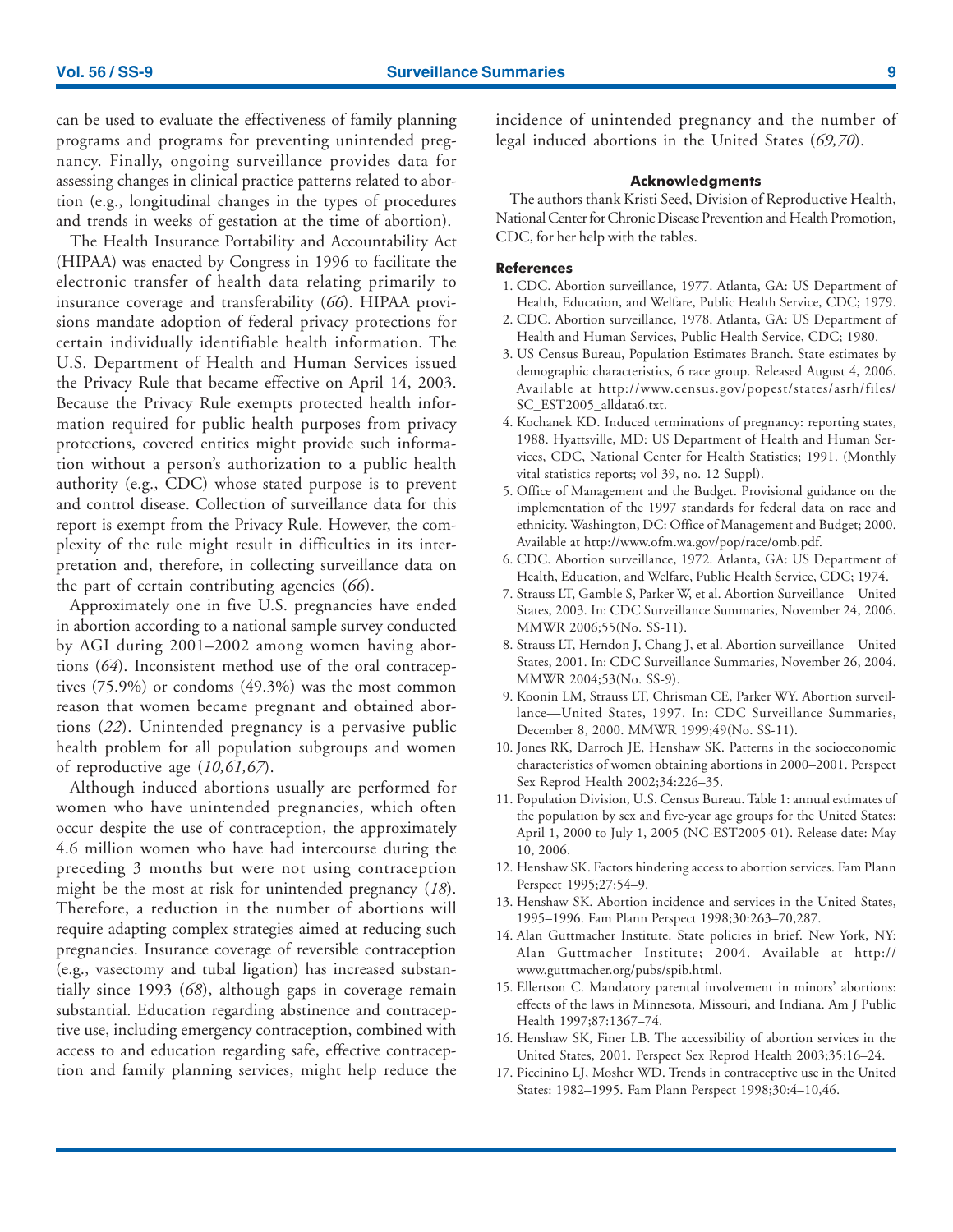- 18. Mosher WD, Martinez GM, Chandra A, Abma JC, Willson SJ. Use of contraception and use of family planning services in the United States: 1982–2002. Advance data from vital and health statistics; no. 350. Hyattsville, MD: US Department of Health and Human Services, CDC, National Center for Health Statistics; 2004.
- 19. Abma JC, Martinez GM, Mosher WD, Dawson B. Teenagers in the United States: Sexual Activity, Contraceptive Use, and Childbearing , 2002. Hyattsville, Maryland: US Department of Health and Human Services, CDC, National Center for Health Statistics; 2004. (Vital and Health Statistics; series 23, no. 24).
- 20. Darroch JE, Singh S. Why is teenage pregnancy declining? The roles of abstinence, sexual activity and contraceptive use. New York, NY: Alan Guttmacher Institute. (Occasional Report No. 1, 1999.)
- 21. Abma JC, Sonenstein FL. Sexual activity and contraceptive practices among teenagers in the United States, 1988 and 1995. Hyattsville, MD: US Department of Health and Human Services, CDC, National Center for Health Statistics, 2001; DHHS publication No (PHS)2001– 1997. (Vital and health statistics; series 23, no. 21).
- 22. Jones RK, Darroch JE, Henshaw SK. Contraceptive use among U.S. women having abortions in 2000–2001. Perspect Sex Reprod Health 2002;34:294–303.
- 23. Henshaw SK, Singh S, Haas T. The incidence of abortion worldwide. Int Fam Plann Perspect 1999;25(Suppl):S30–S8.
- 24. Statistics Canada. Induced (therapeutic) abortions, 2000. The Daily: Friday, March 28, 2003. Ottawa, Canada: Statistics Canada. Available at [http://www.statcan.ca/Daily/English/030328/d030328e.htm.](http://www.statcan.ca/Daily/English/030328/d030328e.htm)
- 25. Lawlor DA, Shaw M. Teenage pregnancy rates: high compared with where and when? Journal of the Royal Society of Medicine 2004;97:121–3.
- 26. Martin JA, Hamilton BE, Sutton PD, Ventura SJ, Menacker F, Kirmeyer S. Births: Final data for 2004. Hyattsville, MD: US Department of Health and Human Services, CDC, National Center for Health Statistics; 2006. (National vital statistics reports; vol 55; no. 1).
- 27. CDC. National and state-specific pregnancy rates among adolescents— United States, 1995–1997. MMWR 2000;49:605–11.
- 28. Ventura SJ, Mathews TJ, Hamilton BE. Teenage births in the United States: state trends, 1991–2000, an update. Hyattsville, MD: US Department of Health and Human Services, CDC, National Center for Health Statistics; 2002. (National vital statistics reports; vol. 50, no. 9).
- 29. Ventura SJ, Mosher WD, Curtin SC, Abma JC, Henshaw S. Trends in pregnancies and pregnancy rates by outcome: estimates for the United States, 1976–1996. Hyattsville, MD: US Department of Health and Human Services, CDC, National Center for Health Statistics; 2000. (Vital and health statistics; series 21, no. 56).
- 30. Ventura SJ, Mathews TJ, Hamilton BE. Births to teenagers in the United States, 1940–2000. Hyattsville, MD: US Department of Health and Human Services, CDC, National Center for Health Statistics, 2001. (National vital statistics reports; vol 49, no. 10).
- 31. Ventura SJ, Abma JC, Mosher WD, Henshaw SK. Recent trends in teenage pregnancy in the United States: 1990-2002. Health E-Stats. Hyattsville, Maryland: National Center for Health Statistics. Released December 13, 2006.
- 32. Ventura SJ, Curtin SC, Mathews TJ. Variations in teenage birth rates, 1991–98: national and state trends. Hyattsville, MD: US Department of Health and Human Services, CDC, National Center for Health Statistics; 2000. (National vital statistics reports; vol 48, no. 6).
- 33. Ventura SJ, Abma JC, Mosher WD, Henshaw S. Estimated pregnancy rates for the United States, 1990–2000: an update. Hyattsville, MD: US Department of Health and Human Services, CDC, National Center for Health Statistics; 2004. (National vital statistics report; vol 52, no. 23).
- 34. Ludmer PI, Nucci-Sack A, Diaz A. Adolescent abortion: trends and techniques. Curr Women's Health Rep 2003;3:438–44.
- 35. Edwards J, Carson SA. New technologies permit safe abortion at less than six weeks' gestation and provide timely detection of ectopic gestation. Am J Obstet Gynecol 1997;176:1101–6.
- 36. Creinin MD, Edwards J. Early abortion: surgical and medical options. Curr Probl Obstet Gynecol Fertil 1997;20:1–32.
- 37. Bartlett LA, Berg CJ, Shulman HB, et al. Risk factors for legal induced abortion-related mortality in the United States. Obstet Gynecol 2004;103:729–37.
- 38. Hausknecht R. Mifepristone and misoprostol for early medical abortion: 18 months' experience in the United States. Contraception 2003;67:463–5.
- 39. Evans MI, Wapner RJ. Future directions. Clin Perinatol 2001;28: 477–80.
- 40. Fielding WL, Sachtleben MR, Friedman LM, Friedman EA. Comparison of women seeking early and late abortion. Am J Obstet Gynecol 1978;131:304–10.
- 41. Tietze C, Henshaw SK. Induced abortion: a world review, 1986. 6th ed. New York, NY: Alan Guttmacher Institute; 1986:29–52.
- 42. Kahn JG, Becker BJ, MacIsaa L, et al. The efficacy of medical abortion: a meta-analysis. Contraception 2000;61:29–40.
- 43. Joffe C. Medical abortion in social context. Am J Obstet Gynecol 2000;183(Suppl):S10–S15.
- 44. World Health Organisation Task Force on Post Ovulatory Methods of Fertility Regulation. Comparison of two doses of mifepristone in combination with misoprostol for early medical abortion: a randomized trial. Br J Obstet Gynaecol 2000;107:524–30.
- 45. El-Refaey H, Rajasekar D, Abdalla M, Calder L, Templeton A. Induction of abortion with mifepristone (RU 486) and oral or vaginal misoprostol. N Engl J Med 1995;332:983–7.
- 46. Clark WH, Hassoun D, Gemzell-Danielsson K, Fiala C, Winikoff B. Home use of two doses of misoprostol after mifepristone for medical abortion: a pilot study in Sweden and France. European J Contracept Reprod Health Care 2005;10:184–91.
- 47. Ashok PW, Penney GC, Flett GMM, Templeton A. An effective regimen for early medical abortion: a report of 2000 consecutive cases. Hum Reprod 1998;13:2962–5.
- 48. Schaff EA, Fielding SL, Westhoff C, et al. Vaginal misoprostol administered 1, 2, or 3 days after mifepristone for early medical abortion: a randomized trial. JAMA 2000;284:1948–53.
- 49. Tang OS, Chan CC, Kan AS, Ho PC. A prospective randomized comparison of sublingual and oral misoprostol when combined with mifepristone for medical abortion at 12–20 weeks gestation. Human Reprod 2005;20:3062–6.
- 50. Schreiber CA, Creinin MD, Harwood B, Murthy AS. A pilot study of mifepristone and misoprostol administered at the same time for abortion in women with gestation from 50 to 63 days. Contraception 2005;71:447–50.
- 51. Ngai SW, Tang OS, Chan YM, Ho PC. Vaginal misoprostal alone for medical abortion up to 9 weeks of gestation: efficacy and acceptability. Human Reprod 2000;15:1159–62.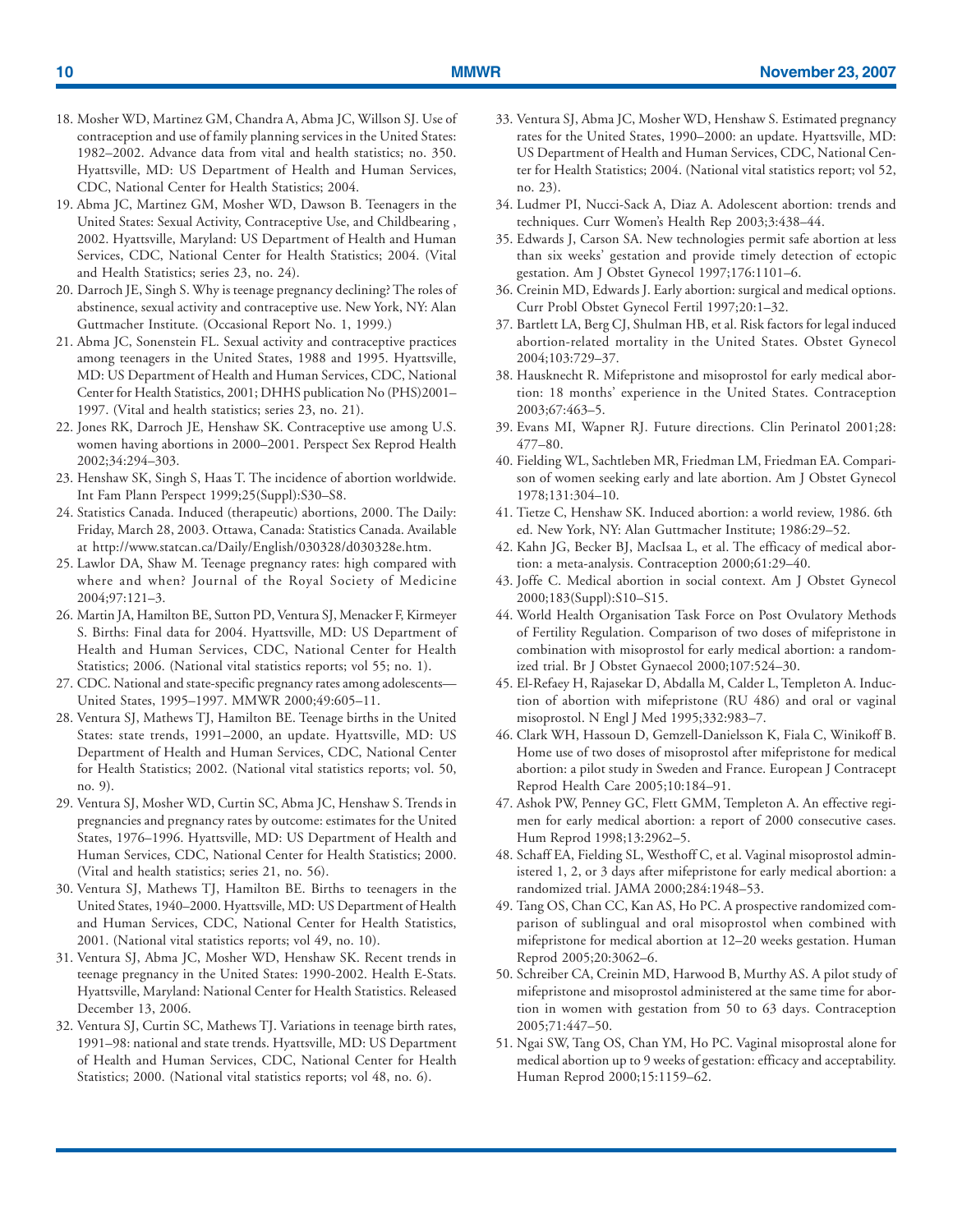- 52. Child TJ, Thomas J, Rees M, MacKenzie IZ. A comparative study of surgical and medical procedures: 932 pregnancy terminations up to 63 days gestation. Human Reprod 2001;16:67–71.
- 53. Ashok PW, Templeton A. Nonsurgical mid-trimester termination of pregnancy: a review of 500 consecutive cases. Br J Obstet Gynaecol 1999;106:706–10.
- 54. Tang OS, Ting Lau WN, Wai Chan CC, Ho PC. A prospective randomized comparison of sublingual and vaginal misoprostol in second trimester termination of pregnancy. BJOG 2004;111:1001–5.
- 55. CDC. Handbook on the reporting of induced termination of pregnancy. Hyattsville, MD: US Department of Health and Human Services, CDC, National Center for Health Statistics; 1998; DHHS publication no. (PHS)98 1117:1–18.
- 56. Cates W Jr, Schulz KF, Grimes DA, et al. Dilatation and evacuation procedures and second-trimester abortions: the role of physician skill and hospital setting. JAMA 1982;248:559–63.
- 57. Grimes DA. Second-trimester abortions in the United States. Fam Plann Perspect 1984;16:260–6.
- 58. CDC. Abortion surveillance, 1974. Atlanta, GA: US Department of Health, Education, and Welfare, Public Health Service, CDC; 1976.
- 59. CDC. Abortion surveillance—United States, 2000. In: CDC Surveillance Summaries, November 28, 2003. MMWR 2003;52(No. SS-12).
- 60. Koonin LM, Smith JC, Ramick M, Lawson HW. Abortion surveillance—United States, 1989. In: Surveillance Summaries, September 4, 1992. MMWR 1992;41(No. SS-5).
- 61. CDC. Abortion Surveillance—United States, 1991. In: Surveillance Summaries, May 5, 1995. MMWR 1995;44(No. SS-2).
- 62. Fischer M, Bhatnagar J, Guarner J, et al. Fatal toxic shock syndrome associated with Clostridium sordellii after medical abortion. N Engl J Med 2005;353:2352–60.
- 63. Henshaw SK, Feivelson DJ. Teenage abortion and pregnancy statistics by state, 1996. Fam Plann Perspect 2000;32:272–80.
- 64. Finer LB, Henshaw SK. Abortion incidence and services in the United States in 2000. Perspect Sex Reprod Health 2003;35:6–15.
- 65. CDC. Abortion surveillance—United States, 1996. In: Surveillance Summaries, July 30, 1999. MMWR 1999;48(No. SS-4).
- 66. CDC. HIPAA Privacy Rule and public health: guidance from CDC and the U.S. Department of Health and Human Services. In: CDC Supplement, May 2, 2003. MMWR 2003;52(No. S-l).
- 67. Henshaw SK. Unintended pregnancy in the United States. Fam Plann Perspect 1998;30:24–9,46.
- 68. Sonfield A, Gold RB, Frost JJ, Darroch JE. U.S. Insurance Coverage of Contraceptives and the Impact of Contraceptive Coverage Mandates, 2002. Perspect Sex Reprod Health 2004;36:72–9.
- 69. Gonen JS. Value purchasing: investing in women's health: strategies for employers. Washington, DC: Jacobs Institute of Women's Health; 2000.
- 70. Grimes DA, Creini, MD. Induced abortion: an overview for internists. Ann Intern Med 2004;140:620–6.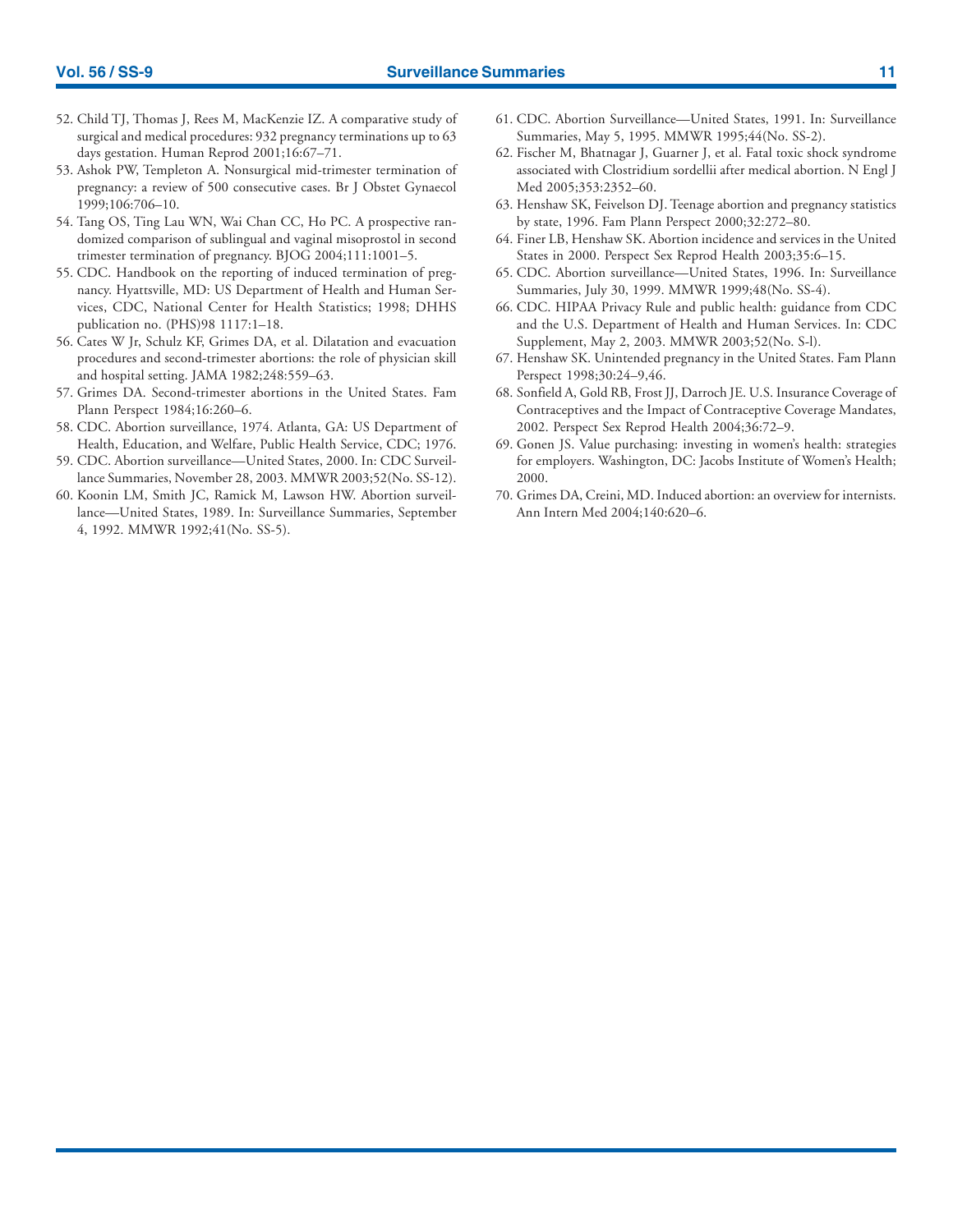



\* Number of abortions per 1,000 live births.

†Number of abortions per 1,000 women aged 15–44 years.

§For 1998–2004, data are from 47 reporting areas (see Table 2).



**FIGURE 2. Abortion ratio,\* by age group of women who obtained a legal abortion — selected areas,† United States, 2004**

\* Number of abortions per 1,000 live births.

†Data are from 46 states, the District of Columbia, and New York City (see Table 4).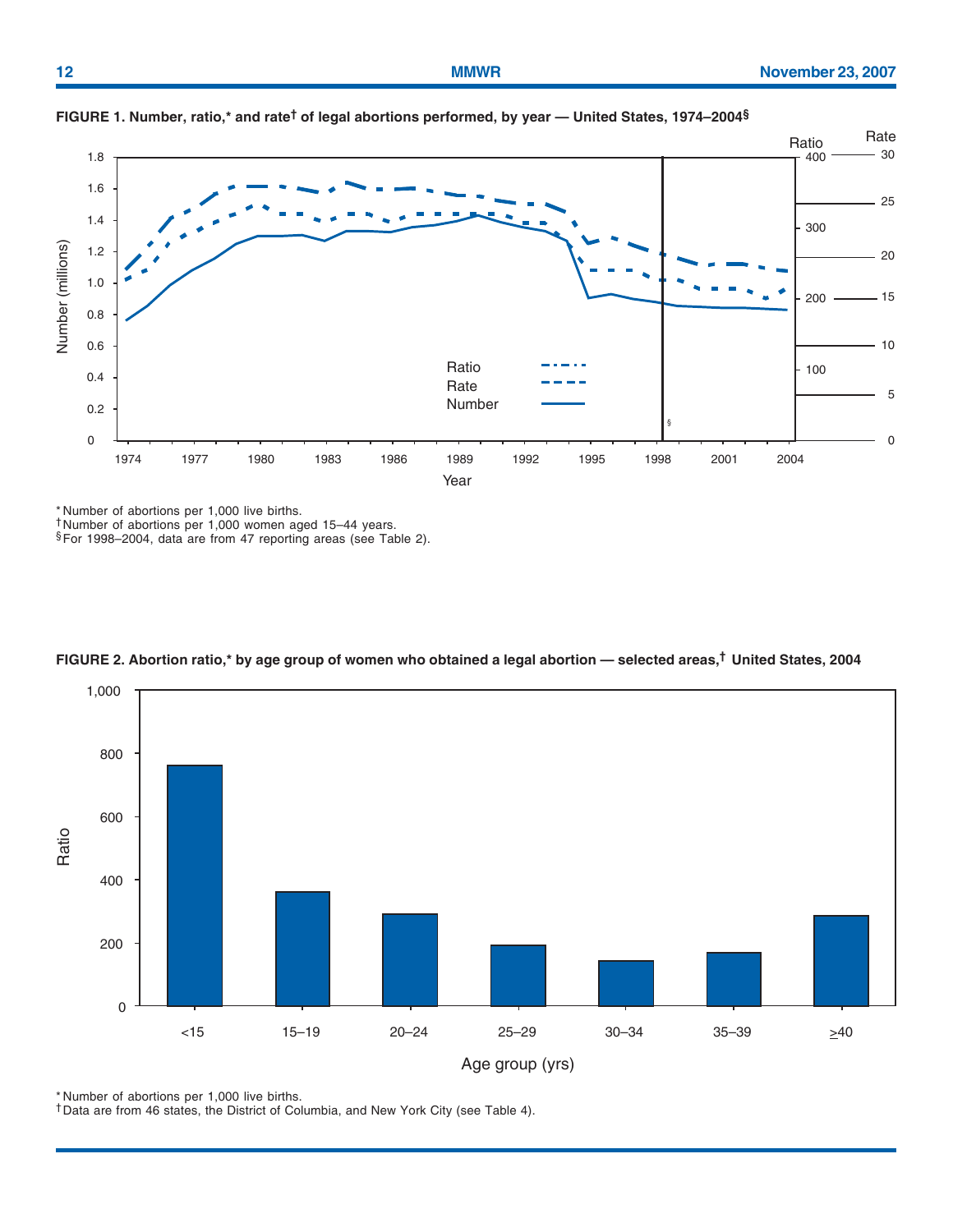

### **FIGURE 3. Abortion ratio,\* by age group† of women who obtained a legal abortion — selected areas,§ United States, 1973–2004**

Year

\* Number of abortions per 1,000 live births.

† In years.

§For 1998–1999, data are from 47 reporting areas and for 2000–2004, from 48 reporting areas.





 $\frac{1}{2}$  <8 weeks' gestation.

 $\sqrt[6]{5}$  16 weeks<sup>'</sup> gestation.

¶Data are for 40 states and New York City; excludes one state (Nebraska) where gestational age was unknown for >15% of women (see Table 16).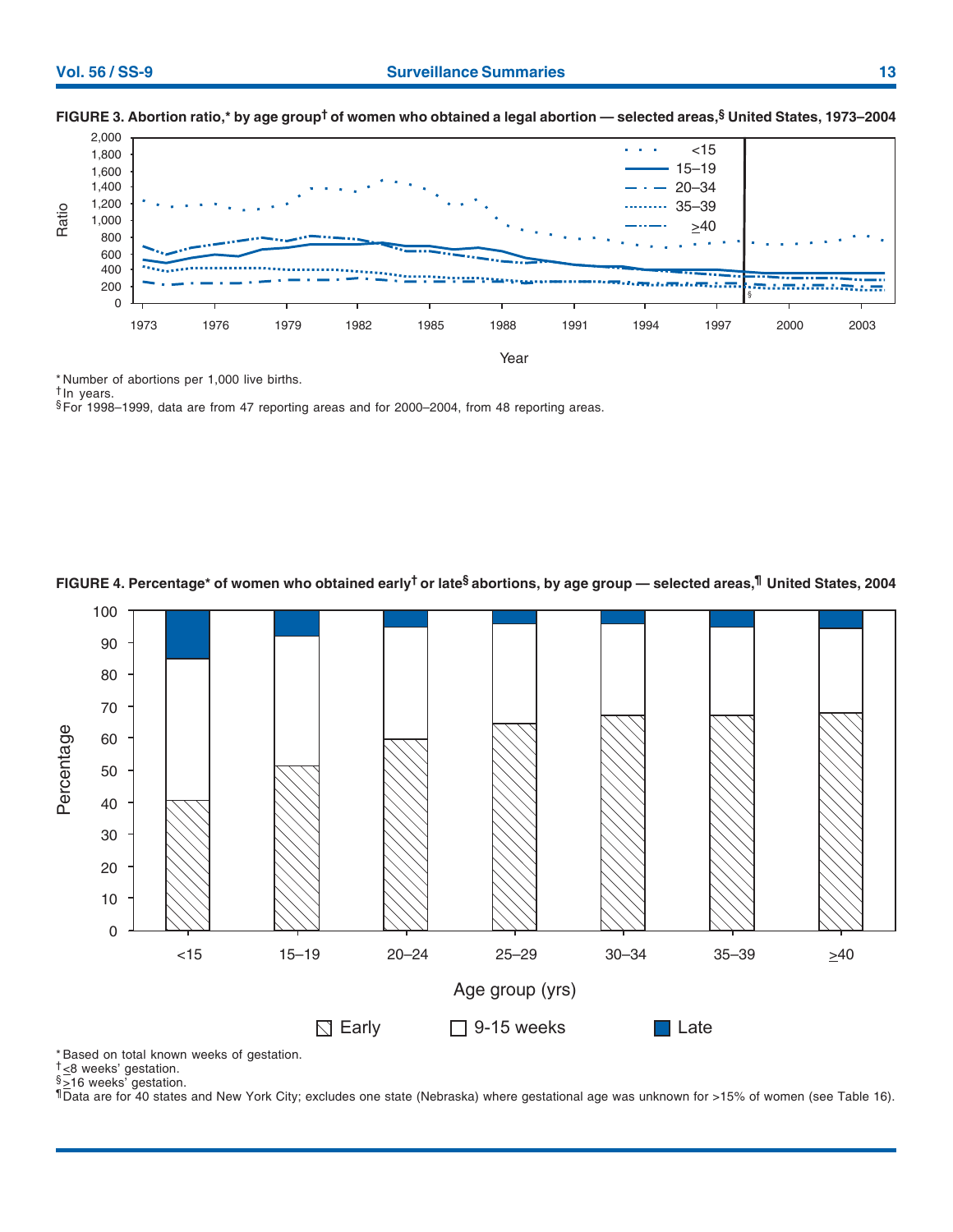#### **TABLE 1. Characteristics of women who obtained legal abortions — United States, 1973–2004**

| I ADLL T. Unaracteristics of women who obtained legal abortions<br><b>Characteristics</b> | 1973                     | 1974                     | 1975                     | 1976                     | 1977                     | omea<br>1978                                      | <b>JIAICS, 1970-LUV4</b><br>1979 | 1980                     | 1981                     | 1982                     | 1983                     |
|-------------------------------------------------------------------------------------------|--------------------------|--------------------------|--------------------------|--------------------------|--------------------------|---------------------------------------------------|----------------------------------|--------------------------|--------------------------|--------------------------|--------------------------|
| Reported no. of<br>legal abortions*                                                       | 615,831                  | 763,476                  | 854,853                  | 988,267                  | 1,079,430                | 1,157,776<br>Percentage distribution <sup>§</sup> | 1,251,921                        | 1,297,606                | 1,300,760                | 1.303.980                | 1.268.987                |
| Residence                                                                                 |                          |                          |                          |                          |                          |                                                   |                                  |                          |                          |                          |                          |
| In-state/area                                                                             | 74.8                     | 86.6                     | 89.2                     | 90.0                     | 90.0                     | 89.3                                              | 90.0                             | 92.6                     | 92.5                     | 92.9                     | 93.3                     |
| Out-of-state/area                                                                         | 25.2                     | 13.4                     | 10.8                     | 10.0                     | 10.0                     | 10.7                                              | 10.0                             | 7.4                      | 7.5                      | 7.1                      | 6.7                      |
| Age group (yrs)                                                                           |                          |                          |                          |                          |                          |                                                   |                                  |                          |                          |                          |                          |
| $\leq 19$                                                                                 | 32.7                     | 32.6                     | 33.1                     | 32.1                     | 30.8                     | 30.0                                              | 30.0                             | 29.2                     | 28.0                     | 27.1                     | 27.1                     |
| $20 - 24$                                                                                 | 32.0                     | 31.8                     | 31.9                     | 33.3                     | 34.5                     | 35.0                                              | 35.4                             | 35.5                     | 35.3                     | 35.1                     | 34.7                     |
| $\geq 25$                                                                                 | 35.3                     | 35.6                     | 35.0                     | 34.6                     | 34.7                     | 35.0                                              | 34.6                             | 35.3                     | 36.7                     | 37.8                     | 38.2                     |
| Race <sup>¶</sup>                                                                         |                          |                          |                          |                          |                          |                                                   |                                  |                          |                          |                          |                          |
| White                                                                                     | 72.5                     | 69.7                     | 67.8                     | 66.6                     | 66.4                     | 67.0                                              | 68.9                             | 69.9                     | 69.9                     | 68.5                     | 67.6                     |
| <b>Black</b>                                                                              | 27.5                     | 30.3                     | 32.2                     | 33.4                     | 33.6                     | 33.0                                              | 31.1                             | 30.1                     | 30.1                     | 31.5                     | 32.4                     |
| Other**                                                                                   | $-$ tt                   | $\overline{\phantom{0}}$ |                          | $\overline{\phantom{0}}$ | $\overline{\phantom{0}}$ | $\overline{\phantom{0}}$                          | $\overline{\phantom{0}}$         |                          | $\overline{\phantom{0}}$ | $\overline{\phantom{0}}$ | $\overline{\phantom{0}}$ |
| <b>Ethnicity</b>                                                                          |                          |                          |                          |                          |                          |                                                   |                                  |                          |                          |                          |                          |
| Hispanic                                                                                  | $\overline{\phantom{0}}$ | $\overline{\phantom{0}}$ |                          | $\overline{\phantom{0}}$ | —                        | $\overline{\phantom{0}}$                          | —                                | $\overline{\phantom{0}}$ | $\overline{\phantom{0}}$ | $\overline{\phantom{0}}$ |                          |
| Non-Hispanic                                                                              |                          |                          |                          |                          |                          |                                                   |                                  |                          |                          |                          |                          |
| <b>Marital status</b>                                                                     |                          |                          |                          |                          |                          |                                                   |                                  |                          |                          |                          |                          |
| Married                                                                                   | 27.4                     | 27.4                     | 26.1                     | 24.6                     | 24.3                     | 26.4                                              | 24.7                             | 23.1                     | 22.1                     | 22.0                     | 21.4                     |
| Unmarried                                                                                 | 72.6                     | 72.6                     | 73.9                     | 75.4                     | 75.7                     | 73.6                                              | 75.3                             | 76.9                     | 77.9                     | 78.0                     | 78.6                     |
| No. of live births <sup>§§</sup>                                                          |                          |                          |                          |                          |                          |                                                   |                                  |                          |                          |                          |                          |
| 0                                                                                         | 48.6                     | 47.9                     | 47.1                     | 47.7                     | 53.4                     | 56.6                                              | 58.1                             | 58.4                     | 58.3                     | 57.8                     | 57.1                     |
| 1                                                                                         | 18.8                     | 19.6                     | 20.2                     | 20.7                     | 19.0                     | 19.2                                              | 19.1                             | 19.4                     | 19.7                     | 20.3                     | 20.7                     |
| $\overline{c}$                                                                            | 14.2                     | 14.8                     | 15.5                     | 15.4                     | 14.4                     | 14.1                                              | 13.8                             | 13.7                     | 13.7                     | 13.9                     | 14.2                     |
| 3                                                                                         | 8.7                      | 8.7                      | 8.7                      | 8.3                      | 7.0                      | 5.9                                               | 5.5                              | 5.3                      | 5.3                      | 5.1                      | 5.2                      |
| $\geq$ 4                                                                                  | 9.7                      | 9.0                      | 8.5                      | 7.9                      | 6.2                      | 4.2                                               | 3.5                              | 3.2                      | 3.0                      | 2.9                      | 2.8                      |
| Type of procedure                                                                         |                          |                          |                          |                          |                          |                                                   |                                  |                          |                          |                          |                          |
| Curettage                                                                                 | 88.4                     | 89.7                     | 91.0                     | 92.8                     | 93.7                     | 94.6                                              | 95.0                             | 95.5                     | 96.1                     | 96.5                     | 96.8                     |
| Suction curettage                                                                         | 74.9                     | 77.4                     | 82.6                     | 82.6                     | 90.7                     | 90.2                                              | 91.3                             | 89.8                     | 90.4                     | 90.7                     | 91.1                     |
| Sharp curettage                                                                           | 13.5                     | 12.3                     | 8.4                      | 10.2                     | 3.0                      | 4.4                                               | 3.7                              | 5.7                      | 5.7                      | 5.8                      | 5.7                      |
| Intrauterine instillation                                                                 | 10.3                     | 7.8                      | 6.2                      | 6.0                      | 5.4                      | 3.9                                               | 3.3                              | 3.1                      | 2.8                      | 2.5                      | 2.1                      |
| Hysterotomy/hysterectomy <sup>111</sup>                                                   | 0.7                      | 0.6                      | 0.4                      | 0.3                      | 0.2                      | 0.1                                               | 0.1                              | 0.1                      | 0.1                      | 0.0                      | 0.0                      |
| Other <sup>11</sup>                                                                       | 0.6                      | 1.9                      | 2.4                      | 0.9                      | 0.7                      | 1.4                                               | 1.6                              | 1.3                      | 1.0                      | 1.0                      | 1.1                      |
| Weeks of gestation                                                                        |                          |                          |                          |                          |                          |                                                   |                                  |                          |                          |                          |                          |
| ≤8                                                                                        | 36.1                     | 42.6                     | 44.6                     | 47.0                     | 51.1                     | 52.2                                              | 52.1                             | 51.7                     | 51.2                     | 50.6                     | 49.7                     |
| ≤6                                                                                        | $\overline{\phantom{0}}$ | —                        |                          | $\overline{\phantom{0}}$ | $\overline{\phantom{0}}$ | $\overline{\phantom{0}}$                          | —                                |                          | $\overline{\phantom{0}}$ | $\overline{\phantom{0}}$ | —                        |
| $\overline{7}$                                                                            |                          | $\overline{\phantom{0}}$ |                          | $\overline{\phantom{0}}$ | $\overline{\phantom{0}}$ |                                                   | $\overline{\phantom{0}}$         | $\overline{\phantom{0}}$ | $\overline{\phantom{0}}$ | —                        | $\overline{\phantom{0}}$ |
| 8                                                                                         | $\overline{\phantom{0}}$ | $\overline{\phantom{0}}$ | $\overline{\phantom{0}}$ | $\qquad \qquad -$        | $\overline{\phantom{0}}$ | $\overline{\phantom{0}}$                          | $\overline{\phantom{0}}$         | $\overline{\phantom{0}}$ | $\overline{\phantom{0}}$ | —                        | $\overline{\phantom{0}}$ |
| $9 - 10$                                                                                  | 29.4                     | 28.7                     | 28.4                     | 28.1                     | 27.2                     | 26.9                                              | 26.9                             | 26.2                     | 26.8                     | 26.7                     | 26.8                     |
| $11 - 12$                                                                                 | 17.9                     | 15.4                     | 14.9                     | 14.4                     | 13.1                     | 12.3                                              | 12.5                             | 12.2                     | 12.1                     | 12.4                     | 12.8                     |
| $13 - 15$                                                                                 | 6.9                      | 5.5                      | 5.0                      | 4.5                      | 3.4                      | 4.0                                               | 4.2                              | 5.1                      | 5.2                      | 5.3                      | 5.8                      |
| $16 - 20$                                                                                 | 8.0                      | 6.6                      | 6.1                      | 5.1                      | 4.3                      | 3.7                                               | 3.4                              | 3.9                      | 3.7                      | 3.9                      | 3.9                      |
| $\geq$ 21                                                                                 | 1.7                      | 1.2                      | 1.0                      | 0.9                      | 0.9                      | 0.9                                               | 0.9                              | 0.9                      | 1.0                      | 1.1                      | 1.0                      |

See Table 2 for number of areas reporting each year.

† With one exception (i.e., West Virginia), no characteristics were available for the excluded states in years before 2004. Alaska data were available for 2004; Oklahoma for 2000–2003; West Virginia for 1995–2002; and California and New Hampshire provided no data.

§ Based on known values in data from all areas reporting a given characteristic with <15% unknowns. The number of areas adequately reporting a given characteristic varied. For 2004, the number of areas included for residence was 45; age, 48; race, 38; ethnicity, 27; marital status, 41; number of previous live births, 41; number of previous induced abortions, 41; type of procedure, 45; and weeks of gestation, 44. Early numbers might differ (by 0.1%) from numbers previously published because of adjusting percentages to total 100.0%.

¶ Black race reported as black and other races through 1984. For 1990–1997, one state included "other" races with blacks.

\*\* Includes all other races.

†† Not available.

§§ For 1973-1977, data indicate number of living children.

¶¶ Hysterotomy and hysterectomy included in "other" beginning in 1984. "Other" also included procedures reported as "other" and medical (nonsurgical) procedures (see Table 8) beginning in 1996. For 2004, the number of medical (nonsurgical) procedures reported was 67,764.

\*\*\* Data for 36 of 39 areas reporting weeks of gestation.

††† Data for 38 of 41 areas reporting weeks of gestation.

§§§ Data for 38 of 40 areas reporting weeks of gestation.

¶¶¶ Data for 37 of 40 areas reporting weeks of gestation.

\*\*\*\* Data for 40 of 42 areas reporting weeks of gestation.

†††† Data for 42 of 44 areas reporting weeks of gestation.

§§§§§ Data for 41 of 43 areas reporting weeks of gestation.

¶¶¶¶ Data for 41 of 44 areas reporting weeks of gestation.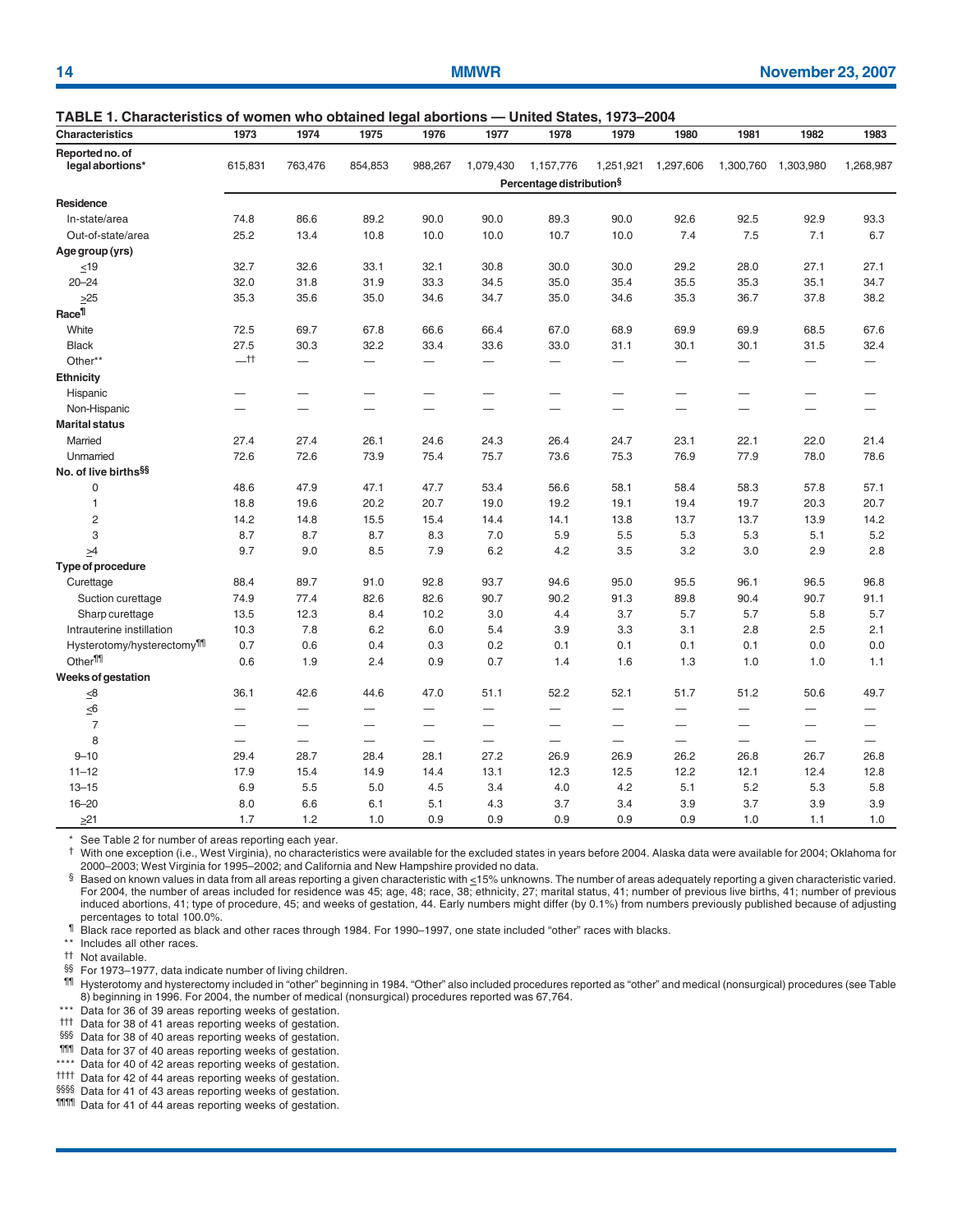#### **TABLE 1. (***Continued***) Characteristics of women who obtained legal abortions — United States, 1973–2004**

| Characteristics                     | 1984                     | 1985                     | 1986                     | 1987                     | 1988                            | 1989                                              | 1990                     | 1991                     | 1992        | 1993                           | 1994      |
|-------------------------------------|--------------------------|--------------------------|--------------------------|--------------------------|---------------------------------|---------------------------------------------------|--------------------------|--------------------------|-------------|--------------------------------|-----------|
| Reported no. of<br>legal abortions* | 1.333.521                | 1,328,570                | 1,328,112                | 1,353,671                | 1,371,285                       | 1,396,658<br>Percentage distribution <sup>§</sup> | 1,429,247                | 1,388,937                | 1.359.146   | 1.330.414                      | 1.267.415 |
| Residence                           |                          |                          |                          |                          |                                 |                                                   |                          |                          |             |                                |           |
| In-state/area                       | 92.0                     | 92.4                     | 92.4                     | 91.7                     | 91.4                            | 91.0                                              | 91.8                     | 91.7                     | 92.1        | 91.4                           | 91.5      |
| Out-of-state/area                   | 8.0                      |                          |                          |                          | 8.6                             | 9.0                                               | 8.2                      |                          |             |                                |           |
|                                     |                          | 7.6                      | 7.6                      | 8.3                      |                                 |                                                   |                          | 8.3                      | 7.9         | 8.6                            | 8.5       |
| Age group (yrs)                     | 26.4                     | 26.3                     | 25.3                     | 25.8                     | 25.3                            | 24.2                                              | 22.4                     | 21.0                     | 20.1        | 20.0                           | 20.2      |
| $\leq19$<br>$20 - 24$               | 35.3                     | 34.7                     | 34.0                     | 33.4                     | 32.8                            | 32.6                                              | 33.2                     | 34.4                     | 34.5        | 34.4                           | 33.5      |
| $\geq$ 25                           | 38.3                     | 39.0                     | 40.7                     | 40.8                     | 41.9                            | 43.2                                              | 44.4                     | 44.6                     | 45.4        | 45.6                           | 46.3      |
| Race <sup>¶</sup>                   |                          |                          |                          |                          |                                 |                                                   |                          |                          |             |                                |           |
|                                     |                          |                          |                          |                          |                                 |                                                   |                          |                          |             |                                |           |
| White                               | 67.4                     | 66.7                     | 67.0                     | 66.4                     | 64.4                            | 64.2                                              | 64.8                     | 63.9                     | 61.6        | 60.9                           | 60.6      |
| <b>Black</b>                        | 32.6<br>$-$ tt           | 29.8                     | 28.7                     | 29.3                     | 31.1                            | 31.2                                              | 31.9                     | 32.5                     | 33.9        | 34.9                           | 34.7      |
| Other**                             |                          | 3.5                      | 4.3                      | 4.3                      | 4.5                             | 4.6                                               | 3.3                      | 3.6                      | 4.5         | 4.2                            | 4.7       |
| Ethnicity                           |                          |                          |                          |                          |                                 |                                                   |                          |                          |             |                                |           |
| Hispanic                            |                          |                          |                          |                          |                                 | —                                                 | 11.4                     | 13.2                     | 15.0        | 14.5                           | 14.1      |
| Non-Hispanic                        |                          |                          |                          |                          |                                 |                                                   | 88.6                     | 86.8                     | 85.0        | 85.5                           | 85.9      |
| <b>Marital status</b>               |                          |                          |                          |                          |                                 |                                                   |                          |                          |             |                                |           |
| Married                             | 20.5                     | 19.3                     | 20.2                     | 20.8                     | 20.3                            | 20.1                                              | 21.7                     | 21.4                     | 20.8        | 20.4                           | 19.9      |
| Unmarried                           | 79.5                     | 80.7                     | 79.8                     | 79.2                     | 79.7                            | 79.9                                              | 78.3                     | 78.6                     | 79.2        | 79.6                           | 80.1      |
| No. of live births <sup>§§</sup>    |                          |                          |                          |                          |                                 |                                                   |                          |                          |             |                                |           |
| $\mathbf 0$                         | 57.0                     | 56.3                     | 55.1                     | 53.6                     | 52.4                            | 52.2                                              | 49.1                     | 47.8                     | 45.9        | 46.5                           | 46.2      |
| 1                                   | 20.9                     | 21.6                     | 22.1                     | 22.8                     | 23.4                            | 23.6                                              | 24.4                     | 25.3                     | 25.9        | 25.8                           | 25.9      |
| $\overline{c}$                      | 14.4                     | 14.5                     | 14.9                     | 15.5                     | 16.0                            | 15.9                                              | 17.0                     | 17.5                     | 18.0        | 17.8                           | 17.8      |
| 3                                   | 5.1                      | 5.1                      | 5.3                      | 5.5                      | 5.6                             | 5.7                                               | 6.1                      | 6.4                      | 6.7         | 6.6                            | 6.7       |
| $\geq$ 4                            | 2.6                      | 2.5                      | 2.6                      | 2.6                      | 2.6                             | 2.6                                               | 3.4                      | 3.0                      | 3.5         | 3.3                            | 3.4       |
| Type of procedure                   |                          |                          |                          |                          |                                 |                                                   |                          |                          |             |                                |           |
| Curettage                           | 96.8                     | 97.5                     | 97.0                     | 97.2                     | 98.6                            | 98.8                                              | 98.9                     | 99.0                     | 98.9        | 99.1                           | 99.1      |
| Suction curettage                   | 93.1                     | 94.6                     | 94.5                     | 93.4                     | 95.1                            | 97.1                                              | 97.2                     | 96.5                     | 95.7        | 95.5                           | 96.5      |
| Sharp curettage                     | 3.7                      | 2.9                      | 2.5                      | 3.8                      | 3.5                             | 1.7                                               | 1.7                      | 2.5                      | 3.2         | 3.6                            | 2.6       |
| Intrauterine instillation           | 1.9                      | 1.7                      | 1.4                      | 1.3                      | 1.1                             | 0.9                                               | 0.8                      | 0.6                      | 0.7         | 0.6                            | 0.5       |
| Other <sup>11</sup>                 | 1.3                      | 0.8                      | 1.6                      | 1.5                      | 0.3                             | 0.3                                               | 0.3                      | 0.4                      | 0.4         | 0.3                            | 0.4       |
| Weeks of gestation                  |                          |                          |                          |                          |                                 |                                                   |                          |                          |             |                                |           |
| $\leq 8$                            | 50.5                     | 50.3                     | 51.0                     | 50.4                     | 48.7                            | 49.8                                              | 51.6                     | 52.4                     | 52.1        | 52.3                           | 53.7      |
| $\leq 6$                            |                          | $\overline{\phantom{0}}$ |                          | —                        |                                 | —                                                 |                          | —                        | $14.3***$   | $14.7^{\dagger\dagger\dagger}$ | 15.7 \$§  |
| $\overline{7}$                      | $\overline{\phantom{0}}$ | —                        | $\overline{\phantom{0}}$ | $\overline{\phantom{0}}$ | $\overbrace{\phantom{1232211}}$ | $\overline{\phantom{0}}$                          | $\overline{\phantom{0}}$ | $\overline{\phantom{0}}$ | 15.6*** 111 | 16.2 <sup>+++</sup>            | 16.5 \$\$ |
| 8                                   | —                        | —                        | —                        | —                        | —                               | $\overline{\phantom{0}}$                          | $\overline{\phantom{0}}$ | $\overline{\phantom{0}}$ | 22.2***     | 21.6 <sup>+++</sup>            | 21.6 \$\$ |
| $9 - 10$                            | 26.4                     | 26.6                     | 25.8                     | 26.0                     | 26.4                            | 25.8                                              | 25.3                     | 25.1                     | 24.2        | 24.4                           | 23.5      |
| $11 - 12$                           | 12.6                     | 12.5                     | 12.2                     | 12.4                     | 12.7                            | 12.6                                              | 11.7                     | 11.5                     | 12.1        | 11.6                           | 10.9      |
| $13 - 15$                           | 5.8                      | 5.9                      | 6.1                      | 6.2                      | 6.6                             | 6.6                                               | 6.4                      | 6.1                      | 6.0         | 6.3                            | 6.3       |
| $16 - 20$                           | 3.9                      | 3.9                      | 4.1                      | 4.2                      | 4.5                             | 4.2                                               | 4.0                      | 3.8                      | 4.2         | 4.1                            | 4.3       |
| >21                                 | 0.8                      | 0.8                      | 0.8                      | 0.8                      | 1.1                             | 1.0                                               | 1.0                      | 1.1                      | 1.4         | 1.3                            | 1.3       |

See Table 2 for number of areas reporting each year.

† With one exception (i.e., West Virginia), no characteristics were available for the excluded states in years before 2000. Alaska data were available for 2004; Oklahoma for 2000–2003; West Virginia for 1995–2002; and California and New Hampshire provided no data.

 $\$  Based on known values in data from all areas reporting a given characteristic with  $\leq$ 15% unknowns. The number of areas adequately reporting a given characteristic varied.<br>For 2004, the number of areas included for induced abortions, 41; type of procedure, 45; and weeks of gestation, 44. Early numbers might differ (by 0.1%) from numbers previously published because of adjusting percentages to total 100.0%.

¶ Black race reported as black and other races through 1984. For 1990–1997, one state included "other" races with blacks.

\*\* Includes all other races.

†† Not available.

§§ For 1973-1977, data indicate number of living children.

¶¶ Hysterotomy and hysterectomy included in "other" beginning in 1984. "Other" also included procedures reported as "other" and medical (nonsurgical) procedures (see Table 8) beginning in 1996. For 2004, the number of medical (nonsurgical) procedures reported was 67,764.

\*\*\* Data for 36 of 39 areas reporting weeks of gestation.

††† Data for 38 of 41 areas reporting weeks of gestation.

§§§ Data for 38 of 40 areas reporting weeks of gestation.

¶¶¶ Data for 37 of 40 areas reporting weeks of gestation.

\*\*\*\* Data for 40 of 42 areas reporting weeks of gestation.

†††† Data for 42 of 44 areas reporting weeks of gestation.

§§§§§ Data for 41 of 43 areas reporting weeks of gestation.

¶¶¶¶ Data for 41 of 44 areas reporting weeks of gestation.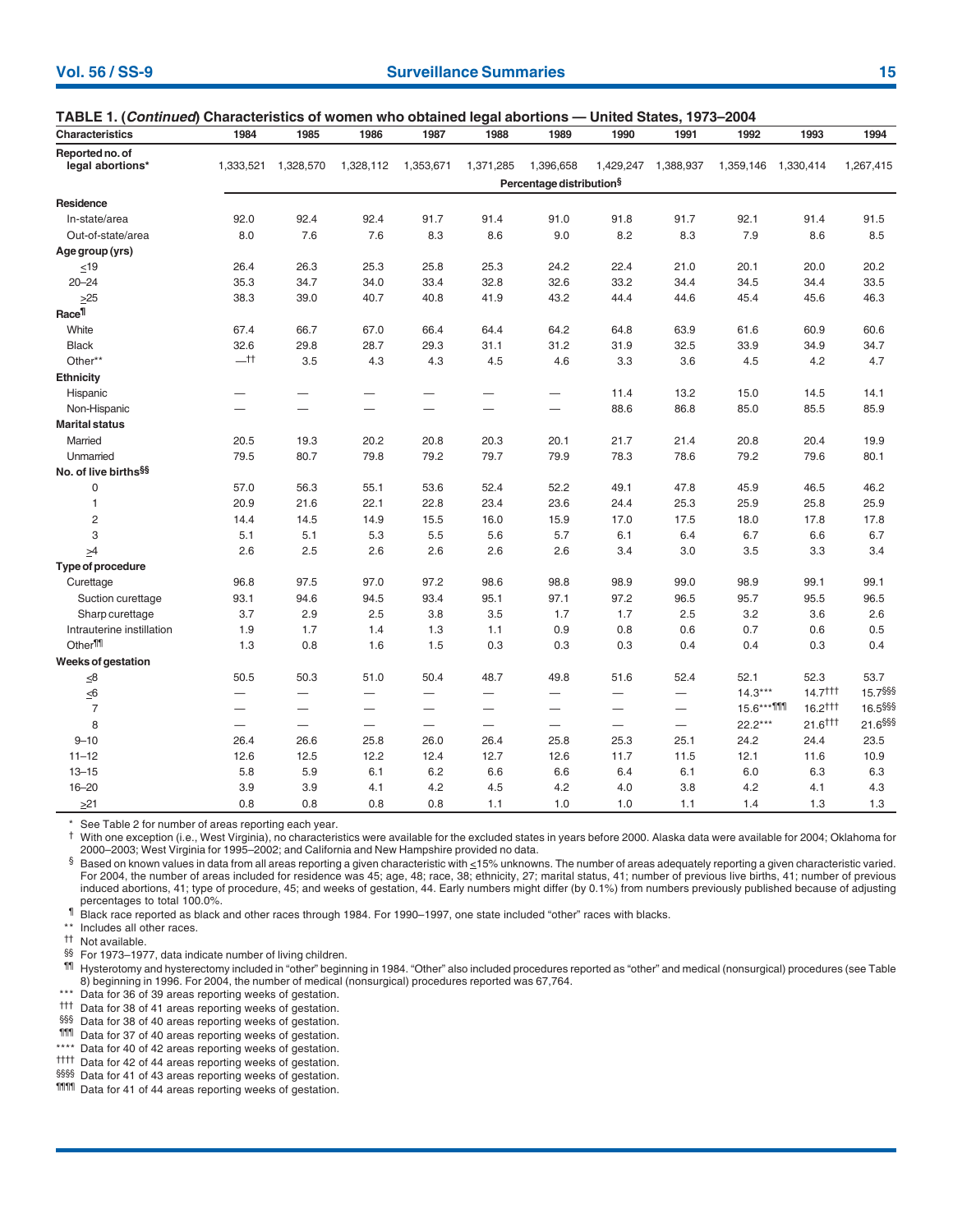### **TABLE 1. (***Continued***) Characteristics of women who obtained legal abortions — United States, 1973–2004**

| TABLE 1. ( <i>Continued</i> ) Characteristics of women who obtained legal abortions<br>Characteristics | 1995                                      | 1996        | 1997      | 1998                                  | 1999                                 | 2000          | United States, 1973–2004<br>2001 | 2002                                       | 2003                                        | 2004                  |
|--------------------------------------------------------------------------------------------------------|-------------------------------------------|-------------|-----------|---------------------------------------|--------------------------------------|---------------|----------------------------------|--------------------------------------------|---------------------------------------------|-----------------------|
| Reported no, of<br>legal abortions*                                                                    | 1.210.883                                 | 1,225,937   | 1.186.039 | 884,273                               | 861.789                              | 857.475       | 853.485                          | 854.122                                    | 848.163                                     | 839,226               |
| Reported no. of legal<br>abortions excluding<br>AK, CA, NH, OK, WV <sup>+</sup>                        | 905,577                                   | 932,079     | 897,363   | 881,535                               | 859,291                              | 847,744       | 844,115                          | 845,573                                    | 839,713                                     | 830,577               |
|                                                                                                        |                                           |             |           |                                       | Percentage distribution <sup>§</sup> |               |                                  |                                            |                                             |                       |
| Residence                                                                                              |                                           |             |           |                                       |                                      |               |                                  |                                            |                                             |                       |
| In-state/area                                                                                          | 91.5                                      | 91.7        | 91.8      | 91.4                                  | 91.2                                 | 91.3          | 91.3                             | 91.2                                       | 91.5                                        | 92.1                  |
| Out-of-state/area                                                                                      | 8.5                                       | 8.3         | 8.2       | 8.6                                   | 8.8                                  | 8.7           | 8.7                              | 8.8                                        | 8.5                                         | 7.9                   |
| Age group (yrs)                                                                                        |                                           |             |           |                                       |                                      |               |                                  |                                            |                                             |                       |
| < 19                                                                                                   | 20.1                                      | 20.3        | 20.1      | 19.8                                  | 19.2                                 | 18.8          | 18.1                             | 17.5                                       | 17.4                                        | 17.4                  |
| $20 - 24$                                                                                              | 32.5                                      | 31.8        | 31.7      | 31.8                                  | 32.2                                 | 32.8          | 33.4                             | 33.4                                       | 33.5                                        | 32.8                  |
| >25                                                                                                    | 47.4                                      | 47.9        | 48.2      | 48.4                                  | 48.6                                 | 48.4          | 48.5                             | 49.1                                       | 49.1                                        | 49.8                  |
| Race <sup>1</sup>                                                                                      |                                           |             |           |                                       |                                      |               |                                  |                                            |                                             |                       |
| White                                                                                                  | 59.6                                      | 59.1        | 58.4      | 58.7                                  | 56.2                                 | 56.6          | 55.4                             | 55.5                                       | 55.0                                        | 54.1                  |
| <b>Black</b>                                                                                           | 35.0                                      | 35.3        | 35.9      | 35.4                                  | 37.3                                 | 36.3          | 36.6                             | 36.6                                       | 37.1                                        | 38.2                  |
| Other**                                                                                                | 5.4                                       | 5.6         | 5.7       | 5.9                                   | 6.5                                  | 7.1           | 8.0                              | 7.9                                        | 7.9                                         | 7.7                   |
| <b>Ethnicity</b>                                                                                       |                                           |             |           |                                       |                                      |               |                                  |                                            |                                             |                       |
| Hispanic                                                                                               | 15.1                                      | 15.7        | 15.6      | 17.1                                  | 17.3                                 | 17.2          | 17.1                             | 18.2                                       | 18.1                                        | 21.5                  |
| Non-Hispanic                                                                                           | 84.9                                      | 84.3        | 84.4      | 82.9                                  | 82.7                                 | 82.8          | 82.9                             | 81.8                                       | 81.9                                        | 78.5                  |
| <b>Marital status</b>                                                                                  |                                           |             |           |                                       |                                      |               |                                  |                                            |                                             |                       |
| Married                                                                                                | 19.7                                      | 19.6        | 19.0      | 18.9                                  | 19.2                                 | 18.7          | 18.4                             | 18.1                                       | 17.9                                        | 17.2                  |
| Unmarried                                                                                              | 80.3                                      | 80.4        | 81.0      | 81.1                                  | 80.8                                 | 81.3          | 81.6                             | 81.9                                       | 82.1                                        | 82.8                  |
| No. of live births <sup>§§</sup>                                                                       |                                           |             |           |                                       |                                      |               |                                  |                                            |                                             |                       |
| $\mathbf 0$                                                                                            | 45.2                                      | 44.2        | 42.2      | 41.1                                  | 40.6                                 | 40.0          | 45.2                             | 40.0                                       | 40.2                                        | 41.0                  |
| $\mathbf{1}$                                                                                           | 26.5                                      | 26.8        | 27.6      | 27.9                                  | 27.9                                 | 27.7          | 25.2                             | 27.3                                       | 27.1                                        | 26.8                  |
| $\overline{c}$                                                                                         | 18.0                                      | 18.4        | 19.1      | 19.6                                  | 19.8                                 | 20.1          | 18.4                             | 20.2                                       | 20.1                                        | 19.7                  |
| 3                                                                                                      | 6.8                                       | 7.0         | 7.3       | 7.5                                   | 7.7                                  | 7.9           | 7.3                              | 8.2                                        | 8.2                                         | 8.1                   |
| $\geq$ 4                                                                                               | 3.5                                       | 3.6         | 3.8       | 3.9                                   | 4.0                                  | 4.3           | 3.9                              | 4.3                                        | 4.4                                         | 4.5                   |
| Type of procedure                                                                                      |                                           |             |           |                                       |                                      |               |                                  |                                            |                                             |                       |
| Curettage                                                                                              | 98.9                                      | 98.8        | 98.3      | 98.3                                  | 98.2                                 | 97.9          | 95.5                             | 92.4                                       | 90.0                                        | 88.6                  |
| Suction curettage                                                                                      | 96.6                                      | 96.5        | 97.3      | 96.8                                  | 96.0                                 | 95.6          | 92.8                             | 90.0                                       | 88.3                                        | 87.4                  |
| Sharp curettage                                                                                        | 2.3                                       | 2.3         | 1.0       | 1.5                                   | 2.2                                  | 2.3           | 2.7                              | 2.4                                        | 1.7                                         | 1.2                   |
| Intrauterine instillation                                                                              | 0.5                                       | 0.4         | 0.4       | 0.3                                   | 0.2                                  | 0.4           | 0.6                              | 0.8                                        | 0.9                                         | 0.6                   |
| Other <sup>11</sup>                                                                                    | 0.6                                       | 0.8         | 1.3       | 1.4                                   | 1.6                                  | 1.7           | 3.9                              | 6.8                                        | 9.1                                         | 10.8                  |
| Weeks of gestation                                                                                     |                                           |             |           |                                       |                                      |               |                                  |                                            |                                             |                       |
| ⊴8                                                                                                     | 54.0                                      | 54.6        | 55.4      | 55.7                                  | 57.6                                 | 58.1          | 59.1                             | 60.5                                       | 60.5                                        | 61.4                  |
| ⊴6                                                                                                     | $15.7$ <sup><math>\uparrow</math>††</sup> | 16.3999     | $17.6***$ | 19.2 <sup>††††</sup>                  | 21.9 <sup>§§§§</sup>                 | 23.3§§§§      | 24.9****                         | 27.1 <sup>+</sup>                          | 26.9 <sup>††††</sup>                        | 28.1 1111             |
| $\overline{7}$                                                                                         | $17.1^{\text{+}}$                         | 17.4 \$§    | $18.1***$ | 17.8 <sup>1111</sup>                  | 17.6 <sup>§§§§</sup>                 | 17.8 \$\$\$\$ | $17.9***$                        | $17.8$ <sup><math>\uparrow</math>†††</sup> | $18.1$ <sup><math>\uparrow</math>††††</sup> | 18.1 <sup>11111</sup> |
| 8                                                                                                      | 21.2 <sup>+++</sup>                       | 21.0 \$\$\$ | $19.6***$ | $18.8^{\dagger\dagger\dagger\dagger}$ | 18.2 <sup>§§§§</sup>                 | 17.19999      | $16.4***$                        | 15.6 <sup>++++</sup>                       | 15.5 <sup>++++</sup>                        | 15.2 <sup>11111</sup> |
| $9 - 10$                                                                                               | 23.1                                      | 22.6        | 22.0      | 21.5                                  | 20.2                                 | 19.8          | 19.0                             | 18.4                                       | 18.0                                        | 17.6                  |
| $11 - 12$                                                                                              | 10.9                                      | 11.0        | 10.7      | 10.9                                  | 10.2                                 | 10.2          | 10.0                             | 9.6                                        | 9.7                                         | 9.3                   |
| $13 - 15$                                                                                              | 6.3                                       | 6.0         | 6.2       | 6.4                                   | 6.2                                  | 6.2           | 6.2                              | 6.0                                        | 6.2                                         | 6.3                   |
| $16 - 20$                                                                                              | 4.3                                       | 4.3         | 4.3       | 4.1                                   | 4.3                                  | 4.3           | 4.3                              | 4.1                                        | 4.2                                         | 4.0                   |
| >21                                                                                                    | 1.4                                       | 1.5         | 1.4       | 1.4                                   | 1.5                                  | 1.4           | 1.4                              | 1.4                                        | 1.4                                         | 1.4                   |

See Table 2 for number of areas reporting each year.

† With one exception (i.e., West Virginia), no characteristics were available for the excluded states in years before 2000. Alaska data were available for 2004; Oklahoma for 2000–2003; West Virginia for 1995–2002; and California and New Hampshire provided no data.

S Based on known values in data from all areas reporting a given characteristic with  $\leq 15\%$  unknowns. The number of areas adequately reporting a given characteristic varied. For 2004, the number of areas included for residence was 45; age, 48; race, 38; ethnicity, 27; marital status, 41; number of previous live births, 41; number of previous induced abortions, 41; type of procedure, 45; and weeks of gestation, 44. Early numbers might differ (by 0.1%) from numbers previously published because of adjusting percentages to total 100.0%.

¶ Black race reported as black and other races through 1984. For 1990–1997, one state included "other" races with blacks.

Includes all other races.

†† Not available.

§§ For 1973–1977, data indicate number of living children.

¶¶ Hysterotomy and hysterectomy included in "other" beginning in 1984. "Other" also included procedures reported as "other" and medical (nonsurgical) procedures (see Table 8) beginning in 1996. For 2004, the number of medical (nonsurgical) procedures reported was 67,764.

\*\*\* Data for 36 of 39 areas reporting weeks of gestation.

††† Data for 38 of 41 areas reporting weeks of gestation.

§§§ Data for 38 of 40 areas reporting weeks of gestation.

¶¶¶ Data for 37 of 40 areas reporting weeks of gestation.

†††† Data for 42 of 44 areas reporting weeks of gestation.

§§§§ Data for 41 of 43 areas reporting weeks of gestation.

¶¶¶¶ Data for 41 of 44 areas reporting weeks of gestation.

<sup>\*\*\*\*</sup> Data for 40 of 42 areas reporting weeks of gestation.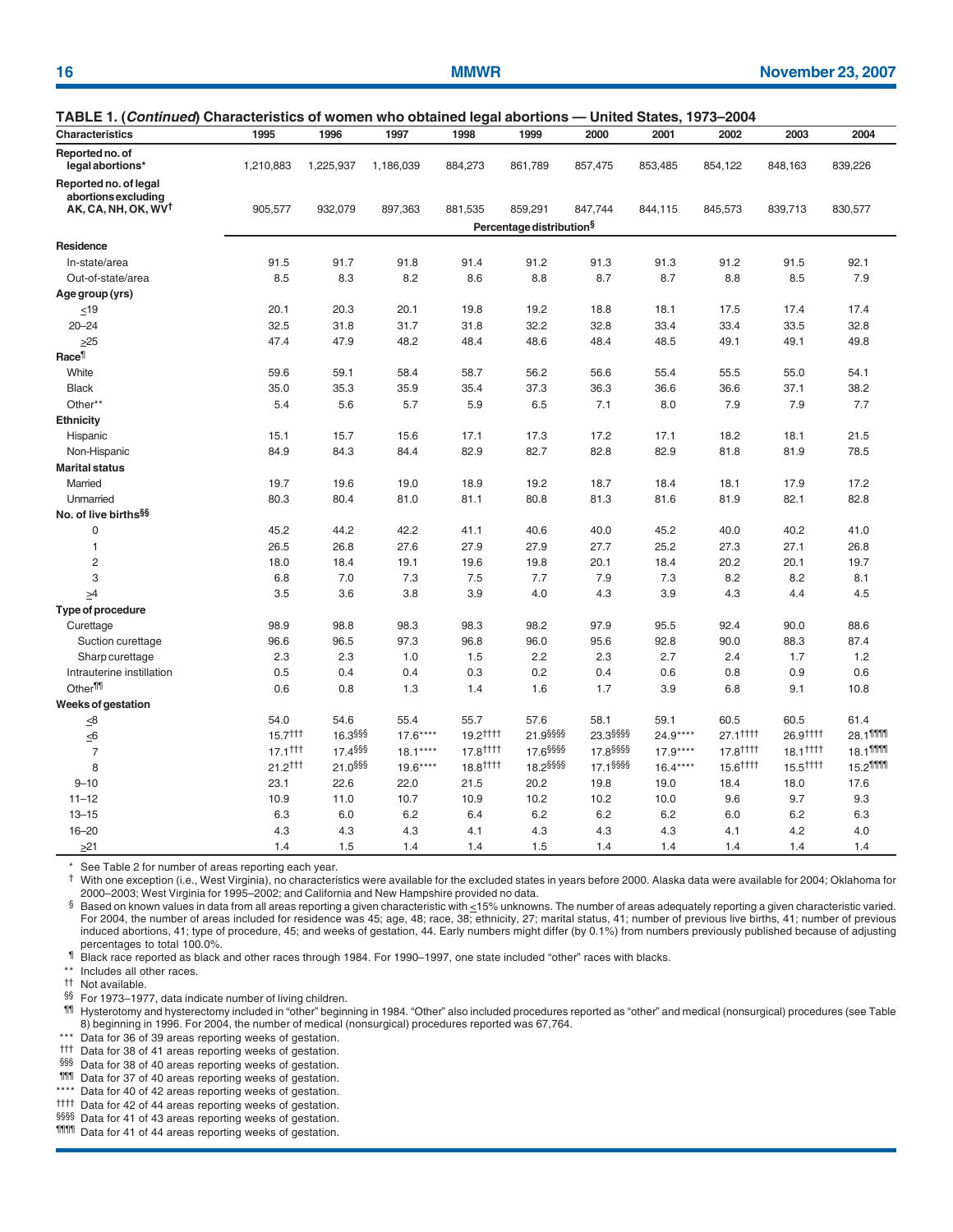|                       |                              |            |                   |                                          | No. of areas reporting                        |
|-----------------------|------------------------------|------------|-------------------|------------------------------------------|-----------------------------------------------|
| Year                  | No.<br>of legal<br>abortions | Ratio*     | Rate <sup>†</sup> | Central<br>health<br>agency <sup>§</sup> | Hospitals/<br><b>Facilities</b> <sup>11</sup> |
| All reporting areas   |                              |            |                   |                                          |                                               |
| 1970                  | 193,491                      | 52         | 5                 | 8                                        | $\overline{7}$                                |
| 1971                  | 485,816                      | 137        | 11                | 19                                       | $\overline{7}$                                |
| 1972                  | 586,760                      | 180        | 13                | 21                                       | 8                                             |
| 1973                  | 615,831                      | 196        | 14                | 26                                       | 26                                            |
| 1974                  | 763,476                      | 242        | 17                | 37                                       | 15                                            |
| 1975                  | 854,853                      | 272        | 18                | 39                                       | 13                                            |
| 1976                  | 988,267                      | 312        | 21                | 41                                       | 11                                            |
| 1977                  | 1,079,430                    | 325        | 22                | 46                                       | 6                                             |
| 1978                  | 1,157,776                    | 347        | 23                | 48                                       | 4                                             |
| 1979                  | 1,251,921                    | 358        | 24                | 47                                       | 5                                             |
| 1980                  | 1,297,606                    | 359        | 25                | 47                                       | 5                                             |
| 1981                  | 1,300,760                    | 358        | 24                | 46                                       | 6                                             |
| 1982                  | 1,303,980                    | 354        | 24                | 46                                       | 6                                             |
| 1983                  | 1,268,987                    | 349        | 23                | 46                                       | 6                                             |
| 1984                  | 1,333,521                    | 364        | 24                | 44                                       | 8                                             |
| 1985                  | 1,328,570                    | 354        | 24                | 44                                       | 8                                             |
| 1986                  | 1,328,112                    | 354        | 23                | 43                                       | 9                                             |
| 1987                  | 1,353,671                    | 356        | 24                | 45                                       | $\overline{7}$                                |
| 1988                  | 1,371,285                    | 352        | 24                | 45                                       | $\overline{7}$                                |
| 1989                  | 1,396,658                    | 346        | 24                | 45                                       | $\overline{\mathcal{I}}$                      |
| 1990                  | 1,429,247                    | 344        | 24                | 46                                       | 6                                             |
| 1991                  | 1,388,937                    | 338        | 24                | 47                                       | 5                                             |
| 1992                  | 1,359,146                    | 334        | 23                | 47                                       | 5                                             |
| 1993                  | 1,330,414                    | 333        | 23                | 47                                       | 5                                             |
| 1994                  | 1,267,415                    | 321        | 21                | 47                                       | 5                                             |
| 1995                  | 1,210,883                    | 311        | 20                | 48                                       | 4                                             |
| 1996                  | 1,225,937                    | $315***$   | 21                | 48                                       | 4                                             |
| 1997                  | 1,186,039                    | 306        | 20                | 48                                       | 4                                             |
| 1998 <sup>††</sup>    | 884,273                      | 264        | 17                | 48                                       | 0                                             |
| 1999††                | 861,789                      | 256        | 17                | 48                                       | 0                                             |
| 2000 <sup>§§</sup>    | 857,475                      | 245        | 16                | 49                                       | 0                                             |
| 2001 <sup>§§</sup>    | 853,485                      | 246        | 16                | 49                                       | $\pmb{0}$                                     |
| 2002§§                | 854,122                      | 246        | 16                | 49                                       | 0                                             |
| 2003111               | 848,163                      | 241        | 16                | 49                                       | 0                                             |
| 2004                  | 839,226                      | 238        | 16                | 49                                       | 0                                             |
| 47 Reporting Areas*** |                              |            |                   |                                          |                                               |
| 1995                  | 905,577                      | 278        | 18                | 46                                       | 1                                             |
| 1996                  | 932,079                      | 286**      | 18                | 46                                       | $\mathbf{1}$                                  |
| 1997                  | 897,363                      | 275        | 18                | 45                                       | $\overline{c}$                                |
| 1998                  | 881,535                      | 265        | 17                | 47                                       | $\pmb{0}$                                     |
| 1999                  | 859,291                      | 257        | 17                | 47                                       | $\mathsf 0$                                   |
| 2000                  |                              | 247        | 16                | 47                                       | 0                                             |
|                       | 847,744                      |            |                   |                                          |                                               |
| 2001                  | 844,115                      | 248        | 16                | 47                                       | 0                                             |
| 2002<br>2003          | 845,573<br>839,713           | 249<br>243 | 16<br>15          | 47<br>47                                 | 0<br>0                                        |
| 2004                  | 830,577                      | 239        | 16                | 47                                       | $\mathbf{0}$                                  |
|                       |                              |            |                   |                                          |                                               |

**TABLE 2. Number, ratio,\* and rate† of legal abortions and source of reporting for all reporting areas and for the 47 areas that reported in 1998–2003, by year — United States, 1970–2004**

\* Number of abortions per 1,000 live births.

† Number of abortions per 1,000 women aged 15–44 years.

§ State health departments and the health departments of New York City and the District of Columbia.

¶ Hospitals or other medical facilities in state.

\*\* Beginning in 1996, the ratio was based on births reported by the National Center for Health Statistics, CDC.

†† Without estimates for Alaska, California, New Hampshire, and Oklahoma, which did not report number of legal abortions for 1998–1999.

§§ Without estimates for Alaska, California, and New Hampshire, which did not report number of legal abortions for 1998–2002.

¶¶ Without estimates for California, New Hampshire, and West Virginia, which did not report number of legal abortions for 2003.

\*\*\* Without estimates for Alaska, which did not report number of legal abortions for 1998-2002; for California and New Hampshire, which did not report for 1998–2004; for Oklahoma, which did not report for 1998–1999; and for West Virginia, which did not report for 2003-2004.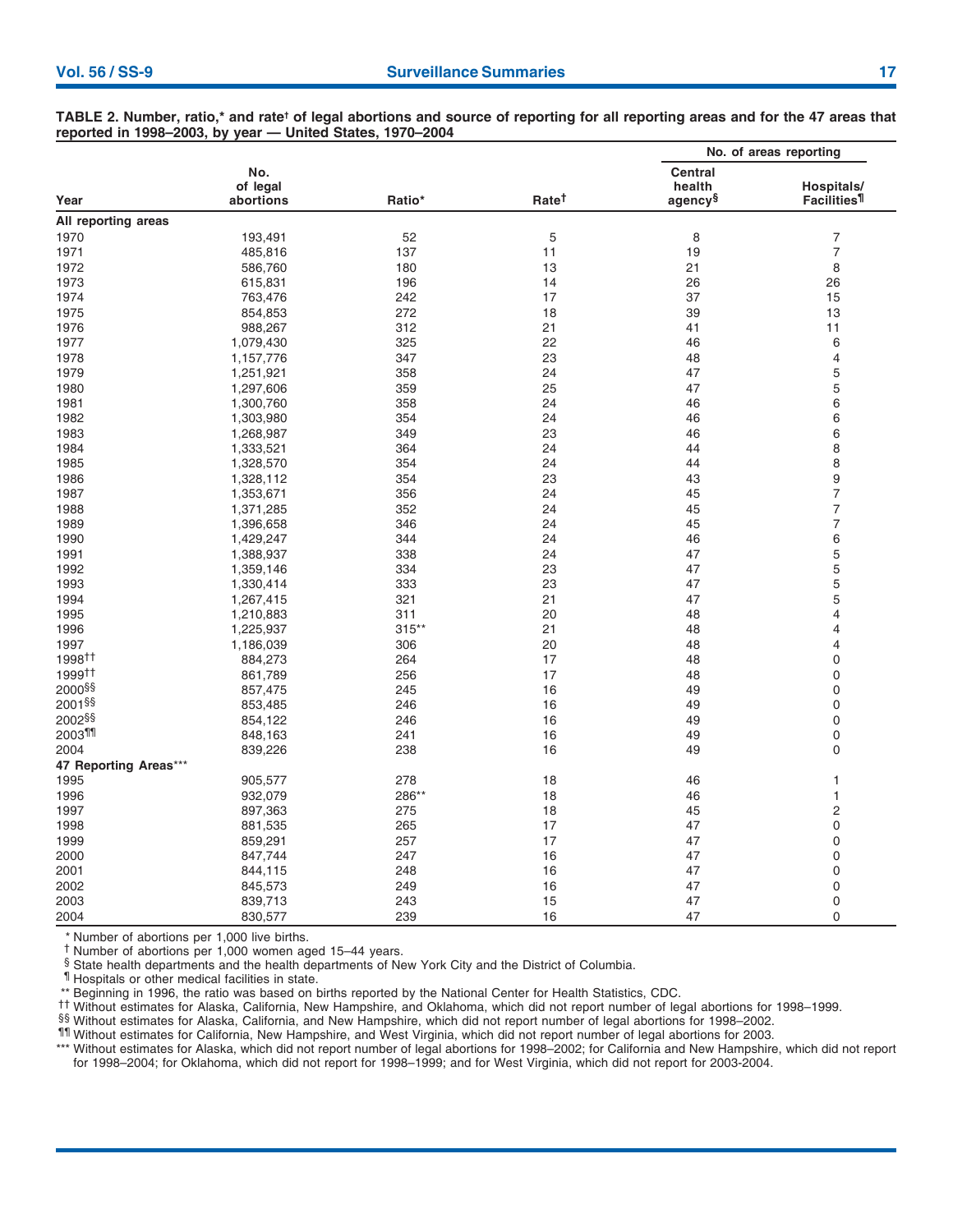**% of legal abortions Residence Occurrence obtained by No. of No. of out-of-state/area State/Area legal abortions Ratio Rate legal abortions Ratio Rate residents** Alabama 10,359 174 11 11,370 191 12 15.2 Alaska 2,193 212 16 1,937 187 14 0.2 Arizona\*\* 12,683 135 11 12,690 135 11 3.0 Arkansas 4,897 127 9 4,644 120 8 17.4 California†† —§§ —— — — — — Colorado 10,478 153 11 11,415 167 11 9.2 Connecticut 12,276 292 17 12,189 290 17 3.7 Delaware¶¶ 3,469 305 20 4,588 404 26 28.9 Dist. Of Columbia 1,938 244 14 2,401 303 18 52.6 Florida\*\*\* 488 2 0 91,710 421 27 — Georgia 28,821 208 14 32,513 234 16 12.5 Hawaii 3,465 190 14 3,467 190 14 0.3 Idaho 1,658 74 6 963 43 3 3.6 Illinois 40,918 226 15 43,537 241 16 7.8 Indiana 11,579 133 9 10,514 121 8 3.9 Iowa¶¶ 5,866 153 10 6,022 157 10 11.4 Kansas 5,990 151 11 11,357 286 20 48.2 Kentucky 2,785 50 3 3,557 64 4 — Louisiana\*\*\* 552 8 1 11,224 172 11 — Maine 2,505 180 9 2,593 186 10 4.2 Maryland¶¶ 10,604 142 9 10,096 135 8 12.6 Massachusetts\*\* 24,689 315 18 24,366 311 18 4.6 Michigan 25,872 199 12 26,269 202 12 2.9 Minnesota 13,340 189 12 13,791 195 13 7.5 Mississippi 6,426 150 10 3,500 82 6 2.8 Missouri 14,220 183 12 8,072 104 7 10.0 Montana 2,104 183 11 2,256 196 12 8.6 Nebraska 3,216 122 9 3,584 136 10 14.3 Nevada 9,204 261 19 9,856 280 20 6.6 New Hampshire<sup>††</sup> New Jersey††† 33,272 289 19 32,642 283 18 4.8 New Mexico 6,375 225 16 6,070 214 15 6.2 New York 121,218 485 29 126,002 504 30 — City 85,596 719 — 91,673§§§ 770 — 7.0¶¶¶ State 35,622\*\*\*\* 272 — 34,329 262 — 4.2¶¶¶ North Carolina 29,466 246 16 33,954 283 19 15.5 North Dakota 932 114 7 1,357 166 10 37.5 Ohio 32,056 215 14 34,242 230 14 7.9 Oklahoma 6,898 134 9 6,712 131 9 7.2 Oregon 10,484 230 14 11,443 251 16 10.9 Pennsylvania 37,622 260 15 36,030 249 14 4.2 Rhode Island\*\*\* 4,356 345 19 5,587 442 24 23.9 South Carolina 12,083 214 14 6,565 116 7 3.9 South Dakota 942 83 6 814 72 5 17.7 Tennessee 14,175 178 11 16,400 206 13 21.1 Texas 72,978 191 15 74,801 196 15 3.3 Utah 3,552 70 6 3,665 72 7 7.8 Vermont 1,512 229 12 1,725 261 14 13.4 Virginia 27,330 263 17 26,117 251 16 5.1 Washington 24,586 301 19 24,664 302 19 5.0 West Virginia†† — —— — — — — Wisconsin¶¶ 10,957 156 9 9,943 142 9 2.3 Wyoming 842 124 8 12 —†††† —†††† 16.7 Other residence<sup>§§§§</sup> 1,865 — — NA¶¶¶¶ NA NA NA NA **Total known 727,330 839,226 238 16 8.2**

TABLE 3. Reported number,\* ratio,† and rate<sup>§</sup> of legal abortions by residence and occurrence, and percentage of abortions **obtained by out-of-state/area residents,¶ by area of occurrence — United States, 2004**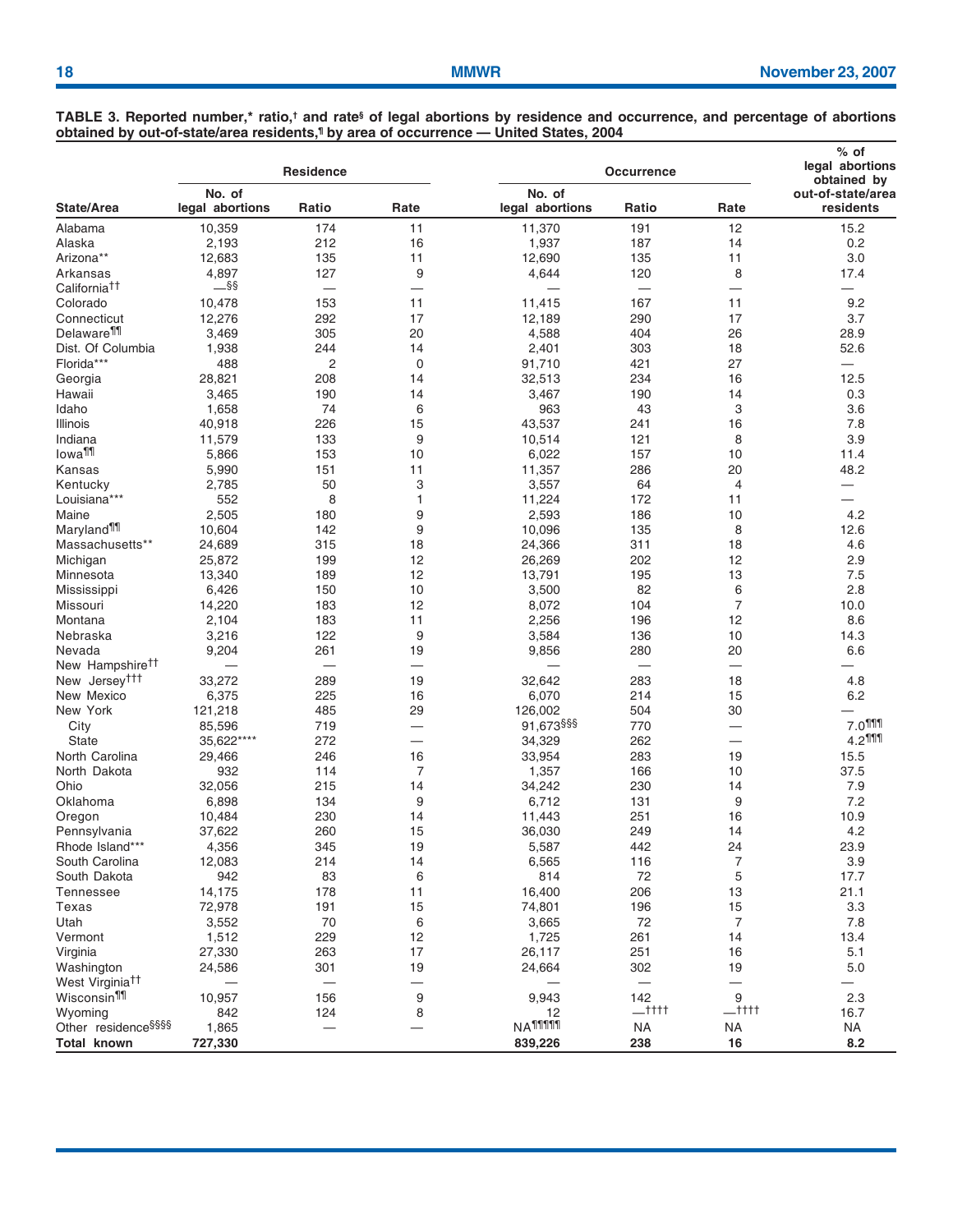#### **TABLE 3. (***Continued***) Reported number,\* ratio,† and rate§ of legal abortions by residence and occurrence, and percentage of abortions obtained by out-of-state/area residents,¶ by area of occurrence — United States, 2004**

|                                               |                           | <b>Residence</b> |      |                           | <b>Occurrence</b> |      | $%$ of<br>legal abortions<br>obtained by |
|-----------------------------------------------|---------------------------|------------------|------|---------------------------|-------------------|------|------------------------------------------|
| State/Area                                    | No. of<br>legal abortions | Ratio            | Rate | No. of<br>legal abortions | Ratio             | Rate | out-of-state/area<br>residents           |
| Unknown residence*****                        | 5.405                     |                  |      |                           |                   |      |                                          |
| Not reported by<br>residence <sup>†††††</sup> | 106.491                   |                  |      |                           |                   |      |                                          |
| Total                                         | 839.226                   | 238              | 16   |                           |                   |      |                                          |

\* Abortion data reported by central health agencies.

† Number of abortions per 1,000 live births. **Source:** Number of live births obtained from Martin JA, Hamilton BE, Sutton PD,Ventura SJ, Menacker F, Kirmeyer S. Births: final data for 2004. Atlanta, GA: US Department of Health and Human Services, CDC, National Center for Health Statistics, 2006. (National Vital Statistics Reports; vol. 55, no. 1).

§ Number of abortions per 1,000 women aged 15–44 years. **Source:** Number of women in this age group was obtained from US Bureau of the Census, Population Estimates Branch, state estimates by demographic characteristics, 6 race group. Released August 4, 2006. Available at [http://](http://www.census.gov/popest/states/ASRH/files/SC_EST2005_alldata6.txt) [www.census.gov/popest/states/ASRH/files/SC\\_EST2005\\_alldata6.txt.](http://www.census.gov/popest/states/ASRH/files/SC_EST2005_alldata6.txt)

¶ Based on number of abortions for which residence of women were known.

\*\* Reported numbers of abortions for in-state residents without detailed information regarding out-of-state residents.

†† State did not report abortions.

§§ Not available.

**11** Reported for own residents only.

State did not report abortions by residence; therefore, no information regarding in-state residents is available.

††† Numbers do not include private physicians' procedures.

§§§ Reported by the New York City Department of Health.

¶¶¶ Percentage based on number of abortions reported as "out-of-reporting area."

\*\*\*\* Abortions for women whose state of residence was listed as "New York."

†††† Ratio and rate not provided because of small numbers.

§§§§ Women whose residence was listed as Canada, Mexico, or "Other."

¶¶¶¶ Not applicable.

\*\*\*\*\* Reported as unknown residence (3,237) or out-of-state residence, but not specified (2,168).

††††† Total for states that did not report abortions by residence.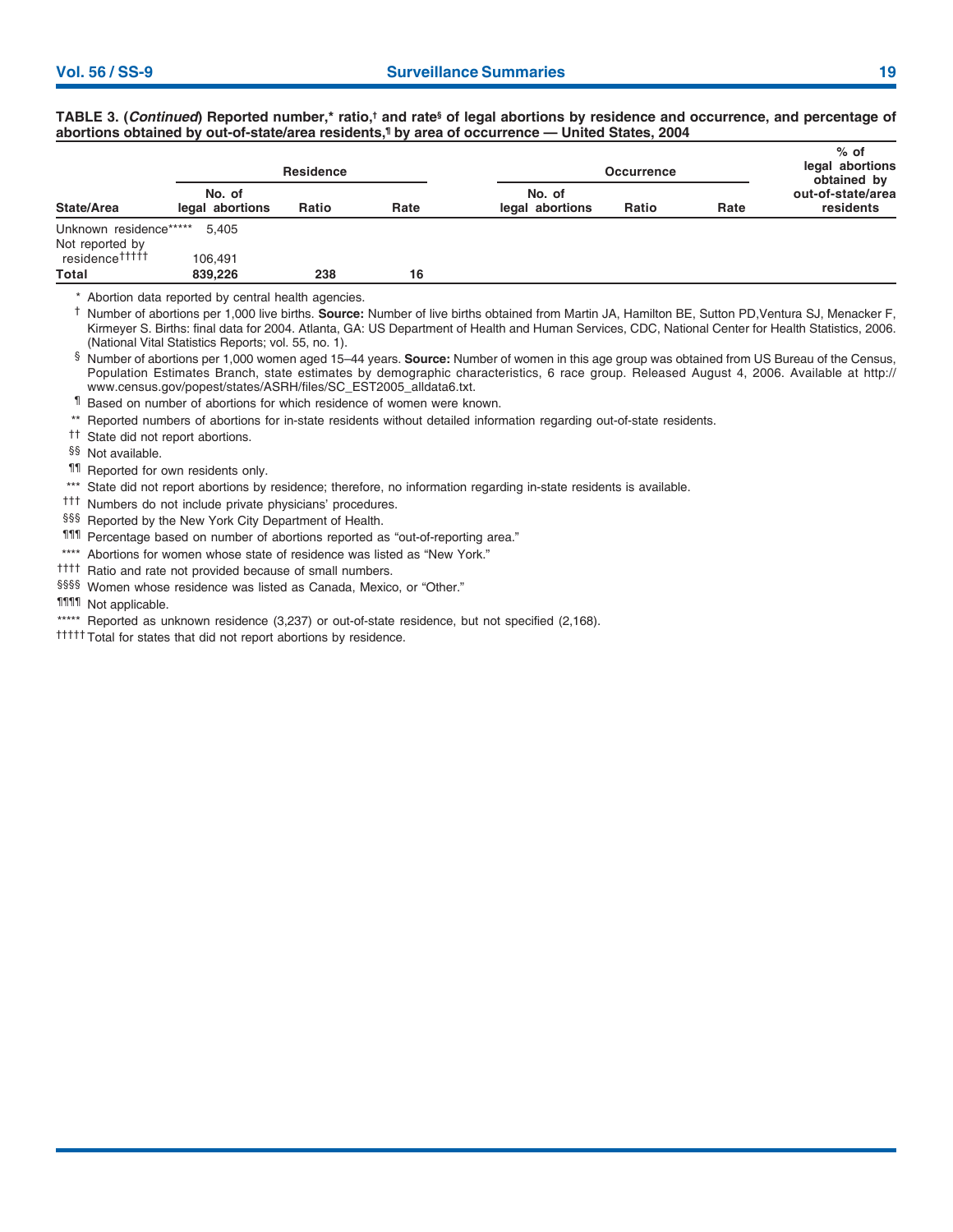|                              | <15                      |       | $15 - 19$ |        | $20 - 24$        |        | $25 - 29$        |        | 30-34            |        | 35-39  |        |        | >40   | <b>Unknown</b>           |       |                 | <b>Total</b>    |
|------------------------------|--------------------------|-------|-----------|--------|------------------|--------|------------------|--------|------------------|--------|--------|--------|--------|-------|--------------------------|-------|-----------------|-----------------|
| State/Area                   | No.                      | (%)   | No.       | (%)    | No.              | $(\%)$ | No.              | (%)    | No.              | $(\%)$ | No.    | $(\%)$ | No.    | (%)   | No.                      | (%)   | No.             | $(%)^{\dagger}$ |
| Alabama                      | 113                      | (1.0) | 1,994     | (17.5) | 4,072            | (35.8) | 2,670            | (23.5) | 1,521            | (13.4) | 738    | (6.5)  | 250    | (2.2) | 12                       | (0.1) | 11,370          | (100.0)         |
| Alaska                       | 10                       | (0.5) | 417       | (21.5) | 677              | (35.0) | 389              | (20.1) | 236              | (12.2) | 139    | (7.2)  | 68     | (3.5) | 1                        | (0.1) | 1,937           | (100.0)         |
| Arizona                      | 45                       | (0.4) | 2,233     | (17.6) | 4,313            | (34.0) | 2,695            | (21.2) | 1,677            | (13.2) | 1,000  | (7.9)  | 364    | (2.9) | 363                      | (2.9) | 12,690          | (100.0)         |
| Arkansas                     | 49                       | (1.1) | 835       | (18.0) | 1,461            | (31.5) | 1,084            | (23.3) | 667              | (14.4) | 393    | (8.5)  | 151    | (3.3) | 4                        | (0.1) | 4,644           | (100.0)         |
| Colorado                     | 55                       | (0.5) | 2,089     | (18.3) | 3,828            | (33.5) | 2,464            | (21.6) | 1,556            | (13.6) | 937    | (8.2)  | 456    | (4.0) | 30                       | (0.3) | 11,415          | (100.0)         |
| Connecticut                  | 63                       | (0.5) | 2,263     | (18.6) | 3,917            | (32.1) | 2,736            | (22.4) | 1,724            | (14.1) | 1,016  | (8.3)  | 381    | (3.1) | 89                       | (0.7) | 12,189          | (100.0)         |
| Delaware <sup>§</sup>        | 20                       | (0.6) | 639       | (19.6) | 1,152            | (35.3) | 708              | (21.7) | 431              | (13.2) | 236    | (7.2)  | 77     | (2.4) | 0                        | (0.0) | 3,263           | (100.0)         |
| Dist. of Columbia            | 65                       | (2.7) | 374       | (15.6) | 711              | (29.6) | 567              | (23.6) | 381              | (15.9) | 218    | (9.1)  | 85     | (3.5) | 0                        | (0.0) | 2,401           | (100.0)         |
| Georgia                      | 252                      | (0.8) | 4,994     | (15.4) | 10,552           | (32.5) | 7,718            | (23.7) | 5,284            | (16.3) | 2,768  | (8.5)  | 945    | (2.9) | 0                        | (0.0) | 32,513          | (100.0)         |
| Hawaii                       | 18                       | (0.5) | 680       | (19.6) | 1,157            | (33.4) | 742              | (21.4) | 450              | (13.0) | 268    | (7.7)  | 144    | (4.2) | 8                        | (0.2) | 3,467           | (100.0)         |
| !daho <sup>§,¶</sup>         |                          |       | 189       | (19.6) | 302              | (31.4) | 191              | (19.8) | 151              | (15.7) | 95     | (9.9)  | 33     | (3.4) |                          |       | 963             | (100.0)         |
| lllinois <sup>§,</sup> **    | 308                      | (0.8) | 7,200     | (18.1) | 12,430           | (31.2) | 9,235            | (23.2) | 6,056            | (15.2) | 3,299  | (8.3)  | 1,254  | (3.2) | 0                        | (0.0) | 39,782          | (100.0)         |
| Indiana                      | 48                       | (0.5) | 1,626     | (15.5) | 3,695            | (35.1) | 2,375            | (22.6) | 1,460            | (13.9) | 806    | (7.7)  | 320    | (3.0) | 184                      | (1.8) | 10,514          | (100.0)         |
| lowa                         | 33                       | (0.5) | 1,125     | (18.7) | 2,047            | (34.0) | 1,254            | (20.8) | 852              | (14.1) | 512    | (8.5)  | 185    | (3.1) | 14                       | (0.2) | 6,022           | (100.0)         |
| Kansas                       | 79                       | (0.7) | 1,930     | (17.0) | 3,916            | (34.5) | 2,619            | (23.1) | 1,610            | (14.2) | 867    | (7.6)  | 336    | (3.0) | $\mathbf 0$              | (0.0) | 11,357          | (100.0)         |
| Kentucky                     | 27                       | (0.8) | 543       | (15.3) | 1,093            | (30.7) | 825              | (23.2) | 565              | (15.9) | 333    | (9.4)  | 134    | (3.8) | 37                       | (1.0) | 3,557           | (100.0)         |
| Louisiana                    | 103                      | (0.9) | 1,855     | (16.5) | 4,048            | (36.1) | 2,672            | (23.8) | 1,410            | (12.6) | 718    | (6.4)  | 265    | (2.4) | 153                      | (1.4) | 11,224          | (100.0)         |
| Maine                        | 8                        | (0.3) | 506       | (19.5) | 867              | (33.4) | 564              | (21.8) | 318              | (12.3) | 229    | (8.8)  | 82     | (3.2) | 19                       | (0.7) | 2,593           | (100.0)         |
| Maryland <sup>§</sup>        | 43                       | (0.5) | 1,285     | (14.6) | 2,903            | (32.9) | 2,117            | (24.0) | 1,446            | (16.4) | 757    | (8.6)  | 263    | (3.0) | 0                        | (0.0) | 8,814           | (100.0)         |
| Massachusetts                | 97                       | (0.4) | 3,966     | (16.3) | 7,890            | (32.4) | 5,419            | (22.2) | 3,557            | (14.6) | 2,348  | (9.6)  | 915    | (3.8) | 174                      | (0.7) | 24,366          | (100.0)         |
| Michigan                     | 178                      | (0.7) | 4,563     | (17.4) | 8,380            | (31.9) | 6,006            | (22.9) | 4,106            | (15.6) | 2,172  | (8.3)  | 767    | (2.9) | 97                       | (0.4) | 26,269          | (100.0)         |
| Minnesota                    | 53                       | (0.4) | 2,027     | (14.7) | 4,897            | (35.5) | 3,164            | (22.9) | 1,939            | (14.1) | 1,243  | (9.0)  | 468    | (3.4) | 0                        | (0.0) | 13,791          | (100.0)         |
| Mississippi                  | 46                       | (1.3) | 577       | (16.5) | 1,372            | (39.2) | 783              | (22.4) | 442              | (12.6) | 197    | (5.6)  | 76     | (2.2) | 7                        | (0.2) | 3,500           | (100.0)         |
| Missouri                     | 56                       | (0.7) | 1,296     | (16.1) | 2,727            | (33.8) | 1,184            | (22.7) | 1,183            | (14.7) | 691    | (8.6)  | 284    | (3.5) | 1                        | (0.0) | 8,072           | (100.0)         |
| Montana                      | 9                        | (0.4) | 443       | (19.6) | 786              | (34.8) | 483              | (21.4) | 250              | (11.1) | 183    | (8.1)  | 101    | (4.5) | 1                        | (0.0) | 2,256           | (100.0)         |
| Nebraska                     | 17                       | (0.5) | 613       | (17.1) | 1,239            | (34.6) | 792              | (22.1) | 482              | (13.4) | 301    | (8.4)  | 140    | (3.9) | 0                        | (0.0) | 3,584           | (100.0)         |
| Nevada                       | 47                       | (0.5) | 1,578     | (16.0) | 2,947            | (29.9) | 2,102            | (21.3) | 1,544            | (15.7) | 872    | (8.8)  | 322    | (3.3) | 444                      | (4.5) | 9,856           | (100.0)         |
| New Jersey <sup>††</sup>     | 167                      | (0.5) | 5,422     | (16.6) | 10,388           | (31.8) | 7,768            | (23.8) | 4,838            | (14.8) | 2,904  | (8.9)  | 1,120  | (3.4) | 35                       | (0.1) | 32,642          | (100.0)         |
| New Mexico                   | 35                       | (0.6) | 1,276     | (21.0) | 2,176            | (35.8) | 1,223            | (20.1) | 709              | (11.7) | 406    | (6.7)  | 181    | (3.0) | 64                       | (1.1) | 6,070           | (100.0)         |
| New York                     | 776                      | (0.6) | 22,030    | (17.5) | 38,610           | (30.6) | 29,150           | (23.1) | 19,058           | (15.1) | 11,722 | (9.3)  | 4,313  | (3.4) | 343                      | (0.3) | 126,002         | (100.0)         |
| City                         | 550                      | (0.6) | 14,917    | (16.3) | 27,159           | (29.6) | 22,038           | (24.0) | 14,692           | (16.0) | 8,893  | (9.7)  | 3,148  | (3.4) | 276                      | (0.3) | 91,673          | (100.0)         |
| <b>State</b>                 | 226                      | (0.7) | 7,113     | (20.7) | 11,451           | (33.4) | 7,112            | (20.7) | 4,366            | (12.7) | 2,829  | (8.2)  | 1,165  | (3.4) | 67                       | (0.2) | 34,329          | (100.0)         |
| North Carolina               | 206                      | (0.6) | 5,185     | (15.3) | 11,380           | (33.5) | 7,935            | (23.4) | 5,051            | (14.9) | 2,472  | (7.3)  | 783    | (2.3) | 942                      | (2.8) | 33,954          | (100.0)         |
| North Dakota <sup>¶</sup>    | $\overline{\phantom{0}}$ |       | 271       | (20.0) | 512              | (37.7) | 289              | (21.3) | 167              | (12.3) | 86     | (6.3)  | 28     | (2.1) | $\overline{\phantom{0}}$ |       | 1,357           | (100.0)         |
| Ohio                         | 253                      | (0.7) | 5,911     | (17.3) | 11,772           | (34.4) | 7,655            | (22.4) | 4,875            | (14.2) | 2,589  | (7.6)  | 978    | (2.9) | 209                      | (0.6) | 34,242          | (100.0)         |
| Oklahoma                     | 47                       | (0.7) | 1,151     | (17.1) | 2,345            | (34.9) | 1,476            | (22.0) | 970              | (14.5) | 533    | (7.9)  | 183    | (2.7) | 7                        | (0.1) | 6,712           | (100.0)         |
| Oregon                       | 51                       | (0.4) | 1,906     | (16.7) | 3,913            | (34.2) | 2,576            | (22.5) | 1,628            | (14.2) | 985    | (8.6)  | 372    | (3.3) | 12                       | (0.1) | 11,443          | (100.0)         |
| Pennsylvania                 | 245                      | (0.7) | 6,042     | (16.8) | 12,058           | (33.5) | 8,044            | (22.3) | 5,208            | (14.5) | 3,243  | (9.0)  | 1,190  | (3.3) | 0                        | (0.0) | 36,030          | (100.0)         |
| Rhode Island                 | 25                       | (0.4) | 974       | (17.4) | 1,838            | (32.9) | 1,231            | (22.0) | 773              | (13.8) | 481    | (8.6)  | 162    | (2.9) | 103                      | (1.8) | 5,587           | (100.0)         |
| South Carolina               | 44                       | (0.7) | 1,139     | (17.3) | 2,188            | (33.3) | 1,441            | (21.9) | 1,012            | (15.4) | 550    | (8.4)  | 191    | (2.9) | 0                        | (0.0) | 6,565           | (100.0)         |
| South Dakota¶                | $\overline{\phantom{0}}$ |       | 148       | (18.2) | 286              | (35.1) | 164              | (20.1) | 111              | (13.6) | 80     | (9.8)  | 23     | (2.8) |                          |       | 814             | (100.0)         |
| Tennessee                    | 119                      | (0.7) | 2,538     | (15.5) | 5,633            | (34.3) | 3,995            | (24.4) | 2,433            | (14.8) | 1,212  | (7.4)  | 425    | (2.6) | 45                       | (0.3) | 16,400          | (100.0)         |
| Texas                        | 194                      | (0.3) | 9,913     | (13.3) | 25,716           | (34.4) | 18,334           | (24.5) | 11,515           | (15.4) | 6,267  | (8.4)  | 2,516  | (3.4) | 346                      | (0.5) | 74,801          | (100.0)         |
| Utah                         | 12                       | (0.3) | 584       | (15.9) | 1,280            | (34.9) | 805              | (22.0) | 526              | (14.4) | 300    | (8.2)  | 117    | (3.2) | 41                       | (1.1) | 3,665           | (100.0)         |
| Vermont                      | 8                        | (0.5) | 312       | (18.1) | 650              | (37.7) | 361              | (20.9) | 206              | (11.9) | 126    | (7.3)  | 62     | (3.6) | 0                        | (0.0) | 1,725           | (100.0)         |
| Virginia                     | 128                      | (0.5) | 3,810     | (14.6) | 8,910            | (34.1) | 6,037            | (23.1) | 3,887            | (14.9) | 2,204  | (8.4)  | 934    | (3.6) | 207                      | (0.8) | 26,117          | (100.0)         |
| Washington                   | 133                      | (0.5) | 4,465     | (18.1) | 8,285            | (33.6) | 5,341            | (21.7) | 3,420            | (13.9) | 2,070  | (8.4)  | 918    | (3.7) | 32                       | (0.1) | 24,664          | (100.0)         |
| Wisconsin <sup>§</sup>       | 54                       | (0.6) | 1,673     | (17.2) | 3,391            | (34.9) | 2,113            | (21.7) | 1,337            | (13.8) | 850    | (8.7)  | 301    | (3.1) | 0                        | (0.0) | 9,719           | (100.0)         |
| Wyoming¶                     |                          |       |           |        | 6                | (50.0) |                  |        |                  |        |        |        |        |       |                          |       | 12              | (100.0)         |
| Total <sup>§§</sup>          | 4,339                    | (0.6) | 122,590   |        | $(16.5)$ 244,716 |        | $(33.0)$ 170,146 |        | $(23.0)$ 109,022 | (14.7) | 62,416 | (8.4)  | 23,663 | (3.2) | 4,024                    |       | $(0.5)$ 740,930 | (100.0)         |
| Abortion ratio <sup>¶¶</sup> | 762                      |       | 362       |        | 291              |        | 191              |        | 143              |        | 170    |        | 286    |       |                          |       | 224             |                 |

**TABLE 4. Reported legal abortions, by age group of women who obtained an abortion and state of occurrence — selected states,\* United States, 2004 Age group (yrs)**

\* Data from 46 states, the District of Columbia, and New York City.

† Percentages might not add to 100.0 because of rounding.

§ Includes residents only.

¶ Cell details not displayed because of small numbers.

\*\* Number of procedures for the  $\geq$ 45 years age group are included with those of the unknown age group because data were not available separately (data have been <0.2% in previous years). The category of  $\geq$ 40 years, thus, represents the 40–44 years group for Illinois.

**Abortion rate\*\*\* 1 15 30 22 14 7 3 15**

†† Numbers do not include private physicians' procedures.

§§ Totals do not include small numbers.<br><sup>11</sup> Calculated as the number of legal ab

Calculated as the number of legal abortions obtained by women in a given age group per 1,000 live births to women in the same age group for these states. For each state, data for women of unknown age were distributed according to the known age distribution for that state.

Calculated as the number of legal abortions obtained by women in a given age group per 1,000 women in the same age group for these states. Women aged 13-14 years were used for the denominator for the <15 years age group, women aged 40-44 years were used for the denominator for the  $\geq 40$  years age group and women aged 15-44 and were used for the denominator for the total rate. For each state, data for women of unknown age were distributed according to the known age distribution for that state.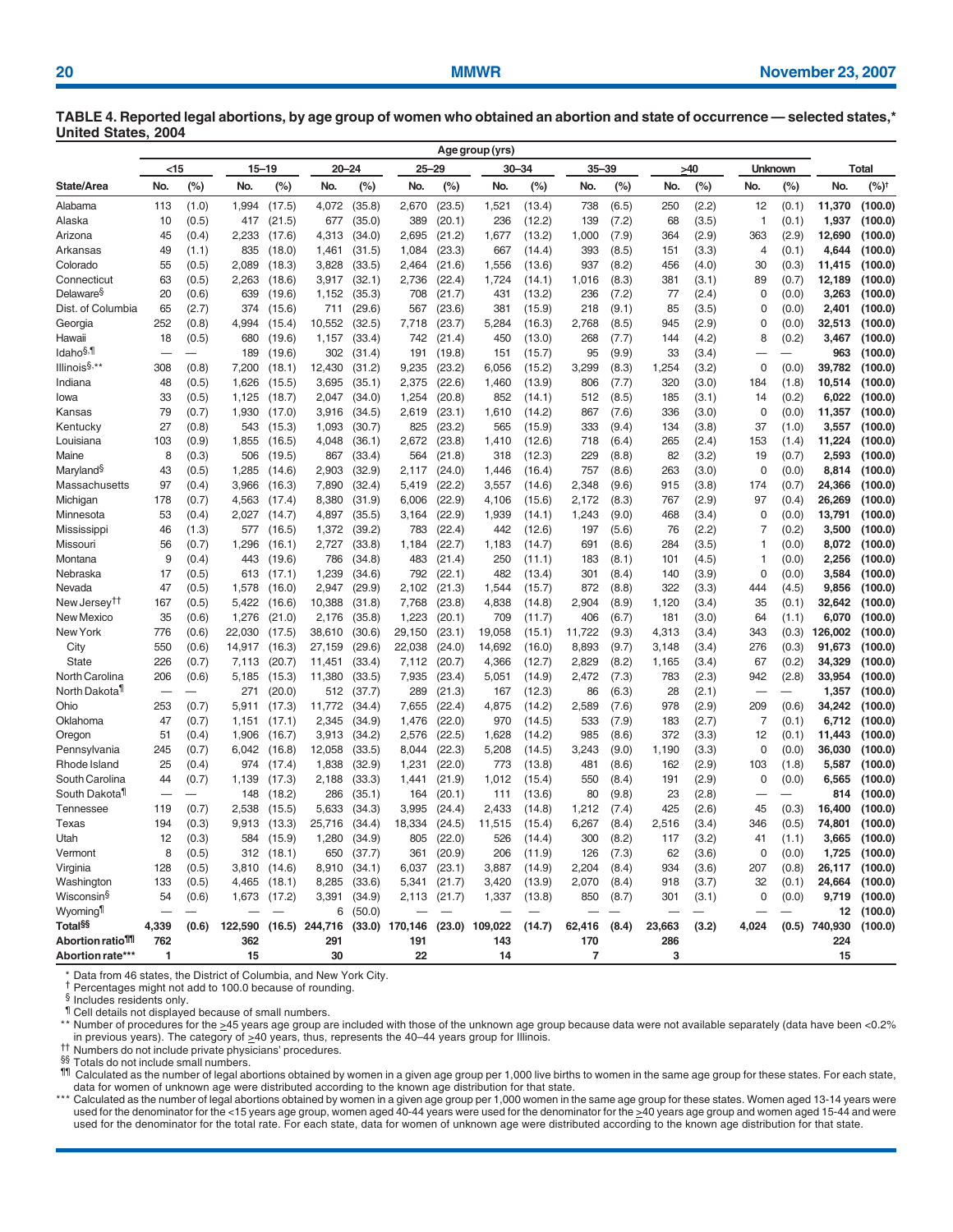|                              |                          |                          |                          |                          |                          |                          | Age (yrs)                |                          |                          |                          |                          |                          |         |                 |
|------------------------------|--------------------------|--------------------------|--------------------------|--------------------------|--------------------------|--------------------------|--------------------------|--------------------------|--------------------------|--------------------------|--------------------------|--------------------------|---------|-----------------|
|                              |                          | $<$ 15                   |                          | 15                       |                          | 16                       |                          | 17                       |                          | 18                       |                          | 19                       |         | <b>Total</b>    |
| State/Area                   | No.                      | (%)                      | No.                      | $(\%)$                   | No.                      | (%)                      | No                       | (%)                      | No.                      | (%)                      | No.                      | (%)                      | No.     | $(%)^{\dagger}$ |
| Alabama                      | 113                      | (5.4)                    | 156                      | (10.7)                   | 225                      | (10.7)                   | 313                      | (14.9)                   | 556                      | (26.4)                   | 744                      | (35.3)                   | 2,107   | (100.0)         |
| Alaska                       | 10                       | (2.3)                    | $\mathbf 0$              | (0.0)                    | 144                      | (33.7)                   | $\mathbf 0$              | (0.0)                    | 273                      | (63.9)                   | 0                        | (0.0)                    | 427     | (100.0)         |
| Arizona                      | 45                       | (2.0)                    | 130                      | (5.7)                    | 236                      | (10.4)                   | 352                      | (15.5)                   | 699                      | (30.7)                   | 816                      | (35.8)                   | 2,278   | (100.0)         |
| Arkansas                     | 49                       | (5.5)                    | 60                       | (6.8)                    | 120                      | (13.6)                   | 164                      | (18.6)                   | 215                      | (24.3)                   | 276                      | (31.2)                   | 884     | (100.0)         |
| Colorado                     | 55                       | (2.6)                    | 101                      | (4.7)                    | 239                      | (11.1)                   | 386                      | (18.0)                   | 638                      | (29.8)                   | 725                      | (33.8)                   | 2,144   | (100.0)         |
| Connecticut                  | 63                       | (2.7)                    | 165                      | (7.1)                    | 302                      | (13.0)                   | 479                      | (20.6)                   | 616                      | (26.5)                   | 701                      | (30.1)                   | 2,326   | (100.0)         |
| Delaware <sup>§</sup>        | 20                       | (3.0)                    | 40                       | (6.1)                    | 99                       | (15.0)                   | 105                      | (15.9)                   | 196                      | (29.7)                   | 199                      | (30.2)                   | 659     | (100.0)         |
| Dist. of Columbia            | 65                       | (14.8)                   | 0                        | (0.0)                    | 60                       | (13.7)                   | 90                       | (20.5)                   | 106                      | (24.1)                   | 118                      | (26.9)                   | 439     | (100.0)         |
| Georgia                      | 252                      | (4.8)                    | 381                      | (7.3)                    | 631                      | (12.0)                   | 850                      | (16.2)                   | 1,424                    | (27.1)                   | 1,708                    | (32.6)                   | 5,246   | (100.0)         |
| Hawaii                       | 18                       | (2.6)                    | 54                       | (7.7)                    | 111                      | (15.9)                   | 146                      | (20.9)                   | 164                      | (23.5)                   | 205                      | (29.4)                   | 698     | (100.0)         |
| ldaho¶                       | $\overline{\phantom{0}}$ | $\overline{\phantom{0}}$ | $\overline{\phantom{0}}$ |                          | $\overline{\phantom{0}}$ | $\overline{\phantom{0}}$ | $\overline{\phantom{0}}$ |                          | $\overline{\phantom{0}}$ | $\overline{\phantom{0}}$ | $\overline{\phantom{0}}$ |                          | 191     | (100.0)         |
| Indiana                      | 48                       | (2.9)                    | 93                       | (5.6)                    | 185                      | (11.1)                   | 236                      | (14.1)                   | 504                      | (30.1)                   | 608                      | (36.3)                   | 1,674   | (100.0)         |
| lowa§                        | 33                       | (2.8)                    | 58                       | (5.0)                    | 130                      | (11.2)                   | 200                      | (17.3)                   | 301                      | (26.0)                   | 436                      | (37.7)                   | 1,158   | (100.0)         |
| Kansas                       | 79                       | (3.9)                    | 126                      | (6.3)                    | 231                      | (11.5)                   | 349                      | (17.4)                   | 569                      | (28.3)                   | 655                      | (32.6)                   | 2,009   | (100.0)         |
| Kentucky                     | 27                       | (4.7)                    | 47                       | (8.2)                    | 75                       | (13.2)                   | 102                      | (17.9)                   | 140                      | (24.6)                   | 179                      | (31.4)                   | 570     | (100.0)         |
| Louisiana                    | 103                      | (5.3)                    | 145                      | (7.4)                    | 219                      | (11.2)                   | 279                      | (14.2)                   | 558                      | (28.5)                   | 654                      | (33.4)                   | 1,958   | (100.0)         |
| Maine                        | 8                        | (1.6)                    | 29                       | (5.6)                    | 48                       | (9.3)                    | 112                      | (21.8)                   | 144                      | (28.0)                   | 173                      | (33.7)                   | 514     | (100.0)         |
| Massachusetts                | 97                       | (2.4)                    | 247                      | (6.1)                    | 399                      | (9.8)                    | 662                      | (16.3)                   | 1,242                    | (30.6)                   | 1,416                    | (34.9)                   | 4,063   | (100.0)         |
| Michigan                     | 178                      | (3.8)                    | 271                      | (5.7)                    | 498                      | (10.5)                   | 823                      | (17.4)                   | 1,376                    | (29.0)                   | 1,595                    | (33.6)                   | 4,741   | (100.0)         |
| Minnesota                    | 53                       | (2.5)                    | 107                      | (5.1)                    | 215                      | (10.3)                   | 343                      | (16.5)                   | 623                      | (30.0)                   | 739                      | (35.5)                   | 2,080   | (100.0)         |
| Mississippi                  | 46                       | (7.4)                    | 29                       | (4.7)                    | 45                       | (7.2)                    | 62                       | (10.0)                   | 184                      | (29.5)                   | 257                      | (41.3)                   | 623     | (100.0)         |
| Missouri                     | 56                       | (4.1)                    | 88                       | (6.5)                    | 149                      | (11.0)                   | 147                      | (10.9)                   | 390                      | (28.8)                   | 522                      | (38.6)                   | 1,352   | (100.0)         |
| Montana                      | 9                        | (2.0)                    | 28                       | (6.2)                    | 59                       | (13.1)                   | 91                       | (20.1)                   | 119                      | (26.3)                   | 146                      | (32.3)                   | 452     | (100.0)         |
| Nebraska                     | 17                       | (2.7)                    | 43                       | (6.8)                    | 62                       | (9.8)                    | 110                      | (17.5)                   | 185                      | (29.4)                   | 213                      | (33.8)                   | 630     | (100.0)         |
| Nevada                       | 47                       | (2.9)                    | 72                       | (4.4)                    | 211                      | (13.0)                   | 285                      | (17.5)                   | 460                      | (28.3)                   | 550                      | (33.8)                   | 1,625   | (100.0)         |
| New Jersey**                 | 167                      | (3.0)                    | 347                      | (6.2)                    | 703                      | (12.6)                   | 1,075                    | (19.2)                   | 1,564                    | (28.0)                   | 1,733                    | (31.0)                   | 5,589   | (100.0)         |
| New Mexico                   | 35                       | (2.7)                    | 69                       | (5.3)                    | 167                      | (12.7)                   | 244                      | (18.6)                   | 372                      | (28.4)                   | 424                      | (32.3)                   | 1,311   | (100.0)         |
| New York                     | 776                      | (3.4)                    | 1,483                    | (6.5)                    | 3,007                    | (13.2)                   | 4,409                    | (19.3)                   | 6,146                    | (26.9)                   | 6,985                    | (30.6)                   | 22,806  | (100.0)         |
| City                         | 550                      | (3.6)                    | 1,065                    | (6.9)                    | 2,146                    | (13.9)                   | 2,985                    | (19.3)                   | 4,055                    | (26.2)                   | 4,666                    | (30.2)                   | 15,467  | (100.0)         |
| <b>State</b>                 | 226                      | (3.1)                    | 418                      | (5.7)                    | 861                      | (11.7)                   | 1,424                    | (19.4)                   | 2,091                    | (28.5)                   | 2,319                    | (31.6)                   | 7,339   | (100.0)         |
| North Carolina               | 206                      | (3.8)                    | 341                      | (6.3)                    | 539                      | (10.0)                   | 795                      | (14.7)                   | 1,519                    | (28.2)                   | 1,991                    | (36.9)                   | 5,391   | (100.0)         |
| North Dakota¶                |                          | $\overline{\phantom{0}}$ | $\overline{\phantom{0}}$ | $\overline{\phantom{0}}$ |                          | $\overline{\phantom{0}}$ | $\overline{\phantom{0}}$ | $\overline{\phantom{0}}$ |                          | $\overline{\phantom{0}}$ | $\overline{\phantom{0}}$ | $\overline{\phantom{0}}$ | 275     | (100.0)         |
| Ohio                         | 253                      | (4.1)                    | 444                      | (7.2)                    | 733                      | (11.9)                   | 938                      | (15.2)                   | 1,741                    | (28.2)                   | 2,055                    | (33.3)                   | 6,164   | (100.0)         |
| Oklahoma                     | 47                       | (3.9)                    | 68                       | (5.7)                    | 137                      | (11.4)                   | 195                      | (16.3)                   | 348                      | (29.0)                   | 403                      | (33.6)                   | 1,198   | (100.0)         |
| Oregon                       | 51                       | (2.6)                    | 110                      | (5.6)                    | 213                      | (10.9)                   | 339                      | (17.3)                   | 572                      | (29.2)                   | 672                      | (34.3)                   | 1,957   | (100.0)         |
| Pennsylvania                 | 245                      | (3.9)                    | 423                      | (6.7)                    | 683                      | (10.9)                   | 891                      | (14.2)                   | 1,900                    | (30.2)                   | 2,145                    | (34.1)                   | 6,287   | (100.0)         |
| Rhode Island                 | 25                       | (2.5)                    | 57                       | (5.7)                    | 83                       | (8.3)                    | 131                      | (13.1)                   | 314                      | (31.4)                   | 389                      | (38.9)                   | 999     | (100.0)         |
| South Carolina               | 44                       | (3.7)                    | 81                       | (6.8)                    | 115                      | (9.7)                    | 258                      | (21.8)                   | 341                      | (28.8)                   | 344                      | (29.1)                   | 1,183   | (100.0)         |
| South Dakota <sup>¶</sup>    | $\overline{\phantom{0}}$ | $\overline{\phantom{0}}$ |                          | $\overline{\phantom{0}}$ |                          |                          | $\overline{\phantom{0}}$ |                          |                          | $\overline{\phantom{0}}$ |                          | $\overline{\phantom{0}}$ | 150     | (100.0)         |
| Tennessee                    | 119                      | (4.5)                    | 188                      | (7.1)                    | 301                      | (11.3)                   | 371                      | (14.0)                   | 769                      | (28.9)                   | 909                      | (34.2)                   | 2,657   | (100.0)         |
| Texas                        | 194                      | (1.9)                    | 466                      | (4.6)                    | 957                      | (9.5)                    | 1,638                    | (16.2)                   | 2,721                    | (26.9)                   | 4,131                    | (40.9)                   | 10,107  | (100.0)         |
| Utah                         | 12                       | (2.0)                    | 38                       | (6.4)                    | 65                       | (10.9)                   | 76                       | (12.8)                   | 187                      | (31.4)                   | 218                      | (36.6)                   | 596     | (100.0)         |
| Vermont                      | 8                        | (2.5)                    | 15                       | (4.7)                    | 34                       | (10.6)                   | 71                       | (22.2)                   | 90                       | (28.1)                   | 102                      | (31.9)                   | 320     | (100.0)         |
| Virginia                     | 128                      | (3.3)                    | 215                      | (5.5)                    | 375                      | (9.5)                    | 522                      | (13.3)                   | 1,183                    | (30.0)                   | 1,515                    | (38.5)                   | 3,938   | (100.0)         |
| Washington                   | 133                      | (2.9)                    | 280                      | (6.1)                    | 530                      | (11.5)                   | 897                      | (19.5)                   | 1,328                    | (28.9)                   | 1,430                    | (31.1)                   | 4,598   | (100.0)         |
| Wisconsin <sup>§</sup>       | 54                       | (3.1)                    | 103                      | (6.0)                    | 215                      | (12.4)                   | 287                      | (16.6)                   | 448                      | (25.9)                   | 620                      | (35.9)                   | 1,727   | (100.0)         |
| Wyoming <sup>¶</sup>         | $\overline{\phantom{0}}$ |                          |                          | $\overline{\phantom{0}}$ |                          | $\overline{\phantom{0}}$ | $\overline{\phantom{0}}$ |                          |                          | $\overline{\phantom{0}}$ | -                        |                          | 2       | (100.0)         |
| Total <sup>tt</sup>          | 3,988                    | (3.4)                    | 7,198                    | (6.1)                    | 13,550                   | (11.5)                   | 19,823                   | (16.9)                   | 33,225                   | (28.3)                   | 39,701                   | (33.8)                   | 118,103 | (100.0)         |
| Abortion ratio <sup>§§</sup> | 773                      |                          | 530                      |                          | 438                      |                          | 360                      |                          | 382                      |                          | 325                      |                          | 371     |                 |
| Abortion rate <sup>111</sup> | $\mathbf{1}$             |                          | 5                        |                          | 9                        |                          | 14                       |                          | 23                       |                          | 27                       |                          | 11      |                 |

**TABLE 5. Reported legal abortions obtained by adolescents, by known age and state of occurrence — selected states,\* United States, 2004**

\* Data from 44 states, the District of Columbia, and New York City. † Percentages might not add to 100.0 because of rounding.

§ Includes residents only.

¶ Cell details not displayed because of small numbers. \*\* Numbers do not include private physicians' procedures.

†† Totals do not include small numbers.

§§ Calculated as the number of legal abortions obtained by women of a given age per 1,000 live births to women of the same age for these states. For each state, data for women whose age was unknown were distributed according to the known age distribution for that state.

**Iff** Calculated as the number of legal abortions obtained by women of a given age per 1,000 women of the same age for these states. Women aged 13-14 years were used for the denominator for the <15 years age group. For each state, data for women whose age was unknown were distributed according to the known age distribution for that state.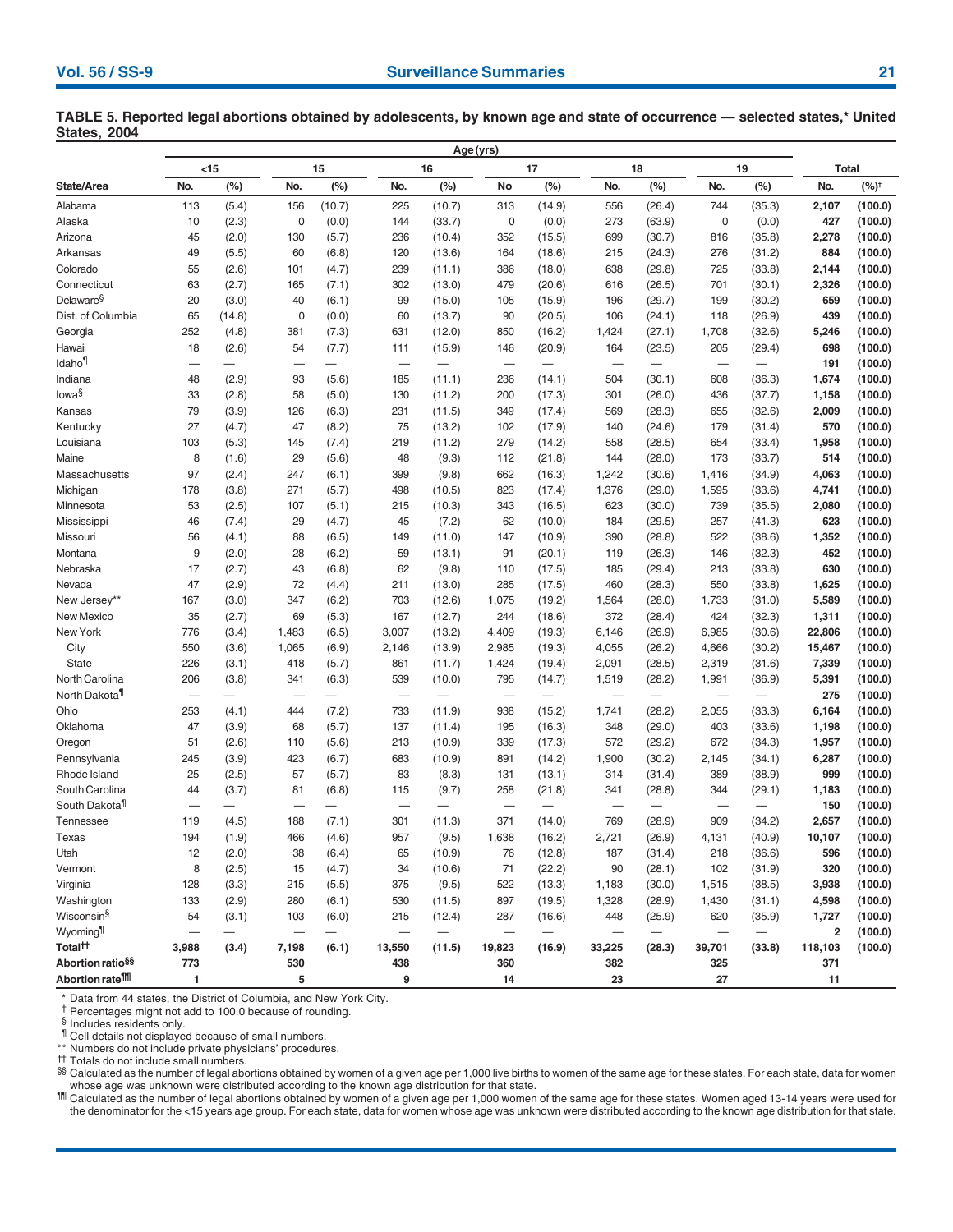|                             | Weeks of gestation |                            |          |        |                             |        |           |        |                |           |       |        |                |        |         |              |
|-----------------------------|--------------------|----------------------------|----------|--------|-----------------------------|--------|-----------|--------|----------------|-----------|-------|--------|----------------|--------|---------|--------------|
|                             | -8                 |                            | $9 - 10$ |        | $11 - 12$                   |        | $13 - 15$ |        |                | $16 - 20$ | $>21$ |        | Unknown        |        |         | <b>Total</b> |
| State/Area                  | No.                | $(\%)$                     | No.      | $(\%)$ | No.                         | $(\%)$ | No.       | $(\%)$ | No.            | $(\%)$    | No.   | $(\%)$ | No.            | $(\%)$ | No.     | (%)§         |
| Alabama <sup>11</sup>       | 7,057              | (62.1)                     | 1,753    | (15.4) | 1,072                       | (9.4)  | 864       | (7.6)  | 528            | (4.6)     | 62    | (0.5)  | 34             | (0.3)  | 11,370  | (100.0)      |
| Alaska <sup>¶,**</sup>      | 1,123              | (58.0)                     | 723      | (37.3) | 0                           | (0.0)  | 83        | (4.3)  |                | (0.0)     |       |        | $\overline{7}$ | (0.4)  | 1,937   | (100.0)      |
| Arizona¶                    | 8,021              | (63.2)                     | 1,899    | (15.0) | 1,076                       | (8.5)  | 710       | (5.6)  | 444            | (3.5)     | 105   | (0.8)  | 435            | (3.4)  | 12,690  | (100.0)      |
| Arkansas <sup>††</sup>      | 2,530              | (54.5)                     | 805      | (17.3) | 430                         | (9.3)  | 386       | (8.3)  | 465            | (10.0)    | 26    | (0.6)  | $\overline{c}$ | (0.0)  | 4,644   | (100.0)      |
| Colorado <sup>11</sup>      | 7,305              | (64.0)                     | 1,720    | (15.1) | 967                         | (8.5)  | 729       | (6.4)  | 402            | (3.5)     | 246   | (2.2)  | 46             | (0.4)  | 11,415  | (100.0)      |
| Connecticut <sup>¶</sup>    |                    | 7,497 <sup>§§</sup> (61.5) | 2,121§§  | (17.4) | $1,133$ <sup>§§</sup> (9.3) |        | 814       | (6.7)  | 317            | (2.6)     | 28    | (0.2)  | 279            | (2.3)  | 12,189  | (100.0)      |
| Delaware <sup>¶,111</sup>   | 2,006              | (61.5)                     | 566      | (17.3) | 328                         | (10.1) | 249       | (7.6)  | 94             | (2.9)     | 5     | (0.2)  | 15             | (0.5)  | 3,263   | (100.0)      |
| Dist. of Columbia           | 1,540              | (64.1)                     | 289      | (12.0) | 153                         | (6.4)  | 230       | (9.6)  | 189            | (7.9)     | 0     | (0.0)  | 0              | (0.0)  | 2,401   | (100.0)      |
| Georgia                     | 18,020             | (55.4)                     | 6,484    | (19.9) | 3,416                       | (10.5) | 1,968     | (6.1)  | 1,572          | (4.8)     | 1.053 | (3.2)  | $\mathbf 0$    | (0.0)  | 32,513  | (100.0)      |
| Hawaii <sup>¶</sup>         | 1,735              | (50.0)                     | 740      | (21.3) | 477                         | (13.8) | 245       | (7.1)  | 231            | (6.7)     | 24    | (0.7)  | 15             | (0.4)  | 3,467   | (100.0)      |
| Idaho <sup>¶</sup>          | 585                | (60.7)                     | 238      | (24.7) | 111                         | (11.5) | 18        | (1.9)  | 6              | (0.6)     | 5     | (0.5)  | 0              | (0.0)  | 963     | (100.0)      |
| Indiana <sup>1</sup>        | 6,342              | (60.3)                     | 2,019    | (19.2) | 1,113                       | (10.6) | 208       | (2.0)  | 119            | (1.1)     | 0     | (0.0)  | 713            | (6.8)  | 10,514  | (100.0)      |
| lowa <sup>¶¶</sup>          | 4,315              | (71.7)                     | 806      | (13.4) | 473                         | (7.9)  | 251       | (4.2)  | 163            | (2.7)     | 0     | (0.0)  | 14             | (0.2)  | 6.022   | (100.0)      |
| Kansas¶                     | 6,871              | (60.5)                     | 1,751    | (15.4) | 866                         | (7.6)  | 708       | (6.2)  | 577            | (5.1)     | 584   | (5.1)  | $\mathbf 0$    | (0.0)  | 11,357  | (100.0)      |
| Kentucky                    | 2,036              | (57.2)                     | 573      | (16.1) | 396                         | (11.1) | 273       | (7.7)  | 212            | (6.0)     | 54    | (1.5)  | 13             | (0.4)  | 3,557   | (100.0)      |
| Louisiana <sup>11</sup>     | 5,703              | (50.8)                     | 2,065    | (18.4) | 1,082                       | (9.6)  | 1,142     | (10.2) | 721            | (6.4)     | 358   | (3.2)  | 153            | (1.4)  | 11,224  | (100.0)      |
| Maine***                    | 1,699              | (65.5)                     | 569      | (21.9) | 231                         | (8.9)  | 55        | (2.1)  | 18             | (0.7)     | 10    | (0.4)  | 11             | (0.4)  | 2,593   | (100.0)      |
| Michigan***                 | 16,771             | (63.8)                     | 4,324    | (16.5) | 2,115                       | (8.1)  | 1,872     | (7.1)  | 772            | (2.9)     | 195   | (0.7)  | 220            | (0.8)  | 26,269  | (100.0)      |
| Minnesota <sup>¶</sup>      | 8,672              | (62.9)                     | 2,253    | (16.3) | 1,313                       | (9.5)  | 793       | (5.8)  | 692            | (5.0)     | 67    | (0.5)  | 1              | (0.0)  | 13,791  | (100.0)      |
| Mississippi <sup>*</sup>    |                    |                            |          |        |                             |        |           |        |                |           |       |        |                |        | 3,500   | (100.0)      |
| Missouri                    | 4.902              | (60.7)                     | 1,594    | (19.7) | 851                         | (10.5) | 414       | (5.1)  | 203            | (2.5)     | 31    | (0.4)  | 77             | (1.0)  | 8,072   | (100.0)      |
| Montana <sup>11</sup>       | 1,164              | (51.6)                     | 456      | (20.2) | 280                         | (12.4) | 172       | (7.6)  | 152            | (6.7)     | 32    | (1.4)  | 0              | (0.0)  | 2,256   | (100.0)      |
| Nevada <sup>1</sup>         | 4,978              | (50.5)                     | 1,798    | (18.2) | 860                         | (8.7)  | 587       | (6.0)  | 332            | (3.4)     | 41    | (0.4)  | 1,260          | (12.8) | 9,856   | (100.0)      |
| New Jersey <sup>†††</sup>   | 19,125             | (58.6)                     | 5,129    | (15.7) | 2,014                       | (6.2)  | 3,093     | (9.5)  | 2,396          | (7.3)     | 872   | (2.7)  | 13             | (0.0)  | 32,642  | (100.0)      |
| New Mexico***               | 3,648              | (60.1)                     | 884      | (14.6) | 565                         | (9.3)  | 355       | (5.8)  | 373            | (6.1)     | 117   | (1.9)  | 128            | (2.1)  | 6,070   | (100.0)      |
| New York                    | 71,417             | (56.7)                     | 22,015   | (17.5) | 11,356                      | (9.0)  | 7,013     | (5.6)  | 5,844          | (4.6)     | 2,459 | (2.0)  | 5,898          | (4.7)  | 126,002 | (100.0)      |
| City <sup>1</sup>           | 58,545             | (63.9)                     | 13,760   | (15.0) | 6,895                       | (7.5)  | 4,772     | (5.2)  | 4,726          | (5.2)     | 2,181 | (2.4)  | 794            | (0.9)  | 91,673  | (100.0)      |
| <b>State</b>                | 12,872             | (37.5)                     | 8,255    | (24.0) | 4,461                       | (13.0) | 2,241     | (6.5)  | 1,118          | (3.3)     | 278   | (0.8)  | 5,104          | (14.9) | 34,329  | (100.0)      |
| North Carolina <sup>1</sup> | 19,953             | (58.8)                     | 5,245    | (15.4) | 2,853                       | (8.4)  | 2,665     | (7.8)  | 1,246          | (3.7)     | 6     | (0.0)  | 1,986          | (5.8)  | 33,954  | (100.0)      |
| North Dakota <sup>11</sup>  | 705                | (52.0)                     | 290      | (21.4) | 236                         | (17.4) | 119       | (8.8)  | $\overline{7}$ | (0.5)     | 0     | (0.0)  | 0              | (0.0)  | 1,357   | (100.0)      |
| Ohio <sup>¶</sup>           | 19,933             | (58.2)                     | 6,012    | (17.6) | 3,477                       | (10.2) | 2,414     | (7.0)  | 1,726          | (5.0)     | 535   | (1.6)  | 145            | (0.4)  | 34,242  | (100.0)      |
| Oklahoma <sup>11</sup>      | 4,096              | (61.0)                     | 1,253    | (18.7) | 698                         | (10.4) | 376       | (5.6)  | 268            | (4.0)     | 14    | (0.2)  | 7              | (0.1)  | 6,712   | (100.0)      |
| Oregon <sup>11</sup>        | 7,346              | (64.2)                     | 1,665    | (14.6) | 931                         | (8.1)  | 636       | (5.6)  | 568            | (5.0)     | 234   | (2.0)  | 63             | (0.6)  | 11,443  | (100.0)      |
| Pennsylvania                | 20,994             | (58.3)                     | 7,001    | (19.4) | 3,710                       | (10.3) | 2,643     | (7.3)  | 1,412          | (3.9)     | 270   | (0.7)  | 0              | (0.0)  | 36,030  | (100.0)      |
| Rhode Island <sup>¶</sup>   | 3,839              | (68.7)                     | 759      | (13.6) | 398                         | (7.1)  | 311       | (5.6)  | 169            | (3.0)     | 5     | (0.1)  | 106            | (1.9)  | 5,587   | (100.0)      |
| South Carolina              | 4,431              | (67.5)                     | 1,198    | (18.2) | 786                         | (12.0) | 90        | (1.4)  | 25             | (0.4)     | 10    | (0.2)  | 25             | (0.4)  | 6,565   | (100.0)      |
| South Dakota <sup>¶,*</sup> | 400                | (49.1)                     | 259      | (31.8) | 120                         | (14.7) | 21        | (2.6)  |                |           | 7     | (0.9)  |                |        | 814     | (100.0)      |
| Tennessee <sup>¶</sup>      | 10,652             | (65.0)                     | 2,823    | (17.2) | 2,142                       | (13.1) | 594       | (3.6)  | 65             | (0.4)     | 21    | (0.1)  | 103            | (0.6)  | 16,400  | (100.0)      |
| Texas¶                      | 51,171             | (68.4)                     | 11,590   | (15.5) | 5,877                       | (7.9)  | 5,102     | (6.8)  | 350            | (0.5)     | 110   | (0.1)  | 601            | (0.8)  | 74,801  | (100.0)      |
| Utah <sup>¶</sup>           | 2,299              | (62.7)                     | 607      | (16.6) | 241                         | (6.6)  | 245       | (6.7)  | 209            | (5.7)     | 5     | (0.1)  | 59             | (1.6)  | 3,665   | (100.0)      |
| Vermont                     | 1,182              | (68.5)                     | 268      | (15.5) | 156                         | (9.0)  | 99        | (5.7)  | 12             | (0.7)     | 8     | (0.5)  | 0              | (0.0)  | 1,725   | (100.0)      |
| Virginia <sup>¶</sup>       | 17,562             | (67.2)                     | 4,628    | (17.7) | 2,681                       | (10.3) | 741       | (2.8)  | 248            | (0.9)     | 78    | (0.3)  | 179            | (0.7)  | 26,117  | (100.0)      |
| Washington <sup>¶</sup>     | 15,105             | (61.2)                     | 4,005    | (16.2) | 2,211                       | (9.0)  | 1,528     | (6.2)  | 1,205          | (4.9)     | 517   | (2.1)  | 93             | (0.4)  | 24,664  | (100.0)      |
| Wisconsin <sup>††,¶¶</sup>  | 5,460              | (56.2)                     | 1,754    | (18.0) | 1,128                       | (11.6) | 701       | (7.2)  | 505            | (5.2)     | 171   | (1.8)  | 0              | (0.0)  | 9,719   | (100.0)      |
| Wyoming** <sup>,††</sup>    |                    |                            |          |        |                             |        |           |        |                |           |       |        |                |        | 12      | (100.0)      |
| Total <sup>§§§</sup>        | 400,197            | (60.5)                     | 112,936  | (17.1) | 60,323                      | (9.1)  | 41,517    | (6.3)  | 24,837         | (3.7)     | 8,365 | (1.3)  | 12,701         | (1.9)  | 664,384 | (100.0)      |

**TABLE 6. Reported legal abortions, by weeks of gestation\* and state of occurrence — selected states,† United States, 2004**

Data for legal abortions obtained at  $\leq8$  weeks of gestation are presented in Table 7 by  $\leq6$ , 7, and 8 weeks of gestation.

† Data from 42 states, the District of Columbia, and New York City; excludes one state (Nebraska) where gestational age was reported as unknown for >15% of women. § Percentages might not add to 100.0 because of rounding.

¶ Weeks of gestation based on physicians' estimates.

\*\* Cell details not displayed because of small numbers.

†† Weeks of gestation based on physicians' estimates only if date of last menstrual period was unknown.

§§ Numbers obtained at <12 weeks of gestation were redistributed.

¶¶ Includes residents only. \*\*\* Weeks of gestation based on date of last menstrual period only if physicians' estimates were unknown.

††† Numbers do not include private physicians' procedures.

§§§ Totals do not include small numbers.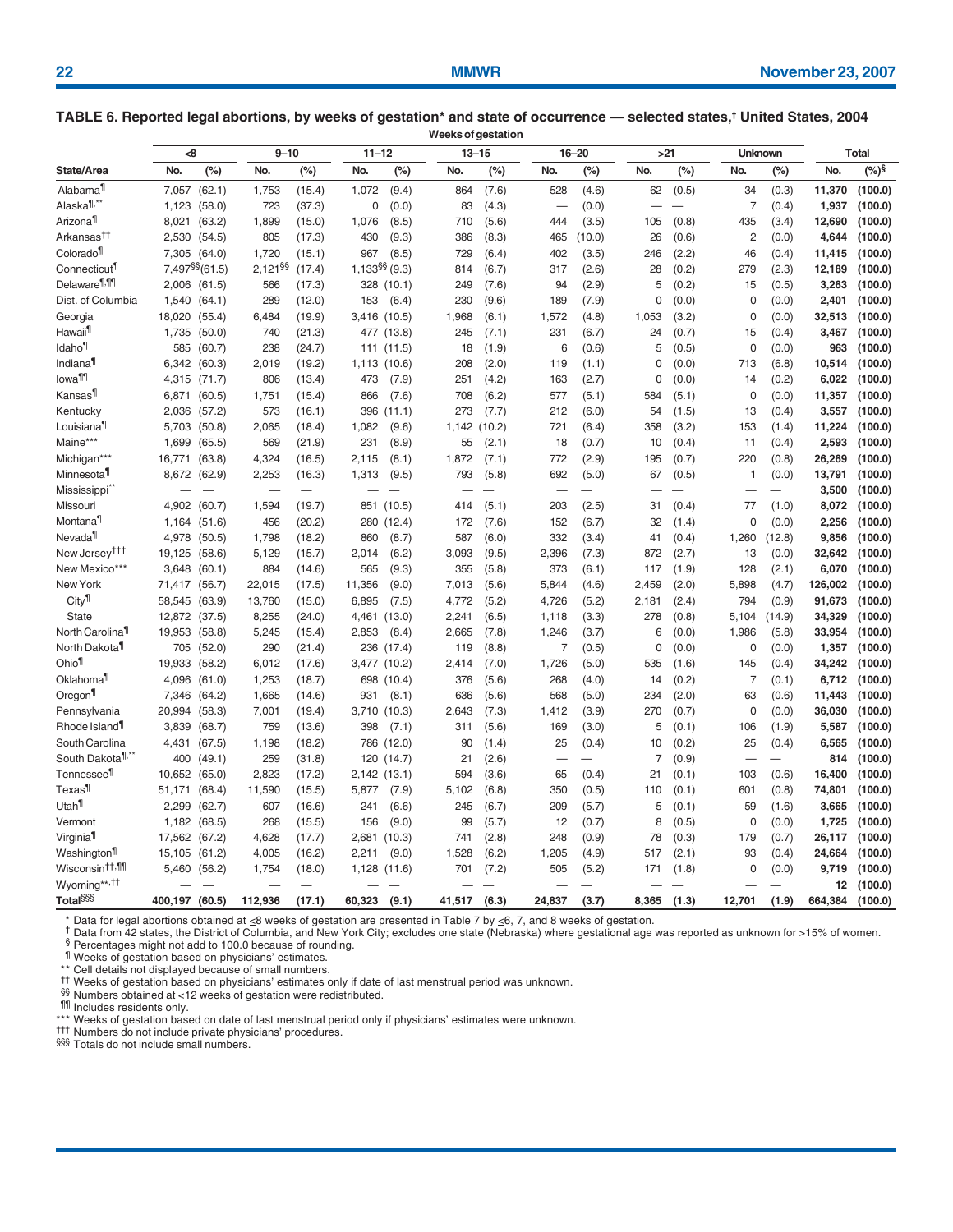**TABLE 7. Reported legal abortions obtained at <8 weeks of gestation, by known weeks of gestation and state of occurrence selected states,\* United States, 2004**

|                                                |         |        |         | Weeks of gestation |        |                |                             | Total obtained at |
|------------------------------------------------|---------|--------|---------|--------------------|--------|----------------|-----------------------------|-------------------|
|                                                |         | ≤6     |         | 7                  |        | $\overline{8}$ | $\leq$ 8 weeks of gestation |                   |
| State/Area                                     | No.     | (%)    | No.     | (%)                | No.    | (%)            | No.                         | $(%)^{\dagger}$   |
| Alabama <sup>§</sup>                           | 3,502   | (30.8) | 2,129   | (18.7)             | 1,426  | (12.5)         | 7,057                       | (62.1)            |
| Arizona <sup>§</sup>                           | 3,540   | (27.9) | 2,456   | (19.4)             | 2,025  | (16.0)         | 8,021                       | (63.2)            |
| Arkansas <sup>1</sup>                          | 1,389   | (29.9) | 655     | (14.1)             | 486    | (10.5)         | 2,530                       | (54.5)            |
| Colorado <sup>§</sup>                          | 3,390   | (29.7) | 2,081   | (18.2)             | 1,834  | (16.1)         | 7,305                       | (64.0)            |
| Delaware <sup>§,**</sup>                       | 925     | (28.3) | 596     | (18.3)             | 485    | (14.9)         | 2,006                       | (61.5)            |
| District of Columbia                           | 845     | (35.2) | 477     | (19.9)             | 218    | (9.1)          | 1,540                       | (64.1)            |
| Georgia                                        | 7,223   | (22.2) | 5,940   | (18.3)             | 4,857  | (14.9)         | 18,020                      | (55.4)            |
| Hawaii <sup>§</sup>                            | 386     | (11.1) | 720     | (20.8)             | 629    | (18.1)         | 1,735                       | (50.0)            |
| Idaho <sup>§</sup>                             | 148     | (15.4) | 166     | (17.2)             | 271    | (28.1)         | 585                         | (60.7)            |
| Indiana <sup>§</sup>                           | 2,791   | (26.5) | 1,899   | (18.1)             | 1,652  | (15.7)         | 6,342                       | (60.3)            |
| lowa <sup>*</sup>                              | 2,574   | (42.7) | 1,065   | (17.7)             | 676    | (11.2)         | 4,315                       | (71.7)            |
| Kansas§                                        | 3,609   | (31.8) | 1,874   | (16.5)             | 1,388  | (12.2)         | 6,871                       | (60.5)            |
| Kentucky                                       | 949     | (26.7) | 636     | (17.9)             | 451    | (12.7)         | 2,036                       | (57.2)            |
| Louisiana <sup>§</sup>                         | 2,495   | (22.2) | 1,633   | (14.5)             | 1,575  | (14.0)         | 5,703                       | (50.8)            |
| Maine <sup>††</sup>                            | 611     | (23.6) | 606     | (23.4)             | 482    | (18.6)         | 1,699                       | (65.5)            |
| Michigan                                       | 7,521   | (28.6) | 4,931   | (18.8)             | 4,319  | (16.4)         | 16,771                      | (63.8)            |
| Minnesota <sup>§</sup>                         | 3,856   | (28.0) | 2,745   | (19.9)             | 2,071  | (15.0)         | 8,672                       | (62.9)            |
| Mississippi                                    | 630     | (18.0) | 619     | (17.7)             | 529    | (15.1)         | 1,778                       | (50.8)            |
| Missouri                                       | 2,208   | (27.4) | 1,468   | (18.2)             | 1,226  | (15.2)         | 4,902                       | (60.7)            |
| Montana <sup>§</sup>                           | 473     | (21.0) | 340     | (15.1)             | 351    | (15.6)         | 1,164                       | (51.6)            |
| Nevada <sup>§</sup>                            | 2,330   | (23.6) | 1,232   | (12.5)             | 1,416  | (14.4)         | 4,978                       | (50.5)            |
| New Jersey <sup>§§</sup>                       | 8,777   | (26.9) | 5,243   | (16.1)             | 5,105  | (15.6)         | 19,125                      | (58.6)            |
| New Mexico <sup>††</sup>                       | 1,821   | (30.0) | 963     | (15.9)             | 864    | (14.2)         | 3,648                       | (60.1)            |
| New York                                       | 31,408  | (24.9) | 21,707  | (17.2)             | 18,302 | (14.5)         | 71,417                      | (56.7)            |
| City <sup>§</sup>                              | 28,762  |        | 16,810  | (18.3)             | 12,973 | (14.2)         | 58,545                      |                   |
| <b>State</b>                                   | 2,646   | (31.4) | 4,897   |                    |        | (15.5)         |                             | (63.9)            |
|                                                |         | (7.7)  |         | (14.3)             | 5,329  |                | 12,872                      | (37.5)            |
| North Carolina <sup>§</sup>                    | 7,987   | (23.5) | 6,839   | (20.1)             | 5,127  | (15.1)         | 19,953                      | (58.8)            |
| North Dakota <sup>§</sup><br>Ohio <sup>§</sup> | 185     | (13.6) | 274     | (20.2)             | 246    | (18.1)         | 705                         | (52.0)            |
|                                                | 9,014   | (26.3) | 5,902   | (17.2)             | 5,017  | (14.7)         | 19,933                      | (58.2)            |
| Oklahoma <sup>§</sup>                          | 1,831   | (27.3) | 1,368   | (20.4)             | 897    | (13.4)         | 4,096                       | (61.0)            |
| Oregon <sup>§</sup>                            | 3,780   | (33.0) | 2,009   | (17.6)             | 1,557  | (13.6)         | 7,346                       | (64.2)            |
| Pennsylvania                                   | 8,191   | (22.7) | 6,641   | (18.4)             | 6,162  | (17.1)         | 20,994                      | (58.3)            |
| Rhode Island <sup>§</sup>                      | 2,190   | (39.2) | 961     | (17.2)             | 688    | (12.3)         | 3,839                       | (68.7)            |
| South Carolina                                 | 2,152   | (32.8) | 1,278   | (19.5)             | 1,001  | (15.2)         | 4,431                       | (67.5)            |
| South Dakota <sup>§</sup>                      | 47      | (5.8)  | 128     | (15.7)             | 225    | (27.6)         | 400                         | (49.1)            |
| Tennessee <sup>§</sup>                         | 4,905   | (29.9) | 3,513   | (21.4)             | 2,234  | (13.6)         | 10,652                      | (65.0)            |
| Texas§                                         | 29,127  | (38.9) | 11,847  | (15.8)             | 10,197 | (13.6)         | 51,171                      | (68.4)            |
| Utah§                                          | 895     | (24.4) | 691     | (18.9)             | 713    | (19.5)         | 2,299                       | (62.7)            |
| Vermont                                        | 528     | (30.6) | 399     | (23.1)             | 255    | (14.8)         | 1,182                       | (68.5)            |
| Virginia <sup>§</sup>                          | 8,152   | (31.2) | 4,998   | (19.1)             | 4,412  | (16.9)         | 17,562                      | (67.2)            |
| Washington <sup>§</sup>                        | 6,272   | (25.4) | 5,003   | (20.3)             | 3,830  | (15.5)         | 15,105                      | (61.2)            |
| Wyoming <sup>¶, 11</sup>                       |         |        |         |                    |        |                | $\overline{7}$              | (58.3)            |
| Total***                                       | 178,657 | (27.9) | 114,032 | (17.8)             | 95,199 | (14.9)         | 387,895                     | (60.6)            |

\* Data from 39 states, the District of Columbia, and New York City; excludes one state (Nebraska) where gestational age was reported as unknown for >15% of women, and three states (Alaska, Connecticut, and Wisconsin) that were included in Table 6 but did not provide component weeks of

gestation for abortions obtained at ≤8 weeks.<br><sup>†</sup> Percentages might not add to total percentage obtained at ≤8 weeks because of rounding.<br>§ Weeks of gestation based on physicians' estimates.

% Weeks of gestation based on physicians' estimates.<br>
If Weeks of gestation based on physicians' estimates only if date of last menstrual period was unknown.

\*\* Includes residents only.

†† Weeks of gestation based on date of last menstrual period only if physicians' estimates were unknown §§ Numbers do not include private physicians' procedures.

¶¶ Cell details not displayed because of small numbers.

\*\*\* Totals do not include small numbers.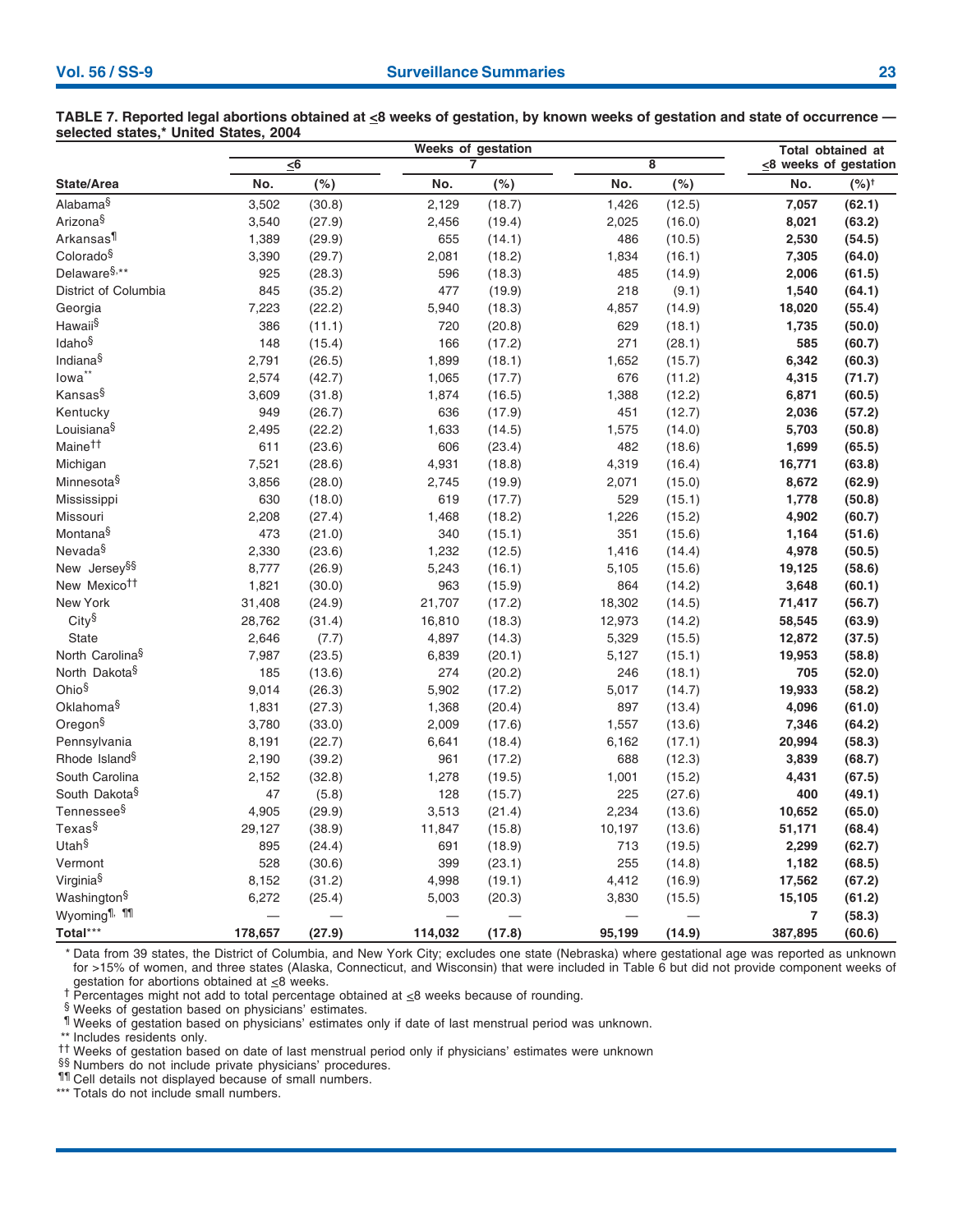|                                        | Procedure                    |         |          |                        |                               |         |             |                              |                            |                |                                          |                    |             |                |                   |                    |
|----------------------------------------|------------------------------|---------|----------|------------------------|-------------------------------|---------|-------------|------------------------------|----------------------------|----------------|------------------------------------------|--------------------|-------------|----------------|-------------------|--------------------|
|                                        | Curettage<br>$\leq$ 12 weeks |         |          | Curettage<br>>12 weeks | All<br>curettage <sup>t</sup> |         |             | Intrauterine<br>instillation |                            | <b>Medical</b> |                                          | Other <sup>§</sup> |             | <b>Unknown</b> | <b>Total</b>      |                    |
| <b>State/Area</b>                      | No.                          | (%)     | No.      | (%)                    | No.                           | (%)     | No.         | $(\%)$                       | No.                        | (%)            | No.                                      | (%)                | No.         | (%)            | No.               | $(%)$ <sup>1</sup> |
| Alabama                                | 8,239                        | (72.5)  | 1,386    | (12.2)                 | 9,648                         | (84.9)  | $\mathsf 0$ | (0.0)                        |                            | (0.0)          | $1,680^{\dagger\dagger}$                 | (14.8)             | 42          | (0.4)          | 11,370            | (100.0)            |
| Alaska                                 | 1,406                        | (72.6)  | 84       | (4.3)                  | 1,494                         | (77.1)  | $\pmb{0}$   | (0.0)                        | 438                        | (22.6)         | 5                                        | (03)               | $\mathbf 0$ | (0.0)          | 1,937             | (100.0)            |
| Arizona                                | 6,128                        | (48.3)  | 1,093    | (8.6)                  | 7,374                         | (58.1)  | $\mathbf 0$ | (0.0)                        | 3,619                      | (28.5)         | 432                                      | (3.4)              | 1,265       | (10.0)         | 12,690            | (100.0)            |
| Arkansas <sup>§§</sup>                 | 3,744                        | (80.6)  | 875      | (18.8)                 | 4,621                         | (99.5)  |             |                              | 22                         | (0.5)          | $\mathbf 0$                              | (0.0)              |             |                | 4,644             | (100.0)            |
| Colorado                               | 7,993                        | (70.0)  | 1,093    | (9.6)                  | 9,114                         | (79.8)  |             |                              | 1,991                      | (17.4)         | 308                                      | (2.7)              |             |                | 11,415            | (100.0)            |
| Connecticut <sup>§§</sup>              | $-$ 11                       | (0.0)   | $-$ 11   | (0.0)                  | 11,223                        | (92.1)  |             | $\overline{\phantom{0}}$     | 962                        | (7.9)          |                                          |                    | $\mathbf 0$ | (0.0)          | 12,189            | (100.0)            |
| Delaware <sup>§§,***</sup>             | 2,387                        | (73.2)  | 354      | (10.8)                 | 2,747                         | (84.2)  |             |                              | 492                        | (15.1)         |                                          |                    | 20          | (0.6)          | 3,263             | (100.0)            |
| Dist. of Columbia                      | $-$ 11                       | (0.0)   | $\equiv$ | (0.0)                  | 2,021                         | (84.2)  | $\mathbf 0$ | (0.0)                        | 380                        | (15.8)         | 0                                        | (0.0)              | 0           | (0.0)          | 2,401             | (100.0)            |
| Georgia                                | 26,808                       | (82.5)  | 4,547    | (14.0)                 | 31,355                        | (96.4)  | 5           | (0.0)                        | $* *$                      | (0.0)          | 277††                                    | (0.9)              | 876         | (2.7)          | 32,513            | (100.0)            |
| Hawaii                                 | 2,946                        | (85.0)  | 489      | (14.1)                 | 3,449                         | (99.5)  | 6           | (0.2)                        | $^{\dagger\dagger\dagger}$ |                |                                          |                    | 8           | (0.2)          | 3,467             | (100.0)            |
| ldaho <sup>§§</sup>                    | 933                          | (96.9)  | 22       | (2.3)                  | 955                           | (99.2)  |             |                              |                            |                |                                          |                    | $\mathbf 0$ | (0.0)          | 963               | (100.0)            |
| Indiana                                | 7,726                        | (73.5)  | 315      | (3.0)                  | 8,629                         | (82.1)  | $\mathbf 0$ | (0.0)                        | 411                        | (3.9)          | 564                                      | (5.4)              | 910         | (8.7)          | 10,514            | (100.0)            |
| lowa                                   | 3,835                        | (63.7)  | 395      | (6.6)                  | 4,239                         | (70.4)  | $\mathbf 0$ | (0.0)                        | 1,650                      | (27.4)         | 31                                       | (0.5)              | 102         | (1.7)          | 6,022             | (100.0)            |
| Kansas§§                               | 8,605                        | (75.8)  | 1,360    | (12.0)                 | 9,965                         | (87.7)  |             |                              | 887                        | (7.8)          | 502                                      | (4.4)              |             |                | 11,357            | (100.0)            |
| Louisiana <sup>§§</sup>                | 7,676                        | (68.4)  | 2,207    | (19.7)                 | 10,006                        | (89.1)  |             |                              |                            |                | $1,169$ <sup><math>\dagger</math>†</sup> | (10.4)             | 48          | (0.4)          | 11,224            | (100.0)            |
| Maine                                  | 2,138                        | (82.5)  | 56       | (2.2)                  | 2,203                         | (85.0)  | $\pmb{0}$   | (0.0)                        | 375                        | (14.5)         | 0                                        | (0.0)              | 15          | (0.6)          | 2,593             | (100.0)            |
| Maryland***                            | $-$ 11                       | (0.0)   | $-$ 11   | (0.0)                  | 7,739                         | (87.8)  | 558         | (6.3)                        |                            |                | 517                                      | (5.9)              |             |                | 8,814             | (100.0)            |
| Massachusetts                          | $-$ 11                       | (0.0)   | $-$ 11   | (0.0)                  | 16,544                        | (67.9)  | 3,330       | (13.7)                       | 4,310                      | (17.7)         | 182                                      | (0.7)              | $\mathbf 0$ | (0.0)          | 24,366            | (100.0)            |
|                                        | 20,453                       | (77.9)  | 2,755    | (10.5)                 | 23,406                        | (89.1)  | 9           | (0.0)                        | 2,582                      | (9.8)          | 15                                       | (0.1)              | 257         | (1.0)          | 26,269            | (100.0)            |
| Michigan                               | 11,139                       | (80.8)  | 1,518    | (11.0)                 | 12,657                        | (91.8)  | 18          | (0.1)                        | 1,098                      | (8.0)          | 18                                       | (0.1)              | $\mathbf 0$ | (0.0)          | 13,791            | (100.0)            |
| Minnesota<br>Mississippi <sup>§§</sup> | 2,999                        |         | 312      |                        |                               | (99.9)  |             |                              | 0                          | (0.0)          | $\mathbf 0$                              |                    |             |                | 3,500             |                    |
| Missouri <sup>§§</sup>                 | 6,175                        | (85.7)  | 637      | (8.9)                  | 3,498                         | (85.3)  |             |                              | 1,185                      |                |                                          | (0.0)              |             |                | 8,072             | (100.0)            |
|                                        |                              | (76.5)  |          | (7.9)                  | 6,882                         |         | $\mathbf 0$ |                              |                            | (14.7)         |                                          |                    | 0           |                |                   | (100.0)            |
| Montana                                | 1,784                        | (79.1)  | 353      | (15.6)                 | 2,137                         | (94.7)  | $\mathsf 0$ | (0.0)                        | 0                          | (0.0)          | 119                                      | (5.3)              |             | (0.0)          | 2,256             | (100.0)            |
| Nebraska <sup>§§</sup>                 | 185                          | (5.2)   | 6        | (0.2)                  | 3,513                         | (98.0)  |             | (0.0)                        | 70                         | (2.0)          |                                          |                    |             |                | 3,584             | (100.0)            |
| Nevada <sup>§§</sup>                   | 7,542                        | (76.5)  | 955      | (9.7)                  | 9,721                         | (98.6)  |             |                              |                            |                | $\mathbf 0$                              | (0.0)              | 134         | (1.4)          | 9,856             | (100.0)            |
| New Jersey <sup>§§§</sup>              | 25,764                       | (78.9)  | 6,315    | (19.3)                 | 32,092                        | (98.3)  | 16          | (0.0)                        | 515                        | (1.6)          | 19                                       | (0.1)              | $\mathbf 0$ | (0.0)          | 32,642            | (100.0)            |
| New Mexico <sup>§§</sup>               | 4,288                        | (70.6)  | 802      | (13.2)                 | 5,161                         | (85.0)  |             | $\overline{\phantom{0}}$     | 616                        | (10.1)         |                                          |                    | 292         | (4.8)          | 6,070             | (100.0)            |
| New York                               | 93,148                       | (73.3)  | 15,289   | (12.0)                 | 112,780                       | (88.8)  | 94          | (0.0)                        | 12,028                     | (9.5)          | 988                                      | (0.8)              | 1,145       | (0.9)          | 127,035           | (100.0)            |
| City                                   | 71,548                       | (78.0)  | 11,492   | (12.5)                 | 83,523                        | (91.1)  | 30          | (0.0)                        | 7,220                      | (7.9)          | 528                                      | (0.6)              | 372         | (0.4)          | 91,673            | (100.0)            |
| <b>State</b>                           | 21,600                       | (61.1)  | 3,797    | (10.7)                 | 29,257                        | (82.7)  | 64          | (0.2)                        | 4,808                      | (13.6)         | 460                                      | (1.3)              | 773         | (2.2)          | 35,3621111        | (100.0)            |
| North Carolina                         | 24,666                       | (72.6)  | 3,631    | (10.7)                 | 29,594                        | (87.2)  | 119         | (0.4)                        | 3,106                      | (9.1)          | 41                                       | (0.1)              | 1,094       | (3.2)          | 33,954            | (100.0)            |
| North Dakota                           | 1,231                        | (90.7)  | 126      | (9.3)                  | 1,357                         | (100.0) | 0           | (0.0)                        | 0                          | (0.0)          | 0                                        | (0.0)              | $\mathbf 0$ | (0.0)          | 1,357             | (100.0)            |
| Ohio                                   | 24,196                       | (70.3)  | 4,581    | (13.3)                 | 28,865                        | (83.9)  | 252         | (0.7)                        | 4,542                      | (13.2)         | 583                                      | (1.7)              | 179         | (0.5)          | 34,421 MM (100.0) |                    |
| Oklahoma                               | 4,706                        | (70.1)  | 656      | (9.8)                  | 5,364                         | (79.9)  | $\mathbf 0$ | (0.0)                        | 893                        | (13.3)         | 446                                      | (6.6)              | 9           | (0.1)          | 6,712             | (100.0)            |
| Oregon <sup>§§</sup>                   |                              |         |          |                        |                               |         |             |                              |                            |                |                                          |                    |             |                | 11,443            | (100.0)            |
| Pennsylvania                           | 28,183                       | (78.2)  | 4,165    | (11.6)                 | 32,348                        | (89.8)  | 82          | (0.2)                        | 3,548                      | (9.8)          | 52                                       | (0.1)              | $\mathbf 0$ | (0.0)          | 36,030            | (100.0)            |
| Rhode Island <sup>§§</sup>             | 4,645                        | (83.1)  | 462      | (8.3)                  | 5,209                         | (93.2)  |             |                              | 350                        | (6.3)          |                                          |                    | 23          | (0.4)          | 5,587             | (100.0)            |
| South Carolina                         | 4,926                        | (75.0)  | 103      | (1.6)                  | 5,047                         | (76.9)  | 5           | (0.1)                        | 1,486                      | (22.6)         | 27                                       | (0.4)              | 0           | (0.0)          | 6,565             | (100.0)            |
| South Dakota <sup>§§</sup>             | 756                          | (92.9)  | 21       | (2.6)                  | 779                           | (95.7)  | $\mathsf 0$ | (0.0)                        | 33                         | (4.1)          |                                          |                    |             |                | 814               | (100.0)            |
| Tennessee                              | 13,270                       | (80.9)  | 617      | (3.8)                  | 13,958                        | (85.1)  | 6           | (0.0)                        | $\mathbf 0$                | (0.0)          | 46                                       | (0.3)              | 2,390       | (14.6)         | 16,400            | (100.0)            |
| Texas                                  | 58,711                       | (78.5)  | 5,373    | (7.2)                  | 64,495                        | (86.2)  | 17          | (0.0)                        | 9,676                      | (12.9)         | 74                                       | (0.1)              | 539         | (0.7)          | 74,801            | (100.0)            |
| Utah                                   | 2,189                        | (59.7)  | 450      | (12.3)                 | 2,674                         | (73.0)  | 0           | (0.0)                        | 989                        | (27.0)         | 0                                        | (0.0)              | 2           | (0.1)          | 3,665             | (100.0)            |
| Vermont <sup>§§</sup>                  | 1,193                        | (69.2)  | 105      | (6.1)                  | 1,298                         | (75.2)  | $\mathbf 0$ | (0.0)                        | 422                        | (24.5)         |                                          |                    |             |                | 1,725             | (100.0)            |
| Virginia                               | 22,940                       | (87.8)  | 991      | (3.8)                  | 24,046                        | (92.1)  | 12          | (0.0)                        | 1,850                      | (7.1)          | 112                                      | (0.4)              | 97          | (0.4)          | 26,117            | (100.0)            |
| Washington                             | 18,007                       | (73.0)  | 3,179    | (12.9)                 | 21,246                        | (86.1)  | 31          | (0.1)                        | 3,364                      | (13.6)         | 14                                       | (0.1)              | 9           | (0.0)          | 24.664            | (100.0)            |
| Wyoming                                | 12                           | (100.0) | 0        | (0.0)                  | 12                            | (100.0) | 0           | (0.0)                        | 0                          | (0.0)          | 0                                        | (0.0)              | 0           | (0.0)          | 12                | (100.0)            |
| Total****                              | 481,495                      | (69.9)  | 69,074   | (10.0)                 | 600,724                       | (87.2)  | 4,574       | (0.6)                        | 66,033                     | (9.6)          | 8,221                                    | (1.2)              | 9,456       | (1.4)          | 689,084           | (100.0)            |

### **TABLE 8. Reported legal abortions, by type of procedure and state of occurrence — selected states,\* United States, 2004**

\* Data from 43 states, the District of Columbia, and New York City.

† Includes abortions of unknown gestational age. Therefore, the first two columns might not add to the third.

§ Includes hysterotomy/hysterectomy and procedures reported as "other."

¶ Percentages might not add to 100.0 because of rounding.

\*\* Medical procedures included with "other."

†† Includes medical (nonsurgical) procedures; no separate numbers provided.

§§ Cell details not displayed because of small numbers.

¶¶ Not Available.

\*\*\* Includes residents only.

††† Reporting area does not collect medical abortions as a separate category on abortion reporting form; whether any medical procedures are included in the "other" category is unknown.

§§§ Numbers do not include private physicians' procedures.

 $1111$  Does not add to total abortions reported because of some reported combination procedures.

\*\*\*\* Totals do not include small numbers.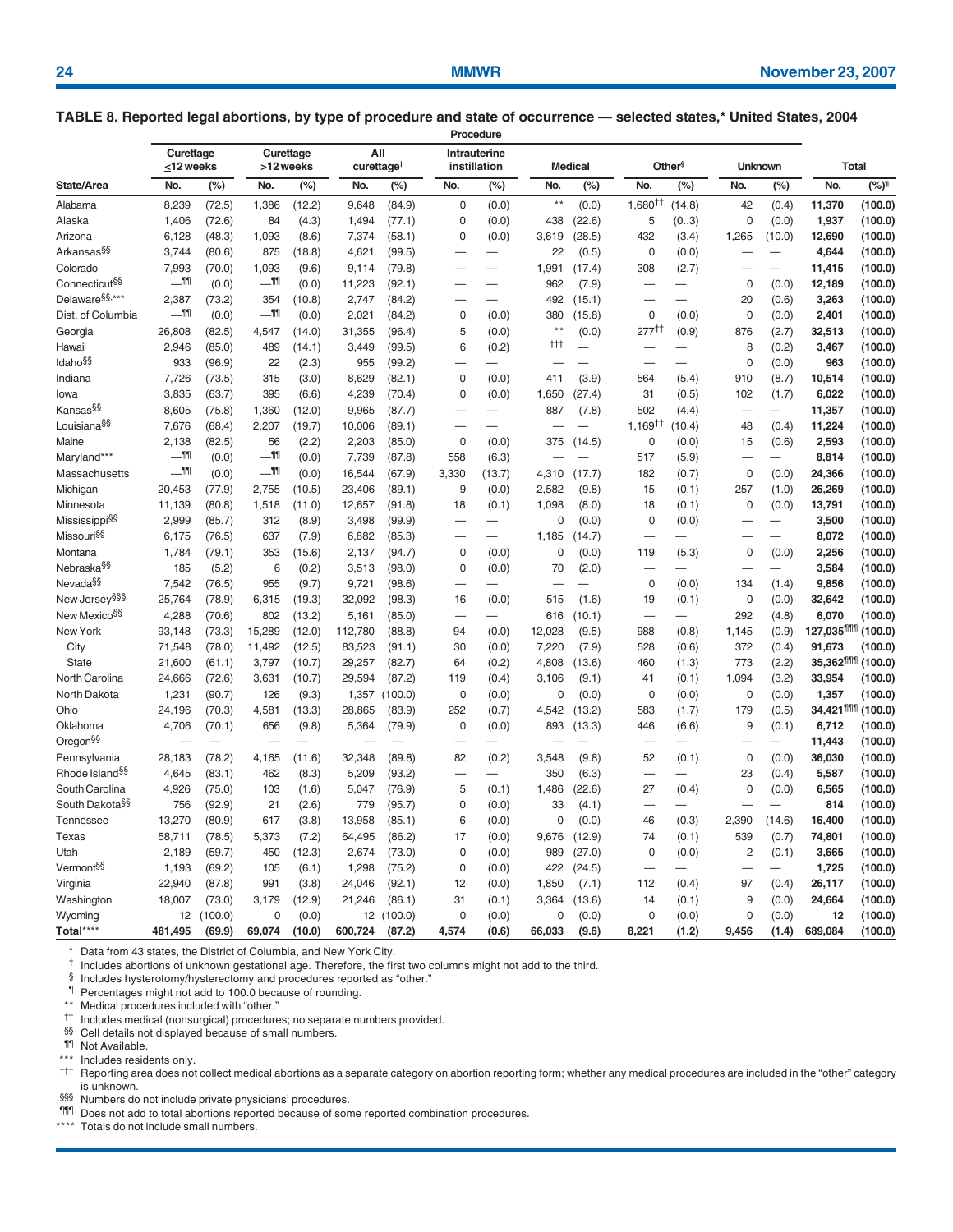|                               |         |        |         |              | Race   |                  |                   |              |         |                 |
|-------------------------------|---------|--------|---------|--------------|--------|------------------|-------------------|--------------|---------|-----------------|
|                               |         | White  |         | <b>Black</b> |        | Other            | <b>Unknown</b>    |              |         | <b>Total</b>    |
| State/Area                    | No.     | (%)    | No.     | (%)          | No.    | (%)              | No.               | (%)          | No.     | $(%)^{\dagger}$ |
| Alabama                       | 5,215   | (45.9) | 5,858   | (51.5)       | 209    | (1.8)            | 88                | (0.8)        | 11,370  | (100.0)         |
| Alaska                        | 1,170   | (60.4) | 146     | (7.5)        | 621    | (32.1)           | $\mathbf 0$       | (0.0)        | 1,937   | (100.0)         |
| Arkansas                      | 2,737   | (58.9) | 1,630   | (35.1)       | 155    | (3.3)            | 122               | (2.6)        | 4,644   | (100.0)         |
| Colorado                      | 8,277   | (72.5) | 706     | (6.2)        | 1,642  | (14.4)           | 790               | (6.9)        | 11,415  | (100.0)         |
| Delaware <sup>§</sup>         | 1,791   | (54.9) | 1,338   | (41.0)       | 134    | (4.1)            | $\mathbf 0$       | (0.0)        | 3,263   | (100.0)         |
| Dist. of Columbia             | 477     | (19.9) | 1,219   | (50.8)       | 705    | (29.4)           | $\mathbf 0$       | (0.0)        | 2,401   | (100.0)         |
| Georgia                       | 13,127  | (40.4) | 17,809  | (54.8)       | 1,577  | (4.9)            | $\mathbf 0$       | (0.0)        | 32,513  | (100.0)         |
| Hawaii                        | 972     | (28.0) | 86      | (2.5)        | 2,236  | (64.5)           | 173               | (5.0)        | 3,467   | (100.0)         |
| Idaho                         | 894     | (92.8) | 17      | (1.8)        | 46     | (4.8)            | 6                 | (0.6)        | 963     | (100.0)         |
| Indiana                       | 6,628   | (63.0) | 2,945   | (28.0)       | 375    | (3.6)            | 566               | (5.4)        | 10,514  | (100.0)         |
| lowa§                         | 4,707   | (78.2) | 533     | (8.9)        | 229    | (3.8)            | 553               | (9.2)        | 6,022   | (100.0)         |
| Kansas                        | 8,069   | (71.0) | 2,630   | (23.2)       | 639    | (5.6)            | 19                | (0.2)        | 11,357  | (100.0)         |
| Kentucky                      | 2,503   | (70.4) | 734     | (20.6)       | 224    | (6.3)            | 96                | (2.7)        | 3,557   | (100.0)         |
| Louisiana                     | 4,160   | (37.1) | 5,709   | (50.9)       | 314    | (2.8)            | 1,041             | (9.3)        | 11,224  | (100.0)         |
| Maine                         | 1,998   | (77.1) | 63      | (2.4)        | 202    | (7.8)            | 330               | (12.7)       | 2,593   | (100.0)         |
| Maryland <sup>§</sup>         | 2,149   | (24.4) | 5,718   | (64.9)       | 845    | (9.6)            | 102               | (1.2)        | 8,814   | (100.0)         |
| Massachusetts                 | 12,266  | (50.3) | 4,675   | (19.2)       | 5,690  | (23.4)           | 1,735             | (7.1)        | 24,366  | (100.0)         |
| Michigan                      | 14,714  | (56.0) | 9,780   | (37.2)       | 887    | (3.4)            | 888               | (3.4)        | 26,269  | (100.0)         |
| Minnesota                     | 8,785   | (63.7) | 3,012   | (21.8)       | 1,678  | (12.2)           | 316               | (2.3)        | 13,791  | (100.0)         |
| Mississippi                   | 837     | (23.9) | 2,650   | (75.7)       | 12     | (0.3)            | $\mathbf{1}$      | (0.0)        | 3,500   | (100.0)         |
| Missouri                      | 4,575   | (56.7) | 3,073   | (38.1)       | 383    | (4.7)            | 41                | (0.5)        | 8,072   | (100.0)         |
| Montana                       | 1,934   | (85.7) | 12      | (0.5)        | 236    | (10.5)           | 74                | (3.3)        | 2,256   | (100.0)         |
| New Jersey <sup>11</sup>      | 9,668   | (29.6) | 14,401  | (44.1)       | 6,946  | (21.3)           | 1,627             | (5.0)        | 32,642  | (100.0)         |
| <b>New York City</b>          | 34,934  | (38.1) | 41,674  | (45.5)       | 5,821  | (6.3)            | 9,244             | (10.1)       | 91,673  | (100.0)         |
| North Carolina                | 14,209  | (41.8) | 14,850  | (43.7)       | 1,976  | (5.8)            | 2,919             | (8.6)        | 33,954  | (100.0)         |
| North Dakota                  | 1,133   | (83.5) | 35      | (2.6)        | 187    | (13.8)           | $\overline{c}$    | (0.1)        | 1,357   | (100.0)         |
| Ohio                          | 19,952  | (58.3) | 12,028  | (35.1)       | 807    | (2.4)            | 1,455             | (4.2)        | 34,242  | (100.0)         |
| Oklahoma                      | 4,862   | (72.4) | 1,173   | (17.5)       | 677    | (10.1)           | $\mathbf 0$       | (0.0)        | 6,712   | (100.0)         |
| Oregon                        | 9,631   | (84.2) | 625     | (5.5)        | 1,115  | (9.7)            | 72                | (0.6)        | 11,443  | (100.0)         |
| Pennsylvania                  | 20,439  | (56.7) | 13,817  | (38.3)       | 1,762  | (4.9)            | 12                | (0.0)        | 36,030  | (100.0)         |
| Rhode Island                  | 3,894   | (69.7) | 895     | (16.0)       | 325    | (5.8)            | 473               | (8.5)        | 5,587   | (100.0)         |
| South Carolina                | 3,880   | (59.1) | 2,506   | (38.2)       | 178    | (2.7)            | $\mathbf{1}$      | (0.0)        | 6,565   | (100.0)         |
| Tennessee                     | 8,454   | (51.5) | 7,208   | (44.0)       | 383    | (2.3)            | 355               | (2.2)        | 16,400  | (100.0)         |
| <b>Texas</b>                  | 53,366  | (71.3) | 16,736  | (22.4)       | 3,423  | (4.6)            | 1,276             | (1.7)        | 74,801  | (100.0)         |
| Vermont                       | 1,607   | (93.2) | 29      | (1.7)        | 85     | (4.9)            | $\overline{4}$    | (0.2)        | 1,725   | (100.0)         |
| Virginia                      | 11,512  | (44.1) | 10,893  | (41.7)       | 2,082  | (8.0)            | 1,630             | (6.2)        | 26,117  | (100.0)         |
| Wisconsin <sup>§</sup>        | 6,698   | (68.9) | 2,390   | (24.6)       | $* *$  | NA <sup>tt</sup> | 631 <sup>§§</sup> | $(6.5)^{\S\$ | 9,719   | (100.0)         |
| Wyoming <sup>111</sup>        | 9       | (75.0) |         |              |        |                  |                   |              | 12      | (100.0)         |
| Total***                      | 312,233 | (52.6) | 209,603 | (35.3)       | 44,806 | (7.6)            | 26,642            | (4.5)        | 593,287 | (100.0)         |
| Abortion ratio <sup>†††</sup> | 161     |        | 472     |              | 330    |                  |                   |              | 225     |                 |
| Abortion rate <sup>§§§</sup>  | 10      |        | 28      |              | 22     |                  |                   |              | 13      |                 |

**TABLE 9. Reported legal abortions, by race of women who obtained an abortion and state of occurrence — selected states,\* United States, 2004**

\* Data from 36 states, the District of Columbia, and New York City; excludes eight states (Arizona, Nebraska, Nevada, New Mexico, New York Upstate, South Dakota, Utah, and Washington) from which race was reported as unknown for >15% of women.

† Percentages might not add to 100.0 because of rounding.

§ Includes residents only.

¶ Numbers do not include private physicians' procedures.

\*\* Other" included with "unknown."

†† Not applicable.

§§ Includes "other."

¶¶ Cell details not displayed because of small numbers.

\*\*\* Totals do not include small numbers.

††† Calculated as the number of legal abortions obtained by women of a given race per 1,000 live births to women of the same race for these states. For each state, data for

women of unknown race were distributed according to the known racial distribution for that state.<br><sup>§§§</sup> Calculated as the number of legal abortions obtained by women of a given race per 1,000 women aged 15-44 years of the for women of unknown race were distributed according to the known racial distribution for that state. New York City data were excluded because separate population data were not readily available for New York City.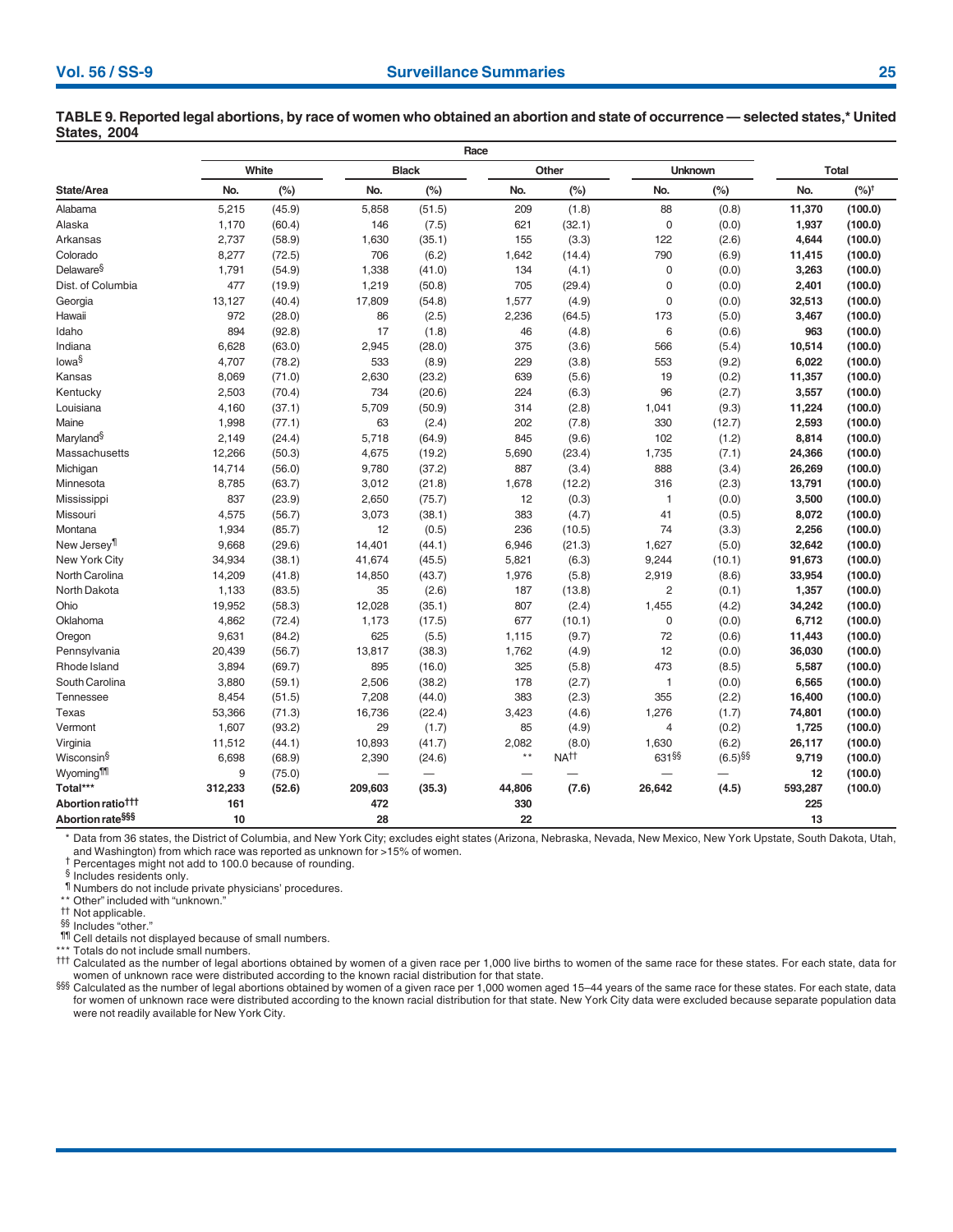|                              |        | Hispanic | Non-Hispanic   |        | <b>Unknown</b> |        | <b>Total</b> |                 |
|------------------------------|--------|----------|----------------|--------|----------------|--------|--------------|-----------------|
| State/Area                   | No.    | (%)      | No.            | (%)    | No.            | (%)    | No.          | $(%)^{\dagger}$ |
| Alabama                      | 284    | (2.5)    | 10,862         | (95.5) | 224            | (2.0)  | 11,370       | (100.0)         |
| Arizona                      | 4,788  | (37.7)   | 7,727          | (60.9) | 175            | (1.4)  | 12,690       | (100.0)         |
| Arkansas                     | 180    | (3.9)    | 4,450          | (95.8) | 14             | (0.3)  | 4,644        | (100.0)         |
| Colorado                     | 2,401  | (21.0)   | 7,595          | (66.5) | 1,419          | (12.4) | 11,415       | (100.0)         |
| Delaware <sup>§</sup>        | 355    | (10.9)   | 2,882          | (88.3) | 26             | (0.8)  | 3,263        | (100.0)         |
| Dist. of Columbia            | 344    | (14.3)   | 2,057          | (85.7) | $\mathbf 0$    | (0.0)  | 2,401        | (100.0)         |
| Georgia                      | 2,085  | (6.4)    | 26,768         | (82.3) | 3,660          | (11.3) | 32,513       | (100.0)         |
| Hawaii                       | 140    | (4.0)    | 3,126          | (90.2) | 201            | (5.8)  | 3,467        | (100.0)         |
| Idaho                        | 115    | (11.9)   | 838            | (87.0) | 10             | (1.0)  | 963          | (100.0)         |
| Kansas                       | 1,048  | (9.2)    | 9,810          | (86.4) | 499            | (4.4)  | 11,357       | (100.0)         |
| Minnesota                    | 775    | (5.6)    | 12,920         | (93.7) | 96             | (0.7)  | 13,791       | (100.0)         |
| Mississippi                  | 21     | (0.6)    | 3,477          | (99.3) | $\overline{c}$ | (0.1)  | 3,500        | (100.0)         |
| Missouri                     | 231    | (2.9)    | 7,773          | (96.3) | 68             | (0.8)  | 8,072        | (100.0)         |
| New Jersey <sup>¶</sup>      | 7,584  | (23.2)   | 24,836         | (76.1) | 222            | (0.7)  | 32,642       | (100.0)         |
| New Mexico                   | 3,047  | (50.2)   | 2,149          | (35.4) | 874            | (14.4) | 6,070        | (100.0)         |
| New York                     | 31,587 | (25.1)   | 80,320         | (63.7) | 14,095         | (11.2) | 126,002      | (100.0)         |
| City                         | 27,946 | (30.5)   | 54,730         | (59.7) | 8,997          | (9.8)  | 91,673       | (100.0)         |
| <b>State</b>                 | 3,641  | (10.6)   | 25,590         | (74.5) | 5,098          | (14.9) | 34,329       | (100.0)         |
| Ohio                         | 1,204  | (3.5)    | 31,583         | (92.2) | 1,455          | (4.2)  | 34,242       | (100.0)         |
| Oregon                       | 1,236  | (10.8)   | 10,194         | (89.1) | 13             | (0.1)  | 11,443       | (100.0)         |
| Pennsylvania                 | 2,137  | (5.9)    | 33,884         | (94.0) | 9              | (0.0)  | 36,030       | (100.0)         |
| South Carolina               | 318    | (4.8)    | 6,247          | (95.2) | 0              | (0.0)  | 6,565        | (100.0)         |
| <b>Tennessee</b>             | 660    | (4.0)    | 15,483         | (94.4) | 257            | (1.6)  | 16,400       | (100.0)         |
| Texas                        | 27,705 | (37.0)   | 45,820         | (61.3) | 1,276          | (1.7)  | 74,801       | (100.0)         |
| Utah                         | 1,007  | (27.5)   | 2,324          | (63.4) | 334            | (9.1)  | 3,665        | (100.0)         |
| Vermont                      | 32     | (1.9)    | 1,682          | (97.5) | 11             | (0.6)  | 1,725        | (100.0)         |
| Wisconsin <sup>§</sup>       | 841    | (8.7)    | 8,878          | (91.3) | $\mathbf 0$    | (0.0)  | 9,719        | (100.0)         |
| Wyoming**                    |        |          | $\overline{7}$ | (58.3) |                |        | 12           | (100.0)         |
| Total <sup>††</sup>          | 90,125 | (18.8)   | 363,692        | (76.0) | 24,940         | (5.2)  | 478,762      | (100.0)         |
| Abortion ratio <sup>§§</sup> | 211    |          | 236            |        |                |        | 231          |                 |
| Abortion rate <sup>111</sup> | 26     |          | 13             |        |                |        | 13           |                 |

**TABLE 10. Reported legal abortions, by ethnicity of women who obtained an abortion and state of occurrence — selected states,\* United States, 2004**

\* Data from 25 states, the District of Columbia, and New York City; excludes 13 states (Indiana, Maine, Massachusetts, Montana, Nebraska, Nevada, North Carolina, North Dakota, Oklahoma, Rhode Island, South Dakota, Virginia, and Washington) where ethnicity was reported as unknown for >15% of women.

† Percentages might not add to 100.0 because of rounding.

¶ Numbers do not include private physicians' procedures.

\*\* Cell details not displayed because of small numbers.

†† Totals do not include small numbers.

§§ Calculated as the number of legal abortions obtained by women of a given ethnicity per 1,000 live births to women of the same ethnicity for these states. For each state, data for women of unknown ethnicity were distributed according to the known ethnicity distribution for that state.

¶¶ Calculated as the number of legal abortions obtained by women of a given ethnicity per 1,000 women aged 15–44 years of the same ethnicity for these states. For each state, data for women of unknown ethnicity were distributed according to the known ethnicity distribution for that state.

<sup>§</sup> Includes residents only.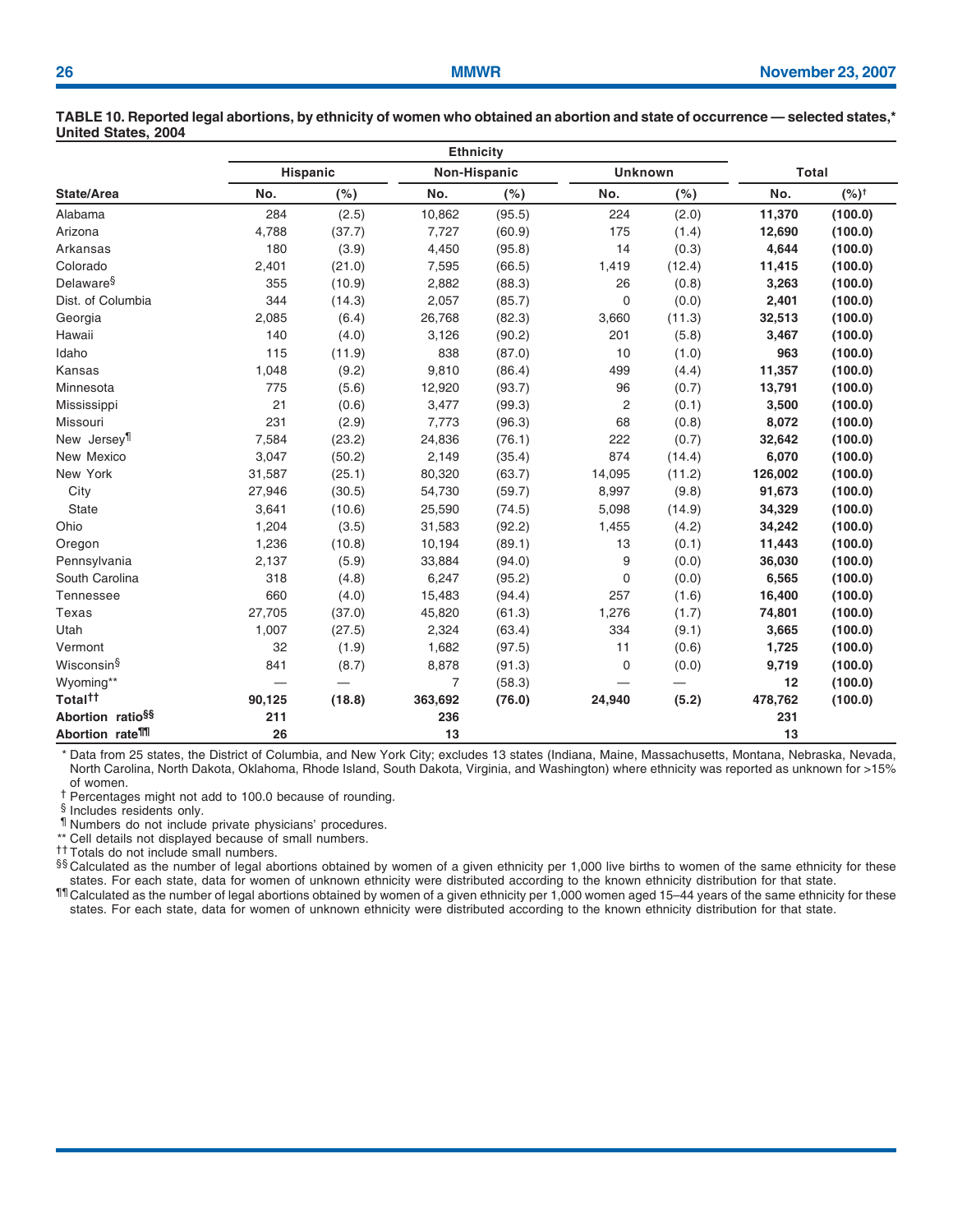| TABLE 11. Reported legal abortions, by marital status of women who obtained an abortion and state of occurrence - selected |  |
|----------------------------------------------------------------------------------------------------------------------------|--|
| states.* United States, 2004                                                                                               |  |

|                          |         |                      | <b>Marital status</b>         |        |              |        |              |         |
|--------------------------|---------|----------------------|-------------------------------|--------|--------------|--------|--------------|---------|
|                          |         | Married <sup>t</sup> | <b>Unmarried</b> <sup>§</sup> |        | Unknown      |        | <b>Total</b> |         |
| State/Area               | No.     | (%)                  | No.                           | (%)    | No.          | (%)    | No.          | (%)     |
| Alabama                  | 1,555   | (13.7)               | 9,681                         | (85.1) | 134          | (1.2)  | 11,370       | (100.0) |
| Alaska                   | 326     | (16.8)               | 1,599                         | (82.6) | 12           | (0.6)  | 1,937        | (100.0) |
| Arizona                  | 2,293   | (18.1)               | 10,397                        | (81.9) | 0            | (0.0)  | 12,690       | (100.0) |
| Arkansas                 | 688     | (14.8)               | 3,950                         | (85.1) | 6            | (0.1)  | 4,644        | (100.0) |
| Colorado                 | 2,012   | (17.6)               | 8,842                         | (77.5) | 561          | (4.9)  | 11,415       | (100.0) |
| Delaware**               | 475     | (14.6)               | 2,788                         | (85.4) | 0            | (0.0)  | 3,263        | (100.0) |
| Dist. of Columbia        | 282     | (11.7)               | 2,103                         | (87.6) | 16           | (0.7)  | 2,401        | (100.0) |
| Georgia                  | 5,911   | (18.2)               | 26,019                        | (80.0) | 583          | (1.8)  | 32,513       | (100.0) |
| Hawaii                   | 661     | (19.1)               | 2,786                         | (80.4) | 20           | (0.6)  | 3,467        | (100.0) |
| Idaho                    | 184     | (19.1)               | 778                           | (80.8) | $\mathbf{1}$ | (0.1)  | 963          | (100.0) |
| Illinois**               | 6,727   | (16.8)               | 32,771                        | (81.9) | 525          | (1.3)  | 40,023       | (100.0) |
| Indiana                  | 1,663   | (15.8)               | 8,661                         | (82.4) | 190          | (1.8)  | 10,514       | (100.0) |
| lowa                     | 1,174   | (19.5)               | 4,476                         | (74.3) | 372          | (6.2)  | 6,022        | (100.0) |
| Kansas                   | 2,224   | (19.6)               | 9,114                         | (80.3) | 19           | (0.2)  | 11,357       | (100.0) |
| Kentucky                 | 579     | (16.3)               | 2,978                         | (83.7) | 0            | (0.0)  | 3,557        | (100.0) |
| Maine                    | 394     | (15.2)               | 1,850                         | (71.3) | 349          | (13.5) | 2,593        | (100.0) |
| Maryland**               | 1,530   | (17.4)               | 7,184                         | (81.5) | 100          | (1.1)  | 8,814        | (100.0) |
| Massachusetts            | 3,944   | (16.2)               | 19,831                        | (81.4) | 591          | (2.4)  | 24,366       | (100.0) |
| Michigan                 | 3,682   | (14.0)               | 22,405                        | (85.3) | 182          | (0.7)  | 26,269       | (100.0) |
| Minnesota                | 2,420   | (17.5)               | 11,211                        | (81.3) | 160          | (1.2)  | 13,791       | (100.0) |
| Mississippi              | 391     | (11.2)               | 3,105                         | (88.7) | 4            | (0.1)  | 3,500        | (100.0) |
| Missouri                 | 1,544   | (19.1)               | 6,337                         | (78.5) | 191          | (2.4)  | 8,072        | (100.0) |
| Nevada                   | 2,000   | (20.3)               | 7,150                         | (72.5) | 706          | (7.2)  | 9,856        | (100.0) |
| New Jersey <sup>††</sup> | 5,019   | (15.4)               | 27,108                        | (83.0) | 515          | (1.6)  | 32,642       | (100.0) |
| New Mexico               | 888     | (14.6)               | 5,074                         | (83.6) | 108          | (1.8)  | 6,070        | (100.0) |
| New York City            | 13,516  | (14.7)               | 75,259                        | (82.1) | 2,898        | (3.2)  | 91,673       | (100.0) |
| North Carolina           | 7,236   | (21.3)               | 24,978                        | (73.6) | 1,740        | (5.1)  | 33,954       | (100.0) |
| North Dakota             | 226     | (16.7)               | 1,131                         | (83.3) | 0            | (0.0)  | 1,357        | (100.0) |
| Ohio                     | 5,512   | (16.1)               | 28,039                        | (81.9) | 691          | (2.0)  | 34,242       | (100.0) |
| Oklahoma                 | 1,431   | (21.3)               | 5,281                         | (78.7) | 0            | (0.0)  | 6,712        | (100.0) |
| Oregon                   | 2,440   | (21.3)               | 8,842                         | (77.3) | 161          | (1.4)  | 11,443       | (100.0) |
| Pennsylvania             | 5,681   | (15.8)               | 30,344                        | (84.2) | 5            | (0.0)  | 36,030       | (100.0) |
| Rhode Island             | 880     | (15.8)               | 4,382                         | (78.4) | 325          | (5.8)  | 5,587        | (100.0) |
| South Carolina           | 1,105   | (16.8)               | 5,460                         | (83.2) | 0            | (0.0)  | 6,565        | (100.0) |
| <b>Tennessee</b>         | 2,953   | (18.0)               | 13,178                        | (80.4) | 269          | (1.6)  | 16,400       | (100.0) |
| <b>Texas</b>             | 14,509  | (19.4)               | 58,995                        | (78.9) | 1,297        | (1.7)  | 74,801       | (100.0) |
| Utah                     | 851     | (23.2)               | 2,472                         | (67.4) | 342          | (9.3)  | 3,665        | (100.0) |
| Vermont                  | 302     | (17.5)               | 1,389                         | (80.5) | 34           | (2.0)  | 1,725        | (100.0) |
| Virginia                 | 4,422   | (16.9)               | 18,734                        | (71.7) | 2,961        | (11.3) | 26,117       | (100.0) |
| Wisconsin**              | 1,562   | (16.1)               | 8,107                         | (83.4) | 50           | (0.5)  | 9,719        | (100.0) |
| Wyoming <sup>§§</sup>    |         |                      | 10                            | (83.3) |              |        | 12           | (100.0) |
| Total <sup>11</sup>      | 111,192 | (17.1)               | 524,799                       | (80.5) | 16,118       | (2.5)  | 652,111      | (100.0) |
| Abortion ratio***        | 61      |                      | 510                           |        |              |        | 221          |         |

\* Data from 39 states, the District of Columbia, and New York City; excludes four states (Louisiana, Montana, Nebraska, and South Dakota) where marital status was reported as unknown for >15% of women.

† Includes married and separated.

§ Includes never married, divorced, and widowed.

¶ Percentages might not add to 100.0 because of rounding.

\*\* Includes residents only.

†† Numbers do not include private physicians' procedures. §§ Cell details not displayed because of small numbers.

¶¶ Totals do not include small numbers.

\*\*\* Calculated as the number of legal abortions obtained by women of a given marital status per 1,000 live births to women of the same marital status for these states. For each state, data for women of unknown marital status were distributed according to the known marital status distribution for that state.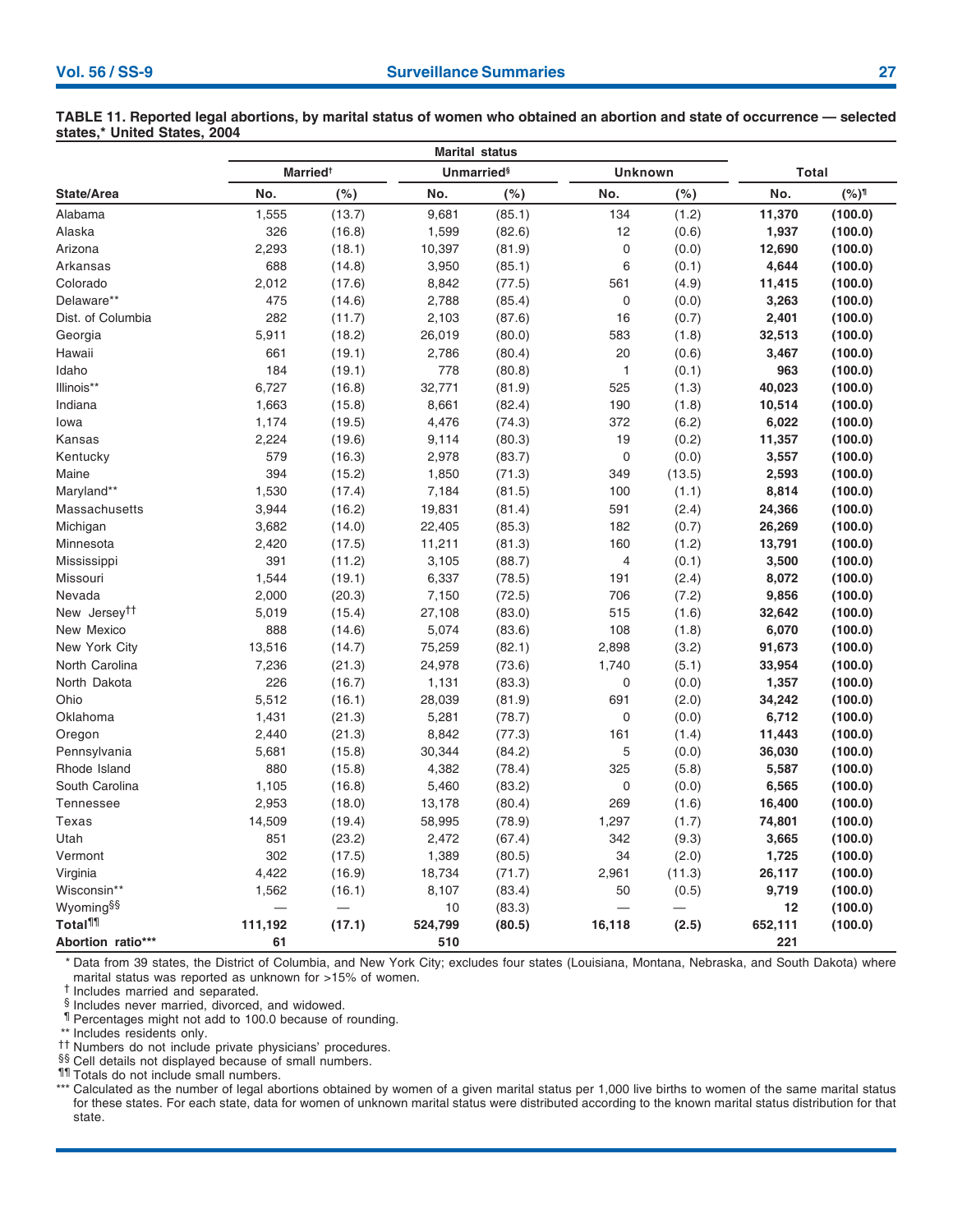|                                     |                  | No. of previous live births |                |        |                |        |                |       |             |                |                     |                |              |                    |  |
|-------------------------------------|------------------|-----------------------------|----------------|--------|----------------|--------|----------------|-------|-------------|----------------|---------------------|----------------|--------------|--------------------|--|
|                                     | 0                |                             | $\blacksquare$ |        | $\overline{2}$ |        | 3              |       |             | $\geq$ 4       | <b>Unknown</b>      |                |              | <b>Total</b>       |  |
| State/Area                          | No.              | $(\%)$                      | No.            | $(\%)$ | No.            | (%)    | No.            | (%)   | No.         | (%)            | No.                 | $(\%)$         | No.          | $(%)^{\dagger}$    |  |
| Alabama                             | 4,677            | (41.1)                      | 3,372          | (29.7) | 2,221          | (19.5) | 728            | (6.4) | 348         | (3.1)          | 24                  | (0.2)          | 11,370       | (100.0)            |  |
| Alaska                              | 856              | (44.2)                      | 477            | (24.6) | 330            | (17.0) | 166            | (8.6) | 100         | (5.2)          | 8                   | (0.4)          | 1,937        | (100.0)            |  |
| Arizona                             | 5,419            | (42.7)                      | 3,081          | (24.3) | 2,380          | (18.8) | 1,133          | (8.9) | 656         | (5.2)          | 21                  | (0.2)          | 12,690       | (100.0)            |  |
| Arkansas                            | 1,751            | (37.7)                      | 1,386          | (29.8) | 1,013          | (21.8) | 335            | (7.2) | 157         | (3.4)          | 2                   | (0.0)          | 4,644        | (100.0)            |  |
| Colorado                            | 5,357            | (46.9)                      | 2,573          | (22.5) | 1,889          | (16.5) | 713            | (6.2) | 417         | (3.7)          | 466                 | (4.1)          | 11,415       | (100.0)            |  |
| Delaware <sup>§</sup>               | 1,313            | (40.2)                      | 896            | (27.5) | 619            | (19.0) | 262            | (8.0) | 139         | (4.3)          | 34                  | (1.0)          | 3,263        | (100.0)            |  |
| Georgia                             | 12,594           | (38.7)                      | 9,089          | (28.0) | 6,464          | (19.9) | 2,545          | (7.8) | 1,375       | (4.2)          | 446                 | (1.4)          | 32,513       | (100.0)            |  |
| Hawaii                              | 1,683            | (48.5)                      | 800            | (23.1) | 538            | (15.5) | 240            | (6.9) | 155         | (4.5)          | 51                  | (1.5)          | 3,467        | (100.0)            |  |
| Idaho                               | 450              | (46.7)                      | 226            | (23.5) | 170            | (17.7) | 74             | (7.7) | 42          | (4.4)          | $\mathbf{1}$        | (0.1)          | 963          | (100.0)            |  |
| Indiana                             | 3,469            | (33.0)                      | 2,632          | (25.0) | 2,092          | (19.9) | 860            | (8.2) | 489         | (4.7)          | 972                 | (9.2)          | 10,514       | (100.0)            |  |
| lowa§                               | 2,601            | (43.2)                      | 1,487          | (24.7) | 1,235          | (20.5) | 476            | (7.9) | 217         | (3.6)          | 6                   | (0.1)          | 6,022        | (100.0)            |  |
| Kansas                              | 4,610            | (40.6)                      | 2,962          | (26.1) | 2,258          | (19.9) | 1,028          | (9.1) | 499         | (4.4)          | 0                   | (0.0)          | 11,357       | (100.0)            |  |
| Louisiana                           | 4,131            | (36.8)                      | 3,225          | (28.7) | 2,206          | (19.7) | 891            | (7.9) | 447         | (4.0)          | 324                 | (2.9)          | 11,224       | (100.0)            |  |
| Maine                               | 1,343            | (51.8)                      | 620            | (23.9) | 416            | (16.0) | 159            | (6.1) | 54          | (2.1)          | 1                   | (0.0)          | 2,593        | (100.0)            |  |
| Maryland <sup>§,¶</sup>             | 3,260            | (37.0)                      | 2,580          | (29.3) | 1,885          | (21.4) | 739            | (8.4) | 350         | (4.0)          | 0                   | (0.0)          | 8814         | (100.0)            |  |
| Michigan                            | 10,393           | (39.6)                      | 6,863          | (26.1) | 5,401          | (20.6) | 2,368          | (9.0) | 1,240       | (4.7)          | 4                   | (0.0)          | 26,269       | (100.0)            |  |
| Minnesota                           | 5,803            | (42.1)                      | 3,437          | (24.9) | 2,643          | (19.2) | 1,142          | (8.3) | 738         | (5.4)          | 28                  | (0.2)          | 13,791       | (100.0)            |  |
| Mississippi                         | 1,147            | (32.8)                      | 1,128          | (32.2) | 805            | (23.0) | 293            | (8.4) | 125         | (3.6)          | 2                   | (0.1)          | 3,500        | (100.0)            |  |
| Missouri                            | 3,120            | (38.7)                      | 2,158          | (26.7) | 1,692          | (21.0) | 694            | (8.6) | 408         | (5.1)          | 0                   | (0.0)          | 8,072        | (100.0)            |  |
| Montana                             | 1,102            | (48.8)                      | 492            | (21.8) | 434            | (19.2) | 149            | (6.6) | 79          | (3.5)          | 0                   | (0.0)          | 2,256        | (100.0)            |  |
| Nebraska                            | 1,464            | (40.8)                      | 927            | (25.9) | 724            | (20.2) | 300            | (8.4) | 169         | (4.7)          | 0                   | (0.0)          | 3,584        | (100.0)            |  |
| Nevada                              | 3,943            | (40.0)                      | 2,315          | (23.5) | 1,872          | (19.0) | 819            | (8.3) | 473         | (4.8)          | 434                 | (4.4)          | 9,856        | (100.0)            |  |
| New Jersey**                        | 12,901           | (39.5)                      | 9,103          | (27.9) | 6,304          | (19.3) | 2,603          | (8.0) | 1,600       | (4.9)          | 131                 | (0.4)          | 32,642       | (100.0)            |  |
| New York                            | 53,784           | (42.7)                      | 32,025         | (25.4) | 23,142         | (18.4) | 9,913          | (7.9) | 6,602       | (4.8)          | 1,076               | (0.9)          | 126,002      | (100.0)            |  |
| City                                | 36,142           | (39.4)                      | 24,853         | (27.1) | 17,719         | (19.3) | 7,440          | (8.1) | 4,443       | (4.8)          | 1,076               | (1.2)          | 91,673       | (100.0)            |  |
| <b>State</b>                        | 17,642           | (51.4)                      | 7,172          | (20.9) | 5,423          | (15.8) | 2,473          | (7.2) | 1,619       | (4.7)          | 0                   | (0.0)          | 34,329       | (100.0)            |  |
| North Carolina                      | 11,948           | (35.2)                      | 7,919          | (23.3) | 5,785          | (17.0) | 2,417          | (7.1) | 1,492       | (4.4)          | 4,393               | (12.9)         | 33,954       | (100.0)            |  |
| North Dakota                        | 607              | (44.7)                      | 340            | (25.1) | 239            | (17.6) | 101            | (7.4) | 70          | (5.2)          | 0                   | (0.0)          | 1,357        | (100.0)            |  |
| Ohio                                | 9,007            | (26.3)                      | 9,535          | (27.8) | 7,132          | (20.8) | 2,918          | (8.5) | 1,465       | (4.3)          | 4,185               | (12.2)         | 34,242       | (100.0)            |  |
| Oklahoma <sup>11</sup>              | 2,542            | (37.9)                      | 1,884          | (28.1) | 1,497          | (22.3) | 569            | (8.5) | 219         | (3.3)          | $\mathbf{1}$        | (0.0)          | 6,712        | (100.0)            |  |
| Oregon                              | 5,114            | (44.7)                      | 2,889          | (25.2) | 2,139          | (18.7) | 857            | (7.5) | 418         | (3.7)          | 26                  | (0.2)          | 11,443       | (100.0)            |  |
| Pennsylvania                        | 14,437           | (40.1)                      | 9,848          | (27.3) | 7,226          | (20.1) | 2,928          | (8.1) | 1,587       | (4.4)          | 4                   | (0.0)          | 36,030       | (100.0)            |  |
| Rhode Island¶                       | 2,434            | (43.6)                      | 1,452          | (26.0) | 1,049          | (18.8) | 398            | (7.1) | 181         | (3.2)          | 73                  | (1.3)          | 5,587        | (100.0)            |  |
| South Carolina                      | 2,890            | (44.0)                      | 1,876          | (28.6) | 1,203          | (18.3) | 426            | (6.5) | 170         | (2.6)          | 0                   | (0.0)          | 6,565        | (100.0)            |  |
| South Dakota <sup>¶</sup>           | 345              | (42.4)                      | 205            | (25.2) | 153            | (18.8) | 77             | (9.5) | 34          | (4.2)          | 0                   | (0.0)          | 814          | (100.0)            |  |
| Tennessee                           | 5,866            | (35.8)                      | 4,883          | (29.8) | 3,468          | (21.1) | 1,318          | (8.0) | 750         | (4.6)          | 115                 | (0.7)          | 16,400       | (100.0)            |  |
| Texas                               | 28,998           | (38.8)                      | 20,683         | (27.7) | 15,702         | (21.0) | 6,287          | (8.4) | 2,991       | (4.0)          | 140                 | (0.2)          | 74,801       | (100.0)            |  |
| Utah                                | 1,477            | (40.3)                      | 867            | (23.7) | 734            | (20.0) | 318            | (8.7) | 186         | (5.1)          | 83                  | (2.3)          | 3,665        | (100.0)            |  |
| Vermont                             | 919              | (53.3)                      | 395            | (22.9) | 272            | (15.8) | 96             | (5.6) | 42<br>896   | (2.4)          | $\mathbf{1}$<br>971 | (0.1)          | 1,725        | (100.0)            |  |
| Virginia                            | 10,009<br>11,249 | (38.3)<br>(45.6)            | 7,138<br>6.079 | (27.3) | 5,241          | (20.1) | 1,862<br>1.847 | (7.1) | 900         | (3.4)          | 37                  | (3.7)          | 26,117       | (100.0)<br>(100.0) |  |
| Washington<br>Wyoming <sup>††</sup> | 8                | (66.7)                      |                | (24.6) | 4,552          | (18.5) |                | (7.5) | $\mathbf 0$ | (3.6)          | 0                   | (0.2)<br>(0.0) | 24,664<br>12 | (100.0)            |  |
| Total <sup>§§</sup>                 | 255,021          | (39.7)                      | 169,847        | (26.4) | 125,125        | (19.5) | 51,049         | (7.9) | 27,740      | (0.0)<br>(4.3) | 14,060              | (2.2)          | 642,846      | (100.0)            |  |
| Abortion ratio¶¶                    | 230              |                             | 190            |        | 264            |        | 274            |       | 229         |                |                     |                | 226          |                    |  |
|                                     |                  |                             |                |        |                |        |                |       |             |                |                     |                |              |                    |  |

**TABLE 12. Reported legal abortions, by number of previous live births and state of occurrence — selected states,\* United States, 2004**

\* Data from 40 states and New York City; excludes two states (Massachusetts and New Mexico) where the number of previous live births were reported as unknown for >15% of women.

† Percentages might not add to 100.0 because of rounding.

§ Includes residents only.

¶ Indicates number of living children.

\*\* Numbers do not include private physicians' procedures.

†† Cell details not displayed because of small numbers.

§§ Totals do not include small numbers.

¶¶ Calculated as the number of legal abortions obtained by women with a given number of previous live births per 1,000 live births to women with the same number of previous live births for these states. For each state, data for women whose number of previous live births were unknown were distributed according to the known number of previous live births for that state.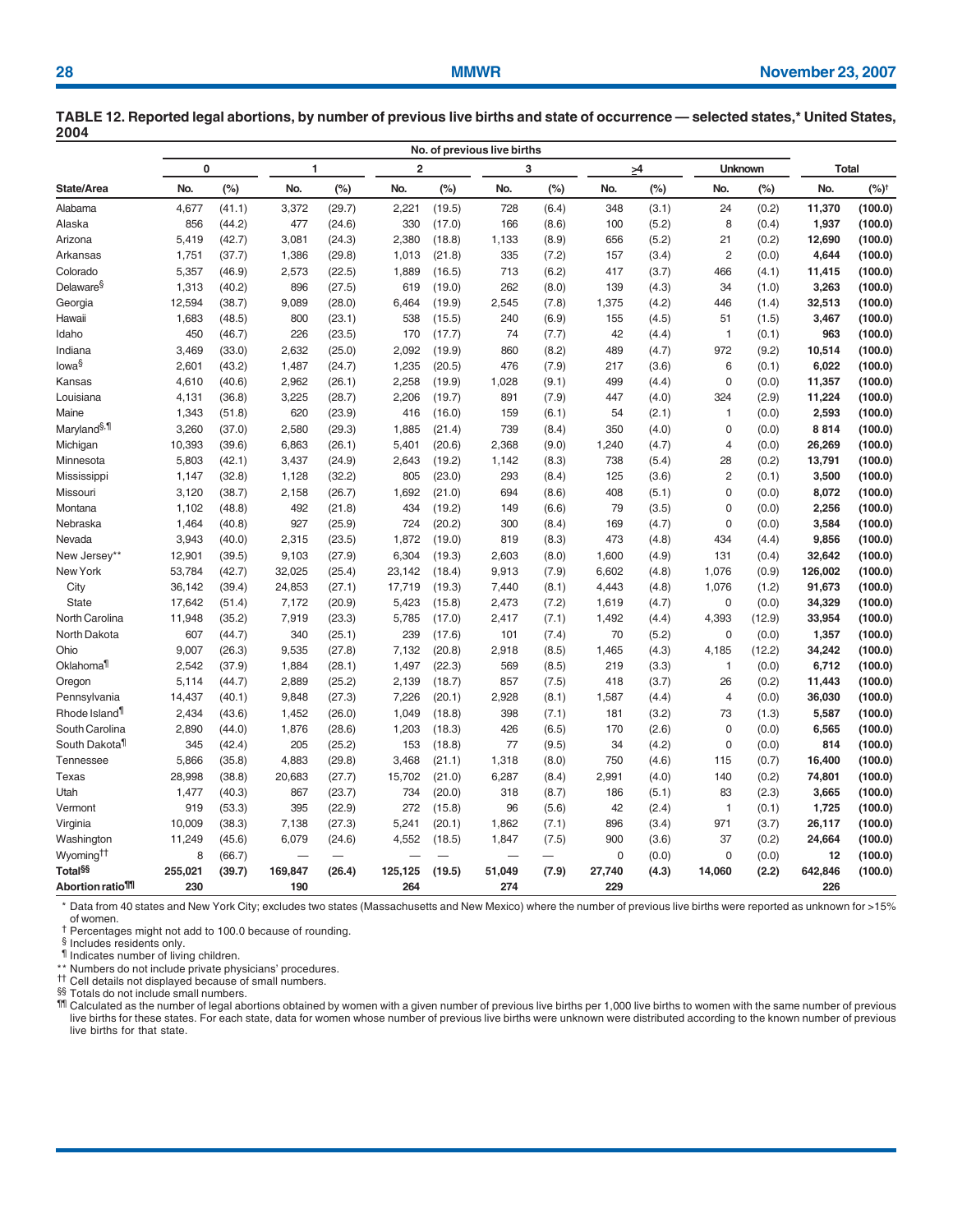|                       | No. of previous induced abortions |              |         |        |        |                |        |          |              |         |         |                 |
|-----------------------|-----------------------------------|--------------|---------|--------|--------|----------------|--------|----------|--------------|---------|---------|-----------------|
|                       |                                   | $\mathbf{0}$ |         | 1      |        | $\overline{2}$ |        | $\geq 3$ |              | Unknown |         | <b>Total</b>    |
| State/Area            | No.                               | (%)          | No.     | (% )   | No.    | (%)            | No.    | (%)      | No.          | (%)     | No.     | $(%)^{\dagger}$ |
| Alabama               | 7,239                             | (63.7)       | 2,834   | (24.9) | 856    | (7.5)          | 412    | (3.6)    | 29           | (0.3)   | 11,370  | (100.0)         |
| Alaska                | 1,223                             | (63.1)       | 442     | (22.8) | 187    | (9.7)          | 72     | (3.7)    | 13           | (0.7)   | 1,937   | (100.0)         |
| Arizona               | 8,058                             | (63.5)       | 3,204   | (25.2) | 1,005  | (7.9)          | 407    | (3.2)    | 16           | (0.1)   | 12,690  | (100.0)         |
| Arkansas              | 2,909                             | (62.6)       | 1,129   | (24.3) | 406    | (8.7)          | 197    | (4.2)    | 3            | (0.1)   | 4,644   | (100.0)         |
| Colorado              | 6,685                             | (58.6)       | 3,105   | (27.2) | 875    | (7.7)          | 404    | (3.5)    | 346          | (3.0)   | 11,415  | (100.0)         |
| Delaware <sup>§</sup> | 1,917                             | (58.7)       | 792     | (24.3) | 325    | (10.0)         | 207    | (6.3)    | 22           | (0.7)   | 3,263   | (100.0)         |
| Georgia               | 19,294                            | (59.3)       | 8,319   | (25.6) | 2,811  | (8.6)          | 1,427  | (4.4)    | 662          | (2.0)   | 32,513  | (100.0)         |
| Hawaii                | 1,986                             | (57.3)       | 891     | (25.7) | 336    | (9.7)          | 224    | (6.5)    | 30           | (0.9)   | 3,467   | (100.0)         |
| Idaho                 | 658                               | (68.3)       | 206     | (21.4) | 70     | (7.3)          | 25     | (2.6)    | 4            | (0.4)   | 963     | (100.0)         |
| Indiana               | 5,893                             | (56.0)       | 2,496   | (23.7) | 857    | (8.2)          | 395    | (3.8)    | 873          | (8.3)   | 10,514  | (100.0)         |
| lowa§                 | 3,906                             | (64.9)       | 1,438   | (23.9) | 448    | (7.4)          | 217    | (3.6)    | 13           | (0.2)   | 6,022   | (100.0)         |
| Kansas                | 6,960                             | (61.3)       | 2,782   | (24.5) | 1,003  | (8.8)          | 386    | (3.4)    | 226          | (2.0)   | 11,357  | (100.0)         |
| Kentucky              | 1,958                             | (55.0)       | 897     | (25.2) | 405    | (11.4)         | 296    | (8.3)    | $\mathbf{1}$ | (0.0)   | 3,557   | (100.0)         |
| Maine                 | 1,539                             | (59.4)       | 694     | (26.8) | 258    | (9.9)          | 101    | (3.9)    | 1            | (0.0)   | 2,593   | (100.0)         |
| Maryland <sup>§</sup> | 2,479                             | (28.1)       | 2,894   | (32.8) | 1,767  | (20.0)         | 1,674  | (19.0)   | $\mathbf 0$  | (0.0)   | 8,814   | (100.0)         |
| Massachusetts         | 11,765                            | (48.3)       | 6,168   | (25.3) | 2,903  | (11.9)         | 2,161  | (8.9)    | 1,369        | (5.6)   | 24,366  | (100.0)         |
| Michigan              | 13,679                            | (52.1)       | 6,757   | (25.7) | 3,255  | (12.4)         | 2,574  | (9.8)    | 4            | (0.0)   | 26,269  | (100.0)         |
| Minnesota             | 7,841                             | (56.9)       | 3,500   | (25.4) | 1,410  | (10.2)         | 1,038  | (7.5)    | 2            | (0.0)   | 13,791  | (100.0)         |
| Mississippi           | 2,206                             | (63.0)       | 913     | (26.1) | 302    | (8.6)          | 79     | (2.3)    | 0            | (0.0)   | 3,500   | (100.0)         |
| Missouri              | 4,672                             | (57.9)       | 2,116   | (26.2) | 824    | (10.2)         | 459    | (5.7)    | 1            | (0.0)   | 8,072   | (100.0)         |
| Montana               | 1,201                             | (53.2)       | 644     | (28.5) | 235    | (10.4)         | 176    | (7.8)    | $\mathbf 0$  | (0.0)   | 2,256   | (100.0)         |
| Nebraska              | 2,450                             | (68.4)       | 722     | (20.1) | 263    | (7.3)          | 149    | (4.2)    | 0            | (0.0)   | 3,584   | (100.0)         |
| Nevada                | 5,101                             | (51.8)       | 2,608   | (26.5) | 1,137  | (11.5)         | 754    | (7.7)    | 256          | (2.6)   | 9,856   | (100.0)         |
| New Jersev¶           | 19,692                            | (60.3)       | 6,275   | (19.2) | 3,613  | (11.1)         | 2,763  | (8.5)    | 299          | (0.9)   | 32,642  | (100.0)         |
| New York              | 55,858                            | (44.3)       | 30,506  | (24.2) | 17,451 | (13.8)         | 16,207 | (12.9)   | 5,980        | (4.7)   | 126,002 | (100.0)         |
| City                  | 39,016                            | (42.6)       | 23,566  | (25.7) | 14,012 | (15.3)         | 13,645 | (14.9)   | 1,434        | (1.6)   | 91,673  | (100.0)         |
| <b>State</b>          | 16,842                            | (49.1)       | 6,940   | (20.2) | 3,439  | (10.0)         | 2,562  | (7.5)    | 4,546        | (13.2)  | 34,329  | (100.0)         |
| North Carolina        | 17,148                            | (50.5)       | 8,329   | (24.5) | 3,110  | (9.2)          | 1,519  | (4.5)    | 3,848        | (11.3)  | 33,954  | (100.0)         |
| North Dakota          | 963                               | (71.0)       | 269     | (19.8) | 90     | (6.6)          | 35     | (2.6)    | 0            | (0.0)   | 1,357   | (100.0)         |
| Oklahoma              | 5,826                             | (86.8)       | 709     | (10.6) | 121    | (1.8)          | 56     | (0.8)    | 0            | (0.0)   | 6,712   | (100.0)         |
| Oregon                | 6,360                             | (55.6)       | 2,963   | (25.9) | 1,238  | (10.8)         | 852    | (7.4)    | 30           | (0.3)   | 11,443  | (100.0)         |
| Pennsylvania          | 19,382                            | (53.8)       | 9,916   | (27.5) | 4,074  | (11.3)         | 2,654  | (7.4)    | 4            | (0.0)   | 36,030  | (100.0)         |
| Rhode Island          | 2,936                             | (52.6)       | 1,506   | (27.0) | 649    | (11.6)         | 417    | (7.5)    | 79           | (1.4)   | 5,587   | (100.0)         |
| South Carolina        | 4,081                             | (62.2)       | 1,643   | (25.0) | 592    | (9.0)          | 249    | (3.8)    | 0            | (0.0)   | 6,565   | (100.0)         |
| South Dakota          | 618                               | (75.9)       | 144     | (17.7) | 38     | (4.7)          | 14     | (1.7)    | 0            | (0.0)   | 814     | (100.0)         |
| Tennessee             | 8,492                             | (51.8)       | 4,328   | (26.4) | 2,022  | (12.3)         | 1,445  | (8.8)    | 113          | (0.7)   | 16,400  | (100.0)         |
| Texas                 | 42,115                            | (56.3)       | 20,604  | (27.5) | 7,714  | (10.3)         | 4,186  | (5.6)    | 182          | (0.2)   | 74,801  | (100.0)         |
| Utah                  | 2,498                             | (68.2)       | 762     | (20.8) | 205    | (5.6)          | 199    | (5.4)    | 1            | (0.0)   | 3,665   | (100.0)         |
| Vermont               | 1,012                             | (58.7)       | 435     | (25.2) | 175    | (10.1)         | 103    | (6.0)    | 0            | (0.0)   | 1,725   | (100.0)         |
| Virginia              | 14,084                            | (53.9)       | 7,159   | (27.4) | 2,831  | (10.8)         | 1,320  | (5.1)    | 723          | (2.8)   | 26,117  | (100.0)         |
| Washington            | 12,936                            | (52.4)       | 6,460   | (26.2) | 3,036  | (12.3)         | 2,176  | (8.8)    | 56           | (0.2)   | 24,664  | (100.0)         |
| Wyoming**             | 10                                | (83.3)       |         |        | 0      | (0.0)          | 0      | (0.0)    |              |         | 12      | (100.0)         |
| Total <sup>††</sup>   | 335,630                           | (53.7)       | 157,559 | (25.2) | 68,897 | (11.0)         | 48,029 | (7.7)    | 15,186       | (2.4)   | 625,303 | (100.0)         |

**TABLE 13. Reported legal abortions, by number of previous legal induced abortions and state of occurrence — selected states,\* United States, 2004**

\* Data from 40 areas and New York City; excludes two areas (New Mexico and Ohio) where number of previous induced abortions were reported as unknown for >15% of women.

† Percentages might not add to 100.0 because of rounding.

§ Includes residents only.

¶ Numbers do not include private physicians' procedures.

\*\* Cell details not displayed because of small numbers.

†† Totals do not include small numbers.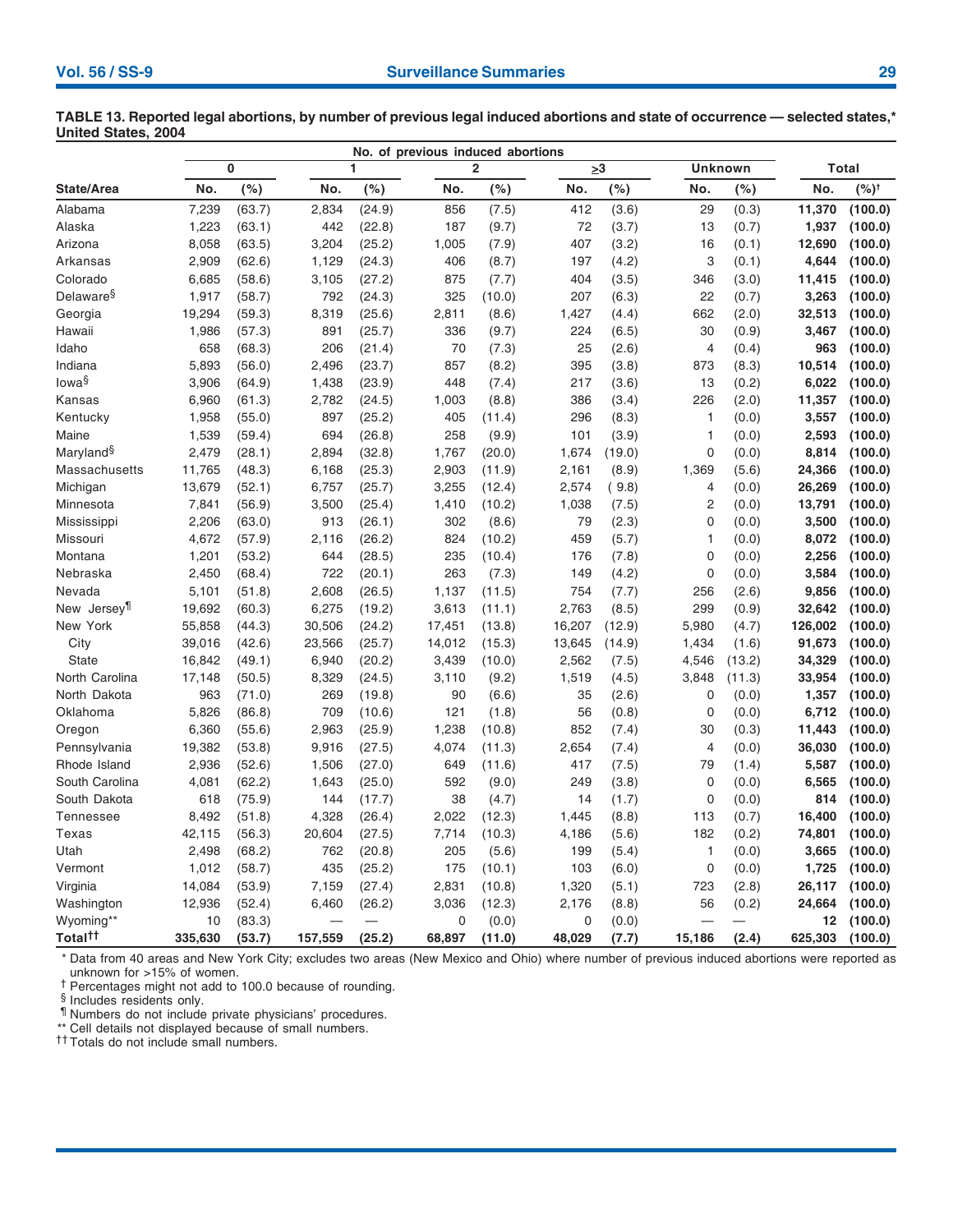|                       | White   |         |         | <b>Black</b> |        | Other   |         | Total   |
|-----------------------|---------|---------|---------|--------------|--------|---------|---------|---------|
| Characteristic        | No.     | (%)     | No.     | (%)          | No.    | (%)     | No.     | (%)     |
| Age group (yrs)       |         |         |         |              |        |         |         |         |
| $<$ 15                | 1,568   | (0.4)   | 2,026   | (0.8)        | 147    | (0.3)   | 3,741   | (0.6)   |
| $15 - 19$             | 59,458  | (16.9)  | 40,652  | (16.1)       | 5,762  | (12.7)  | 105,872 | (16.3)  |
| $20 - 24$             | 118,904 | (33.7)  | 82,458  | (32.7)       | 12,836 | (28.3)  | 214,198 | (32.9)  |
| $25 - 29$             | 78,265  | (22.2)  | 62,847  | (24.9)       | 10,894 | (24.0)  | 152,006 | (23.4)  |
| $30 - 34$             | 50,443  | (14.3)  | 38,843  | (15.4)       | 8,316  | (18.3)  | 97,602  | (15.0)  |
| $35 - 39$             | 31,533  | (8.9)   | 19,224  | (7.6)        | 5,183  | (11.4)  | 55,940  | (8.6)   |
| $\geq 40$             | 12,502  | (3.5)   | 5,992   | (2.4)        | 2,252  | (5.0)   | 20,746  | (3.2)   |
| Total*                | 352,673 | (100.0) | 252,042 | (100.0)      | 45,390 | (100.0) | 650,105 | (100.0) |
| <b>Marital status</b> |         |         |         |              |        |         |         |         |
| Married               | 61,114  | (19.1)  | 26,188  | (11.4)       | 15,082 | (36.5)  | 102,384 | (17.4)  |
| Unmarried             | 258,299 | (80.9)  | 202,746 | (88.6)       | 26,248 | (63.5)  | 487,293 | (82.6)  |
| Total <sup>†</sup>    | 319,413 | (100.0) | 228,934 | (100.0)      | 41,330 | (100.0) | 589,677 | (100.0) |

#### **TABLE 14. Reported legal abortions, by known race, age group, and marital status of women who obtained an abortion — selected states,\* United States, 2004**

\* Data from 35 states and New York City; excludes eight states (Arizona, Nebraska, Nevada, New Mexico, New York Upstate, South Dakota, Utah, and Washington) where race was reported as unknown for >15% of women. Percentages might not add to 100.0 because of rounding.

†Data from 31 states and New York City; excludes eight states (Arizona, Louisiana, Montana, Nebraska, Nevada, New Mexico, South Dakota, and Utah) where race or marital status was reported as unknown for >15% of women.

**TABLE 15. Reported legal abortions, by known ethnicity, age group, and marital status of women who obtained an abortion selected states, United States, 2004**

|                       |         | <b>Ethnicity</b> |              |         |         |         |
|-----------------------|---------|------------------|--------------|---------|---------|---------|
|                       |         | Hispanic         | Non-Hispanic |         | Total   |         |
| <b>Characteristic</b> | No.     | (%)              | No.          | (%)     | No.     | $(\% )$ |
| Age groups (yrs)      |         |                  |              |         |         |         |
| $<$ 15                | 631     | (0.5)            | 2,570        | (0.6)   | 3,201   | (0.6)   |
| $15 - 19$             | 19,902  | (16.5)           | 73,176       | (16.6)  | 93,078  | (16.6)  |
| $20 - 24$             | 41,149  | (34.0)           | 143,030      | (32.4)  | 184,179 | (32.8)  |
| $25 - 29$             | 29,640  | (24.5)           | 100,948      | (22.9)  | 130,558 | (23.2)  |
| $30 - 34$             | 17,382  | (14.4)           | 66,175       | (15.0)  | 83,557  | (14.9)  |
| $35 - 39$             | 9,120   | (7.5)            | 39,728       | (9.0)   | 48,848  | (8.7)   |
| $\geq 40$             | 3,060   | (2.5)            | 15,171       | (3.4)   | 18,231  | (3.2)   |
| Total*                | 120,884 | (100.0)          | 440,798      | (100.0) | 561,682 | (100.0) |
| <b>Marital status</b> |         |                  |              |         |         |         |
| Married               | 19,641  | (17.6)           | 65,733       | (17.1)  | 85,374  | (17.2)  |
| Unmarried             | 92,250  | (82.4)           | 318,713      | (82.9)  | 410,963 | (82.8)  |
| Total <sup>†</sup>    | 111,891 | (100.0)          | 384,446      | (100.0) | 496,337 | (100.0) |

\* Data from 25 states and New York City; excludes 12 states (Indiana, Maine, Montana, Nebraska, Nevada, North Carolina, North Dakota, Oklahoma, Rhode Island, South Dakota, Virginia, and Washington) where ethnicity was reported as unknown for >15% of women.

†Data from 24 states and New York City; excludes 11 states (Indiana, Maine, Montana, Nebraska, Nevada, North Carolina, North Dakota, Oklahoma, Rhode Island, South Dakota, and Virginia) where ethnicity or marital status was reported as unknown for >15% of women.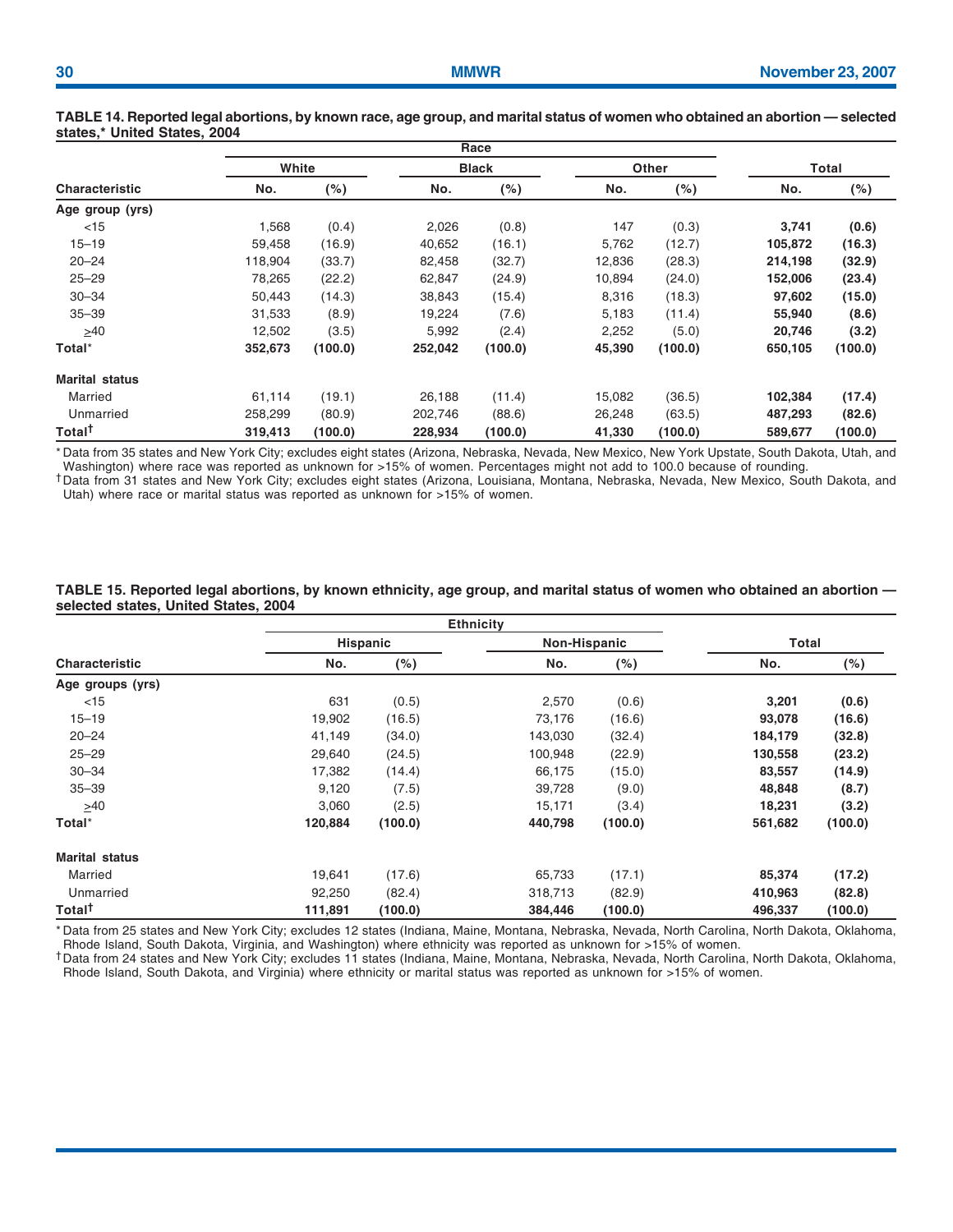#### **TABLE 16. Reported legal abortions, by known weeks of gestation, age group, race, and ethnicity of women who obtained an abortion — selected states, United States, 2004**

|                            |         | Weeks of gestation |          |        |        |           |           |        |           |        |        |        |         |         |
|----------------------------|---------|--------------------|----------|--------|--------|-----------|-----------|--------|-----------|--------|--------|--------|---------|---------|
|                            | ≤8      |                    | $9 - 10$ |        |        | $11 - 12$ | $13 - 15$ |        | $16 - 20$ |        | >21    |        | Total   |         |
| <b>Characteristic</b>      | No.     | $(\%)$             | No.      | (%)    | No.    | (%)       | No.       | $(\%)$ | No.       | $(\%)$ | No.    | $(\%)$ | No.     | $(%)^*$ |
| Age group (yrs)            |         |                    |          |        |        |           |           |        |           |        |        |        |         |         |
| $<$ 15                     | 1,786   | (40.7)             | 854      | (19.4) | 561    | (12.8)    | 527       | (12.0) | 441       | (10.0) | 224    | (5.1)  | 4,393   | (100.0) |
| $15 - 19$                  | 64,336  | (51.3)             | 24,996   | (19.9) | 15,189 | (12.1)    | 10,951    | (8.7)  | 7,173     | (5.7)  | 2,811  | (2.2)  | 125,456 | (100.0) |
| $20 - 24$                  | 147,933 | (59.7)             | 44,979   | (18.2) | 24,769 | (10.0)    | 16,855    | (6.8)  | 9,931     | (4.0)  | 3,340  | (1.3)  | 247,807 | (100.0) |
| $25 - 29$                  | 112,514 | (64.7)             | 29,566   | (17.0) | 14,865 | (8.5)     | 9,536     | (5.5)  | 5,623     | (3.2)  | 1,915  | (1.1)  | 174,019 | (100.0) |
| $30 - 34$                  | 74,689  | (67.1)             | 17,764   | (16.0) | 8,614  | (7.7)     | 5,521     | (5.0)  | 3,438     | (3.1)  | 1,344  | (1.2)  | 111,370 | (100.0) |
| $35 - 39$                  | 43,188  | (67.2)             | 10,157   | (15.8) | 4,691  | (7.3)     | 2,961     | (4.6)  | 2,474     | (3.8)  | 796    | (1.2)  | 64,267  | (100.0) |
| $\geq 40$                  | 16,400  | (67.7)             | 3,649    | (15.1) | 1,753  | (7.2)     | 1,087     | (4.5)  | 997       | (4.1)  | 335    | (1.4)  | 24,221  | (100.0) |
| Total <sup>†</sup>         | 460,846 | (61.3)             | 131,965  | (17.6) | 70,442 | (9.4)     | 47,438    | (6.3)  | 30,077    | (4.0)  | 10,765 | (1.4)  | 751,533 | (100.0) |
| Race                       |         |                    |          |        |        |           |           |        |           |        |        |        |         |         |
| White                      | 218.436 | (64.6)             | 55,777   | (16.5) | 29,154 | (8.6)     | 19,626    | (5.8)  | 11,420    | (3.4)  | 3,949  | (1.2)  | 338,362 | (100.0) |
| <b>Black</b>               | 140,139 | (58.0)             | 45,265   | (18.7) | 24,972 | (10.3)    | 17,384    | (7.2)  | 10.622    | (4.4)  | 3,188  | (1.3)  | 241,570 | (100.0) |
| Other                      | 31,081  | (68.9)             | 6,274    | (13.9) | 2,954  | (6.5)     | 2,321     | (5.1)  | 1,888     | (4.2)  | 587    | (1.3)  | 45,105  | (100.0) |
| Total <sup>§</sup>         | 389,656 | (62.3)             | 107,316  | (77.2) | 57,080 | (9.1)     | 39,331    | (6.3)  | 23,930    | (3.8)  | 7,724  | (1.2)  | 625,037 | (100.0) |
| <b>Ethnicity</b>           |         |                    |          |        |        |           |           |        |           |        |        |        |         |         |
| Hispanic                   | 75,969  | (64.0)             | 19,185   | (16.2) | 9,988  | (8.4)     | 7,628     | (6.4)  | 4,403     | (3.7)  | 1,449  | (1.2)  | 118,622 | (100.0) |
| Non-Hispanic               | 256,668 | (60.4)             | 76.763   | (18.1) | 40,865 | (9.6)     | 26,969    | (6.3)  | 17,601    | (4.1)  | 6,056  | (1.4)  | 424,922 | (100.0) |
| <b>Total</b> <sup>11</sup> | 332,637 | (61.2)             | 95,948   | (17.7) | 50,853 | (9.4)     | 34,597    | (6.4)  | 22,004    | (4.0)  | 7,505  | (1.4)  | 543,544 | (100.0) |

\* Percentages might not add to 100.0 because of rounding.

† Data from 40 states and New York City; excludes one state (Nebraska) in which weeks of gestation was reported as unknown for >15% of women.

§ Data from 32 states and New York City; excludes eight states (Arizona, Nebraska, Nevada, New Mexico, New York Upstate, South Dakota, Utah, and Washington) in which race or weeks of gestation was reported as unknown for >15% of women.

10ata from 24 states and New York City; excludes 12 states (Indiana, Maine, Montana, Nebraska, Nevada, North Carolina, North Dakota, Oklahoma, Rhode Island, South Dakota, Virginia, and Washington) in which ethnicity or weeks of gestation was reported as unknown for >15% of women.

**TABLE 17. Reported legal abortions obtained at <8 weeks of gestation, by known weeks of gestation, age group, race, and ethnicity of women who obtained an abortion — selected states, United States, 2004**

|                    |         | $\leq 6$ | 7       |        |         | 8      |         | Total   |
|--------------------|---------|----------|---------|--------|---------|--------|---------|---------|
| Characteristic     | No.     | (%)      | No.     | (%)    | No.     | $(\%)$ | No.     | $(%)^*$ |
| Age group (yrs)    |         |          |         |        |         |        |         |         |
| $<$ 15             | 637     | (14.7)   | 573     | (13.2) | 552     | (12.7) | 1,762   | (40.6)  |
| $15 - 19$          | 26,092  | (21.1)   | 18,944  | (15.3) | 18,526  | (15.0) | 63,562  | (51.3)  |
| $20 - 24$          | 65,336  | (26.7)   | 43,256  | (17.7) | 37,489  | (15.3) | 146,081 | (59.8)  |
| $25 - 29$          | 52,465  | (30.5)   | 32,847  | (19.1) | 25,920  | (15.1) | 111,232 | (64.7)  |
| $30 - 34$          | 35,043  | (31.8)   | 21,799  | (19.8) | 17,052  | (15.5) | 73,894  | (67.2)  |
| $35 - 39$          | 20,427  | (32.2)   | 12,524  | (19.7) | 9,697   | (15.3) | 42,648  | (67.3)  |
| $\geq 40$          | 8,095   | (33.8)   | 4,655   | (19.5) | 3,457   | (14.5) | 16,207  | (67.8)  |
| Total <sup>†</sup> | 208,095 | (28.1)   | 134,598 | (18.1) | 112,693 | (15.2) | 455,386 | (61.4)  |
| Race               |         |          |         |        |         |        |         |         |
| White              | 106,136 | (31.4)   | 62,532  | (18.5) | 49,768  | (14.7) | 218,436 | (64.6)  |
| <b>Black</b>       | 59,371  | (24.6)   | 42,788  | (17.7) | 37,980  | (15.7) | 140,139 | (58.0)  |
| Other              | 16,606  | (36.8)   | 8,368   | (18.6) | 6,107   | (13.5) | 31,081  | (68.9)  |
| Total§             | 182,113 | (29.1)   | 113,688 | (18.2) | 93,855  | (15.0) | 389,656 | (62.3)  |
| <b>Ethnicity</b>   |         |          |         |        |         |        |         |         |
| Hispanic           | 37,260  | (31.4)   | 21,126  | (17.8) | 17,583  | (14.8) | 75,969  | (64.0)  |
| Non-Hispanic       | 115,088 | (27.1)   | 76,872  | (18.1) | 64,708  | (15.2) | 256,668 | (60.4)  |
| Total¶             | 152,348 | (28.0)   | 97,998  | (18.0) | 82,291  | (15.1) | 332,637 | (61.2)  |

\* Percentages were calculated using total number of abortions obtained at all known weeks of gestation. Percentages might not add to the percentage obtained at  $\leq$ 8 weeks of gestation because fewer states are included in certain variables. Also, percentages might not add to the total percentage because of rounding.

†Data from 39 states, the District of Columbia, and New York City; excludes one state (Nebraska) in which weeks of gestation was reported as unknown for >15% of women.

§Data from 32 states and New York City; excludes eight states (Arizona, Nebraska, Nevada, New Mexico, New York Upstate, South Dakota, Utah, and Washington) in which race or weeks of gestation was reported as unknown for >15% of women.

¶Data from 24 states and New York City; excludes 12 states (Indiana, Maine, Montana, Nebraska, Nevada, North Carolina, North Dakota, Oklahoma, Rhode Island, South Dakota, Virginia, and Washington) in which ethnicity or weeks of gestation was reported as unknown for >15% of women.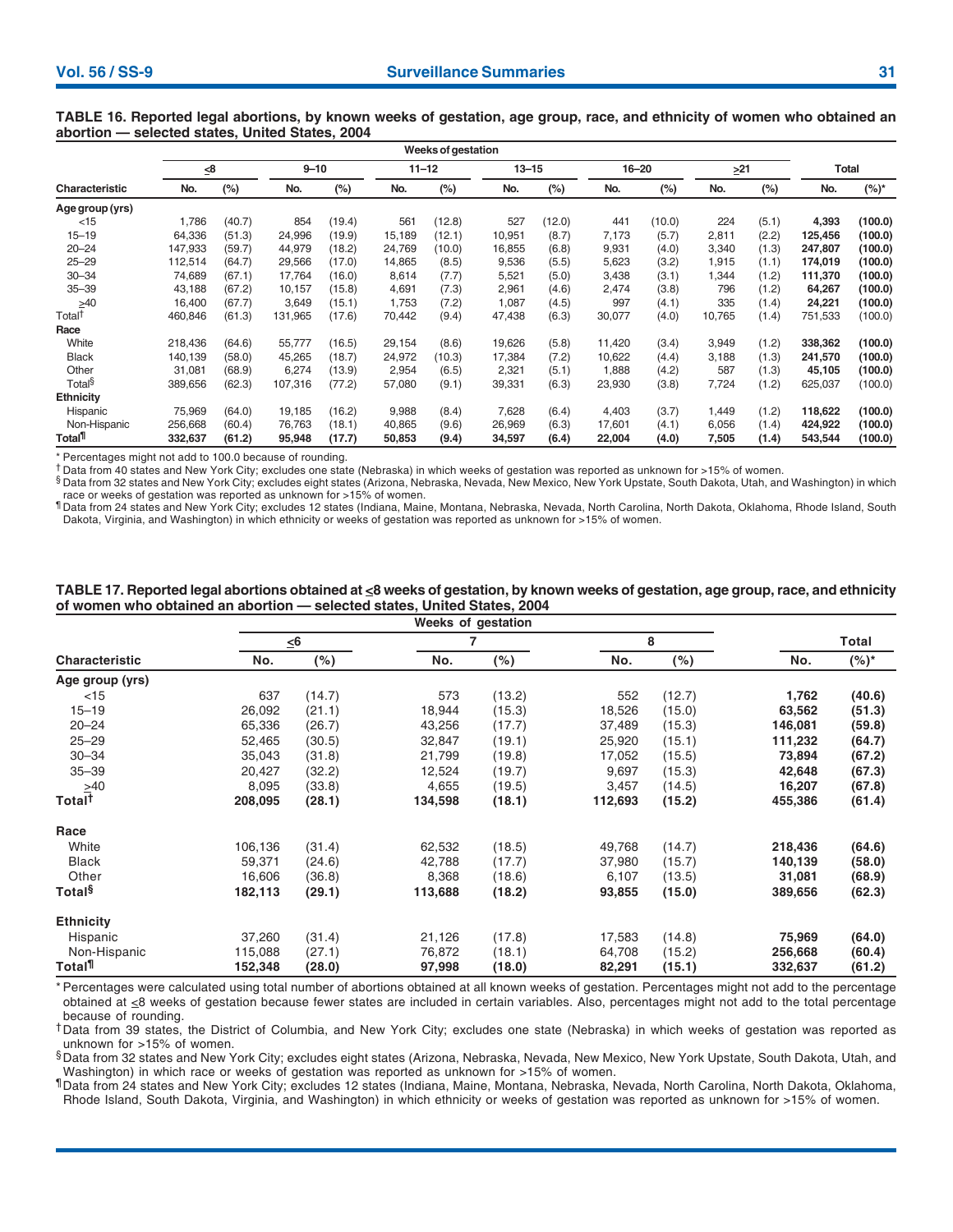|                                                 |         |         |         |                       |        | Weeks of gestation |        |         |           |         |           |         |         |         |
|-------------------------------------------------|---------|---------|---------|-----------------------|--------|--------------------|--------|---------|-----------|---------|-----------|---------|---------|---------|
| Type of                                         | ⊴8      |         |         | $11 - 12$<br>$9 - 10$ |        | $13 - 15$          |        |         | $16 - 20$ |         | $\geq$ 21 |         | Total   |         |
| procedure                                       | No.     | (%)     | No.     | $(\%)$                | No.    | $(\%)$             | No.    | (%)     | No.       | $(\%)$  | No.       | $(\%)$  | No.     | (%)     |
| Curettage<br>(suction or<br>sharp) <sup>†</sup> | 378,087 | (84.3)  | 126,964 | (97.4)                | 68,217 | (99.1)             | 46,162 | (99.3)  | 28,257    | (96.3)  | 9,166     | (87.1)  | 656,853 | (89.5)  |
| Intrauterine                                    |         |         |         |                       |        |                    |        |         |           |         |           |         |         |         |
| instillation                                    | 235     | (0.0)   | 75      | (0.1)                 | 39     | (0.1)              | 47     | (0.1)   | 266       | (0.9)   | 102       | (1.0)   | 764     | (0.1)   |
| Medical <sup>§</sup>                            | 63,598  | (14.2)  | 2,932   | (2.2)                 | 483    | (0.7)              | 198    | (0.4)   | 497       | (1.7)   | 391       | (3.7)   | 68,099  | (9.3)   |
| Other <sup>¶</sup>                              | 6,435   | (1.4)   | 422     | (0.3)                 | 107    | (0.2)              | 94     | (0.2)   | 311       | (1.1)   | 863       | (8.2)   | 8,232   | (1.1)   |
| <b>Total</b>                                    | 448,355 | (100.0) | 130,393 | (100.0)               | 68,846 | (100.0)            | 46,501 | (100.0) | 29,331    | (100.0) | 10,552    | (100.0) | 733,948 | (100.0) |

**TABLE 18. Reported legal abortions, by known weeks of gestation and types of procedures — selected states,\* United States, 2004**

\* Data from 39 states and New York City; excludes one state (Nebraska) where gestational age was reported as unknown for >15% of women.<br><sup>†</sup> Includes dilatation and evacuation.<br><sup>§</sup> Medical (nonsurgical) procedures differed at ≤8 weeks gestation; vaginal prostaglandins were primarily reported for abortions performed at later weeks of gestation).<br>¶ Includes hysterotomy/hysterectomy and procedures reported as "other."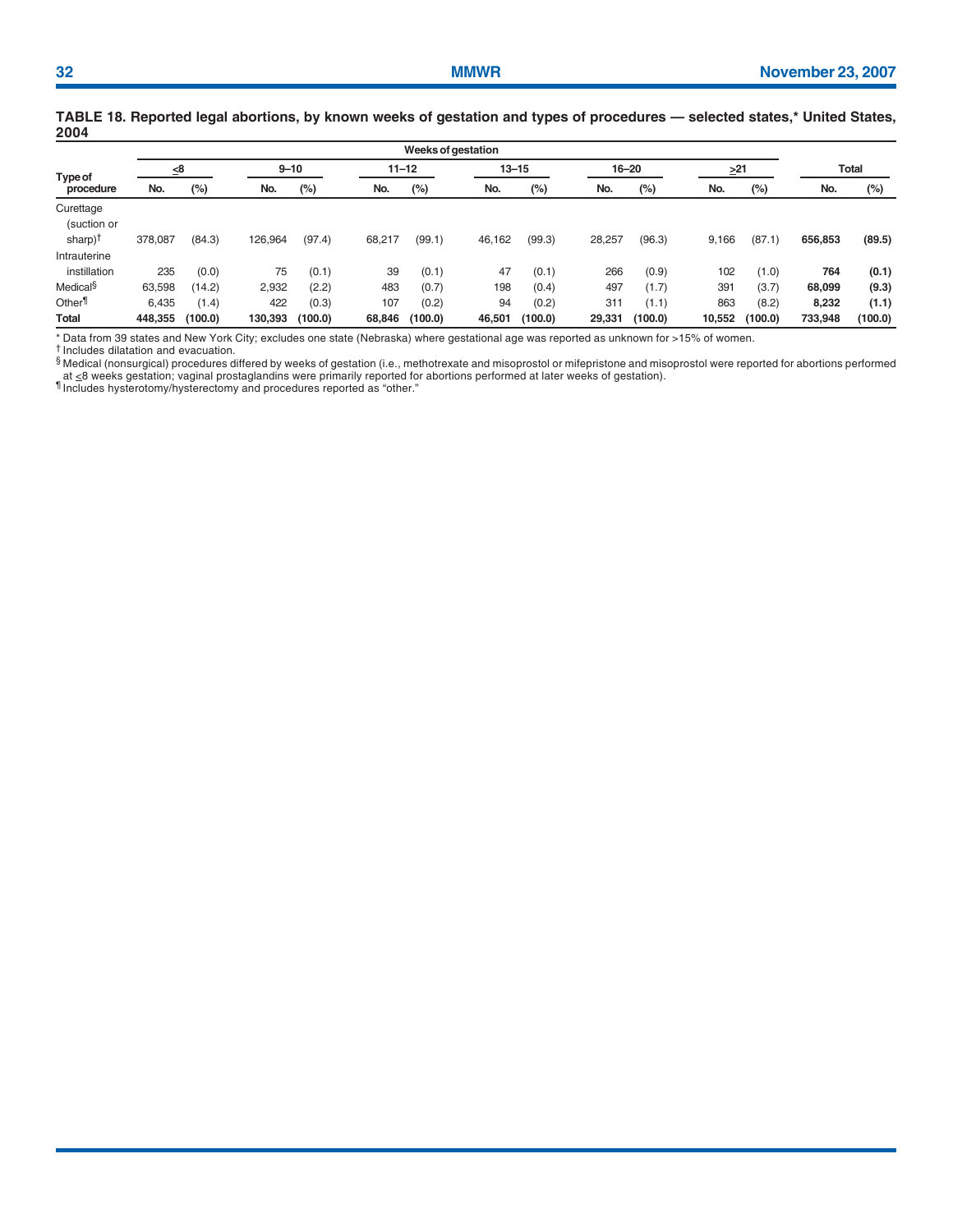|       |                | Type of abortion |                  |                |                      |
|-------|----------------|------------------|------------------|----------------|----------------------|
|       |                | Induced          |                  |                | <b>Case-fatality</b> |
| Year  | Legal          | Illegal          | <b>Unknown</b> § | <b>Total</b>   | rate*                |
| 1972  | 24             | 39               | $\sqrt{2}$       | 65             | 4.1                  |
| 1973  | 25             | 19               | 3                | 47             | 4.1                  |
| 1974  | 26             | 6                |                  | 33             | 3.4                  |
| 1975  | 29             | 4                |                  | 34             | 3.4                  |
| 1976  | 11             | 2                |                  | 14             | $1.1$                |
| 1977  | 17             | 4                | 0                | 21             | 1.6                  |
| 1978  | 9              | 7                | 0                | 16             | 0.8                  |
| 1979  | 22             | 0                | 0                | 22             | 1.8                  |
| 1980  | 9              |                  | $\overline{c}$   | 12             | 0.7                  |
| 1981  | 8              |                  | 0                | 9              | 0.6                  |
| 1982  | 11             |                  | 0                | 12             | 0.8                  |
| 1983  | 11             |                  | 0                | 12             | 0.9                  |
| 1984  | 12             | 0                | 0                | 12             | 0.9                  |
| 1985  | 11             |                  |                  | 13             | 0.8                  |
| 1986  | 11             | 0                | $\overline{c}$   | 13             | 0.8                  |
| 1987  | $\overline{7}$ | 2                | 0                | 9              | 0.5                  |
| 1988  | 16             | 0                | 0                | 16             | 1.2                  |
| 1989  | 12             |                  | 0                | 13             | 0.9                  |
| 1990  | 9              | 0                | 0                | 9              | 0.6                  |
| 1991  | 11             |                  | 0                | 12             | 0.8                  |
| 1992  | 10             | 0                | 0                | 10             | 0.7                  |
| 1993  | 6              | 1                | $\overline{c}$   | 9              | 0.5                  |
| 1994  | 10             | 2                | 0                | 12             | 0.8                  |
| 1995  | $\overline{4}$ | $\mathbf 0$      | 0                | 4              | 0.3                  |
| 1996  | 9              | 0                | 0                | 9              | 0.7                  |
| 1997  | $\overline{7}$ | 0                | 0                | $\overline{7}$ | 0.6                  |
| 1998  | 10             | 0                | $\Omega$         | 10             | $-1$                 |
| 1999  | $\overline{4}$ | 0                | 0                | 4              | $-$ 1                |
| 2000  | 11             | 0                | 0                | 11             | $-$ 1                |
| 2001  | 6              |                  | 0                | 7              | $-1$                 |
| 2002  | 9              | 0                | 0                | 9              | $-$                  |
| 2003  | 10             | 0                | $\mathbf 0$      | 10             | $-1$                 |
| Total | 386            | 94               | 15               | 496            | $1.1**$              |

|                    |  | TABLE 19. Number of deaths and case-fatality rates* for abortion-related deaths reported to CDC, by type of abortion — United |  |  |  |
|--------------------|--|-------------------------------------------------------------------------------------------------------------------------------|--|--|--|
| States, 1972–2003† |  |                                                                                                                               |  |  |  |

\* Legal induced abortion-related deaths per 100,000 reported legal induced abortions for the United States.

† Certain numbers might differ from those in previously published reports because additional information has been supplied to CDC. § Unknown whether induced or spontaneous abortions.

**The Case-fatality rates for 1998–2003** cannot be calculated because a substantial number of abortions occurred in the nonreporting states, and the total number of abortions (the denominator) is unknown.

\*\* Case-fatality rate computed for 1972–1997 only.